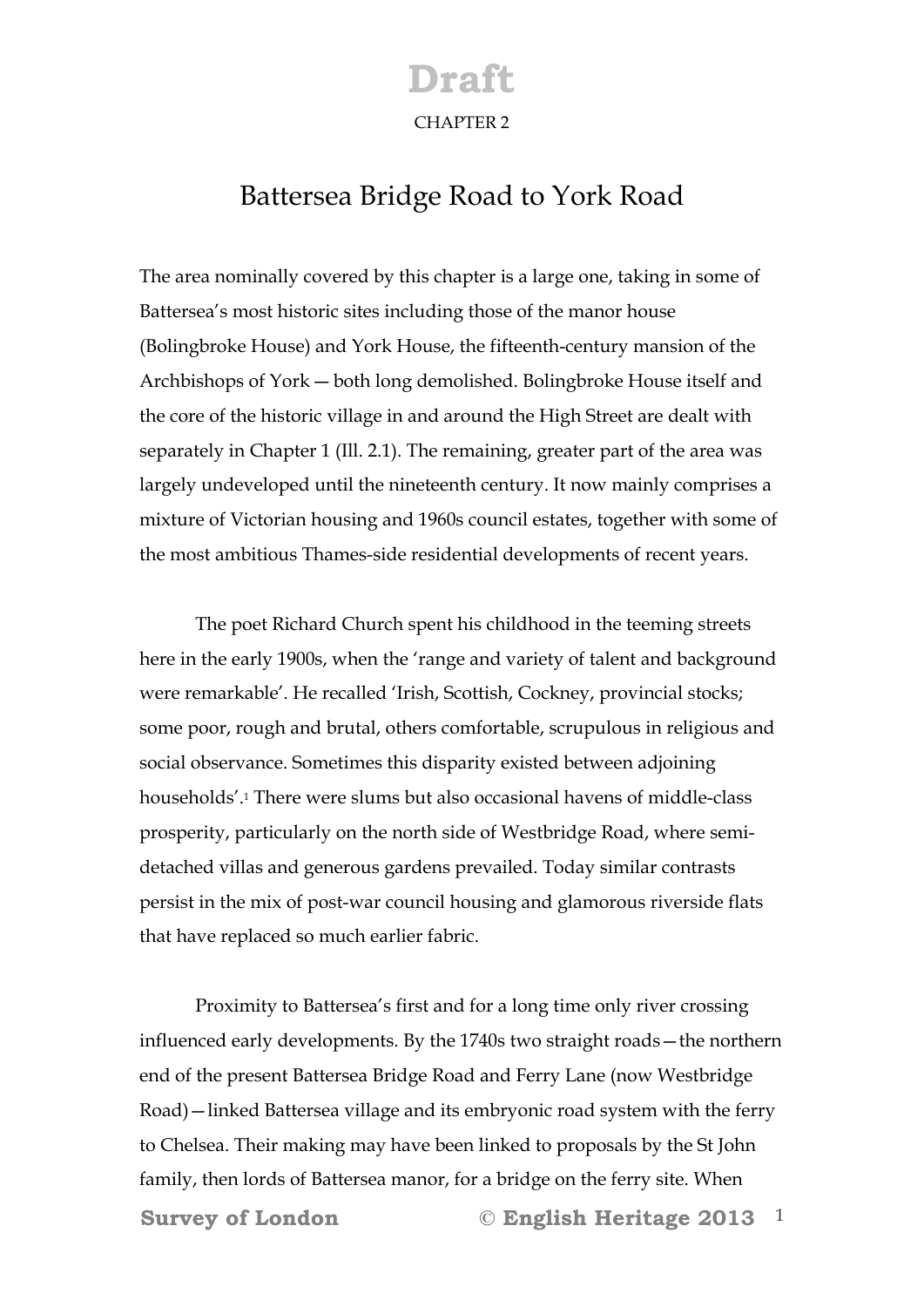Battersea Bridge was constructed here in 1771–2 under a new lord of the manor, the 2nd Earl Spencer, its proprietors planned to extend the existing short approach southwards all the way to the Wandsworth Road (the main east–west turnpike road, now Lavender Hill), but got only as far as Surrey Lane, which connected with the other main route between Nine Elms and Wandsworth (now Battersea Park Road–York Road). However, the proprietors also acquired a one-acre field strip immediately to the south in Little Hill Shot for a possible future continuation of this 'Bridge Road'.2

That came in the mid 1840s, by which time house-building was under way in and around the existing part of the road and the Crown was buying up land to the east for Battersea Park. The widening and straightening out of Church (now Battersea Church) Road, improving access to the bridge from the village, also dates from this time. Private enterprise made the running in the form of local owners keen to turn their land into valuable road frontages. A Mr Stedman bought the Little Hill Shot strip from the bridge proprietors in 1845 and presumably made up the roadway shortly afterwards.3 The final stretch of Battersea Bridge Road, connecting with Battersea Park Road, was added around 1855, driven through land in Upper Rowditch field by the Battersea Park Commissioners. Unlike previous portions, this was not a straight continuation, but was angled westwards in order to join the main road close to its junction with Latchmere Lane, so allowing traffic an easy route south to the turnpike.

 This chapter divides the district west of Battersea Bridge Road into five sub-areas (Ill. 2.1), treating them in a roughly north-east to south-west sequence, ending with the modern riverside developments of Lombard and York Roads.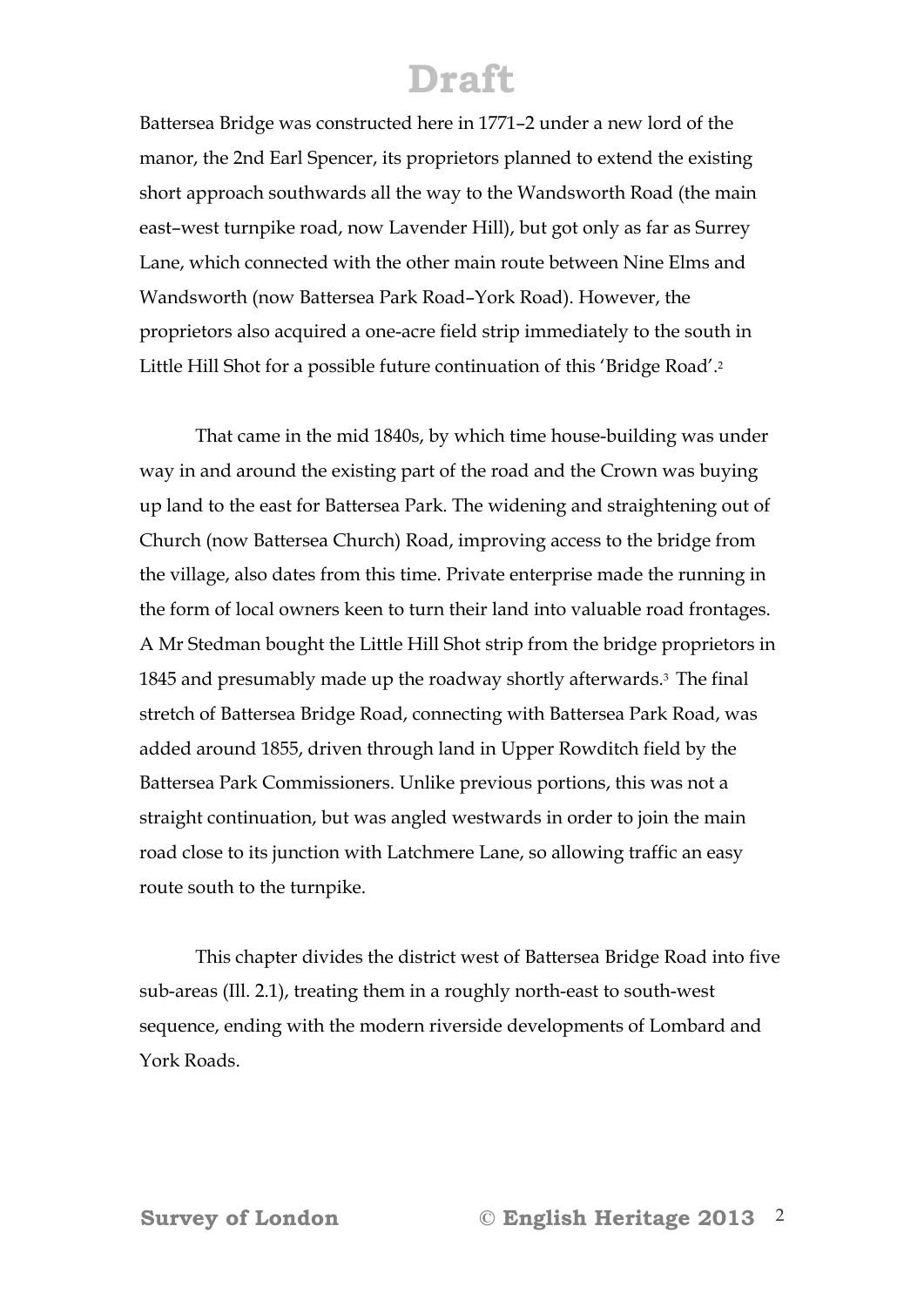#### Battersea Church Road to the river

#### *Morgan's Walk area*

This was once part of a field of manorial land known as the Twelve Acres, which lay east of the old manor house and stretched south as far as Westbridge Road.4 Though industry had been spreading steadily along the riverside since the seventeenth century, the presence of the parish church and manor house kept it at bay here until the early 1780s. By then the bridge had been built, the manor house largely demolished, and the Twelve Acres leased by Earl Spencer to Thomas Rhodes and David Meredith. Thereafter this section of riverfront became industrialized, chemical factories being especially prevalent, and pockets of workers' housing began to appear along the north side of Church Road. Besides Rhodes and Meredith, those involved in the development of this area included James Chabot, refiner and jeweller, one of their sub-lessees, and Timothy Cobb (d.1839), a banker from Banbury who acquired the bulk of the estate by his marriage to Rhodes's daughter Ann.

By the mid 1820s Chabot and his son Charles had built 30-odd small cottages beside the narrow zigzag road that then connected Church Road with the bridge, in rows known as The Folly, Ford's Folly and Cottage Place (Ill. 2.2). After Cobb's death his family auctioned off his lands in 1841–3. House-building intensified under new owners, who included Charles Chabot, the Rev. John Partes Haswell (a Methodist minister, who built a chapel in Westbridge Road) and Joseph Watson, a Chelsea gentleman, who acquired the biggest acreage. Watson's builder, John Collett, also of Chelsea, was the most active in the area at this time. This phase saw a broad, straight continuation made at the eastern end of Church Road around 1842, improving access to the bridge. Development now spilled over into the hitherto vacant fields to its south. North of the new road, the 1840s boom brought more small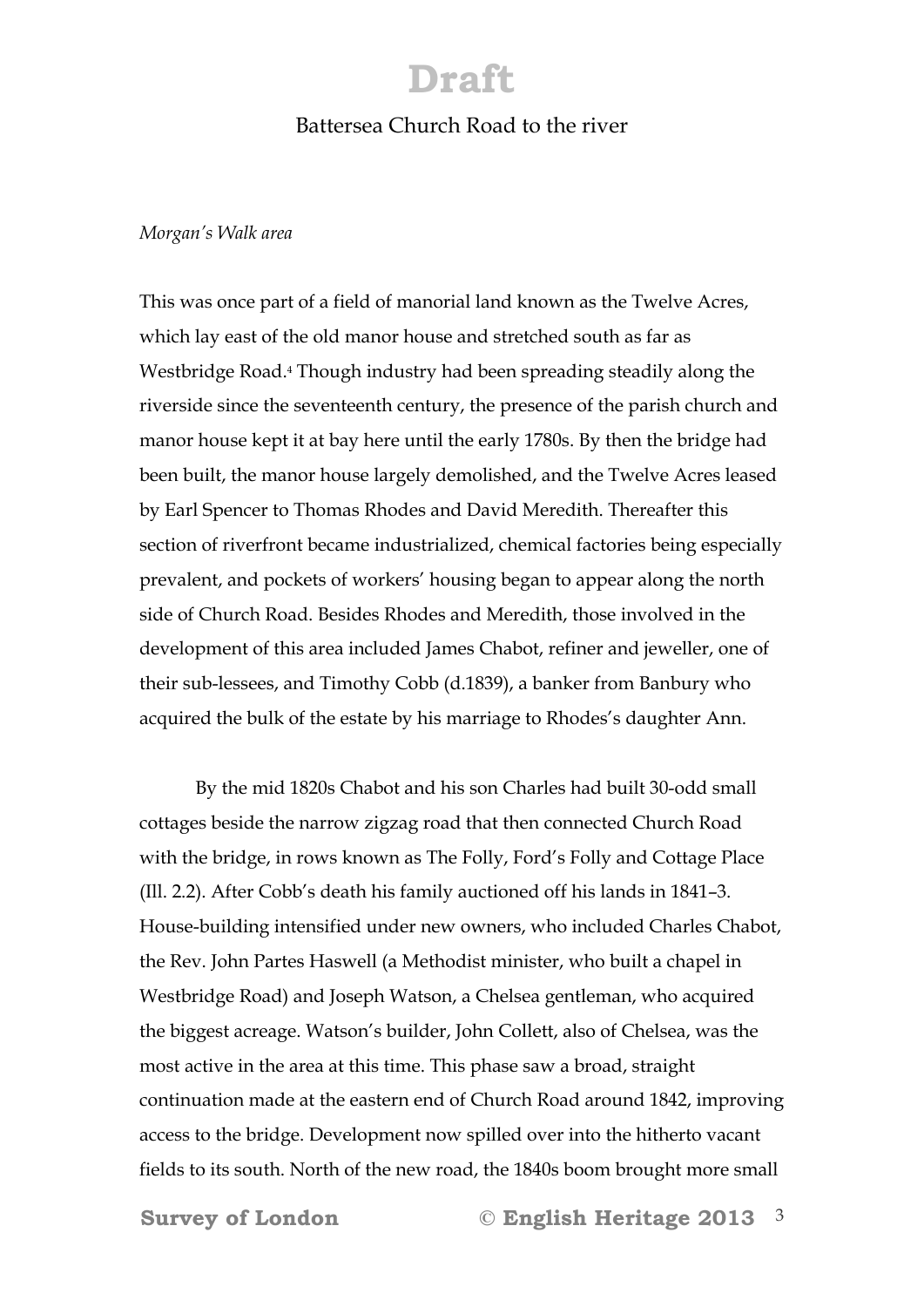houses in Europa Place and Europa Cottages (*c*.1844), as well as a long, narrow street of larger tenements called Little Europa Place (*c*.1848–58), all built by Collett, who also ran the Europa beerhouse in Church Road.5 But the road improvement severed this little district of courts and alleys from the terraces and semis emerging to its south, abandoning it to the surrounding riverside industries and sowing the seeds of its decline into a slum.

Any gaps were filled with more housing in the 1860s. By then overcrowding was becoming common, and poverty and cramped conditions later earned the area the slum epithet 'Little Hell'.<sup>6</sup> The Metropolitan Board of Works bought up land here for rebuilding Battersea Bridge in 1886–90, demolishing houses on the west side of Battersea Bridge Road to allow for a widened approach. Part of the surplus was used by the London County Council for a river fire station and a block of working-class dwellings, **Battersea Bridge Buildings**, both erected *c*.1900–1. Comprising 65 flats in five storeys, the dwellings (demolished in 1971) were in the LCC Architect's Department's familiar Boundary Street style, of red brick and roughcast with gables, tall chimneys and a red-tiled roof (see Ill. 0.13). The council also erected a short-lived pair of cottage flats to their rear, in Cottage Place (demolished 1916). An early resident of Battersea Bridge Buildings was the sculptor Eric Gill, who had two successive flats here at the time of his marriage in 1904. He moved to Hammersmith the next year, following the birth of his daughter. Several of the flats, including Gill's first, came with 'associated' WCs.7

Municipal slum clearance on a larger scale was unnecessary; the Morgan Crucible Company saw to that. Established in 1856 in a riverside yard at the western edge of the Twelve Acres, the firm grew rapidly, gobbling up adjoining wharves and streets to east and west: houses in Church Road went in the 1870s, in Cottage Place and Little Europa Place in the 1910s–20s, and by 1937 all the housing north of Battersea Church Road had been swept away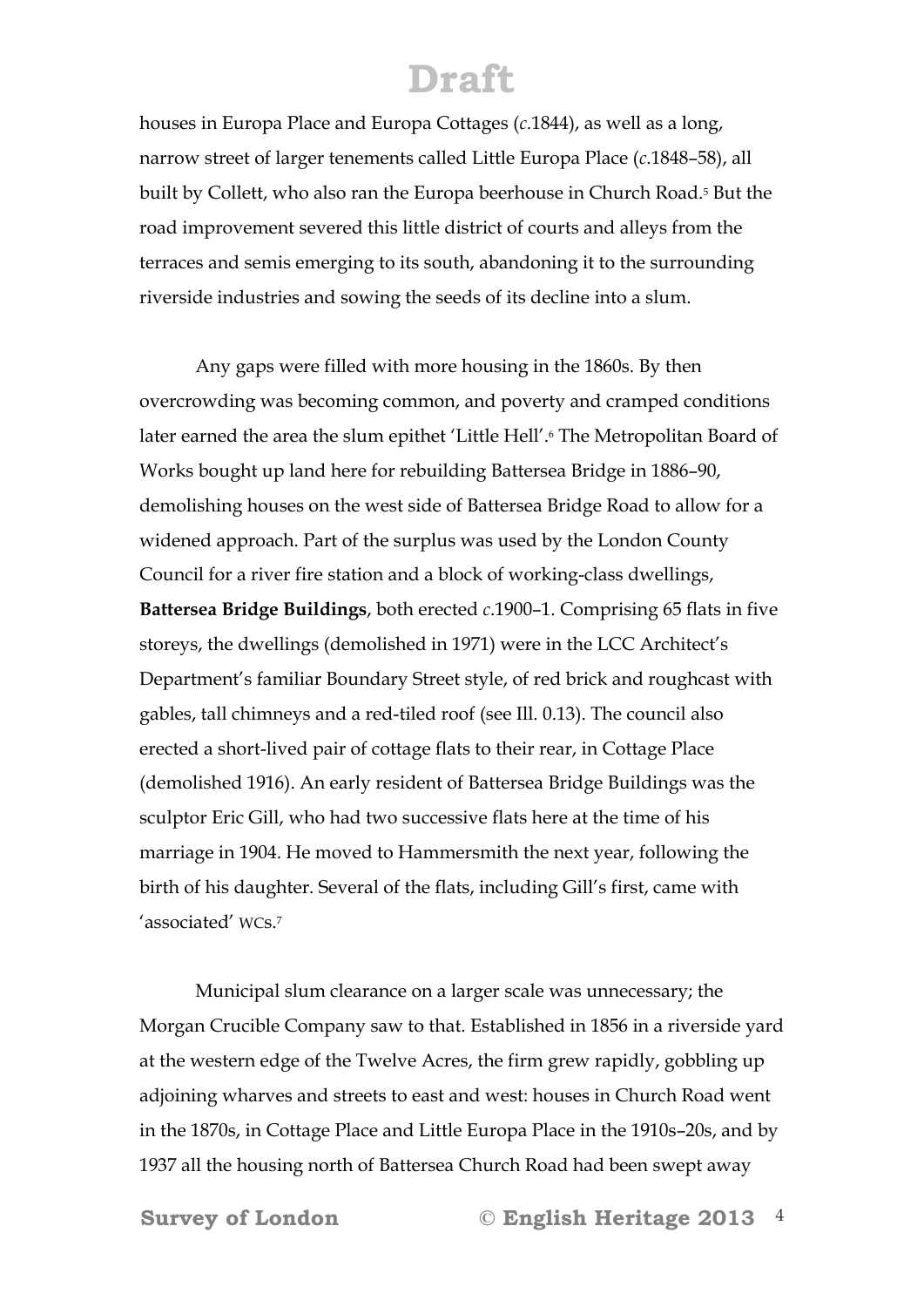and the Morgan factory extended to occupy almost the entire riverfront from Battersea Flourmills to Battersea Bridge.8

When Morgan Crucible closed in the 1970s, re-use of the abandoned site became something of a *cause célèbre*. Local pressure groups and the Labour-controlled Wandsworth Council wanted it for public housing and light industry (see Ill. 0.18), and so rebuffed a joint proposal by Morgans and the developers Wates Ltd for luxury private housing and offices (by Chapman Taylor Partners). Stalemate ensued until the political watershed years of 1977– 8, which saw the Tories sweep to power in the GLC and Wandsworth Council. Both bodies then threw their weight behind the Morgan/Wates scheme. The plans were finally approved in 1978 after a public inquiry and the factory was cleared the following year.9

Known as **Morgan's Walk**, the nine-acre estate was built by Wates in 1983–4, to revised plans by Austin Vernon Associates. The first big private housing development in Battersea on a prominent, formerly industrial riverside site, it was seen as a harbinger of the area's gentrification. Its river views, proximity to the heliport and good bus links to Sloane Square attracted a professional and business community then being priced out of Fulham and Chelsea, and property values rose sharply.10

What now seems most remarkable about Morgan's Walk is the modest scale and architectural conservatism of its buildings—both emphasized by Richard Rogers Partnership's towering Montevetro apartments alongside (see Ill. 2.7). Its 200-odd suburban-looking brick-faced flats, maisonettes and houses, with tiled roofs are arranged on an informal layout of new streets (Peveley Drive, Thorney Crescent, Whistlers Avenue). As part of the planning agreement an intended private riverside walk was made public, and the site of the disused fire station at Battersea Bridge incorporated into the scheme and landscaped as a public open space.11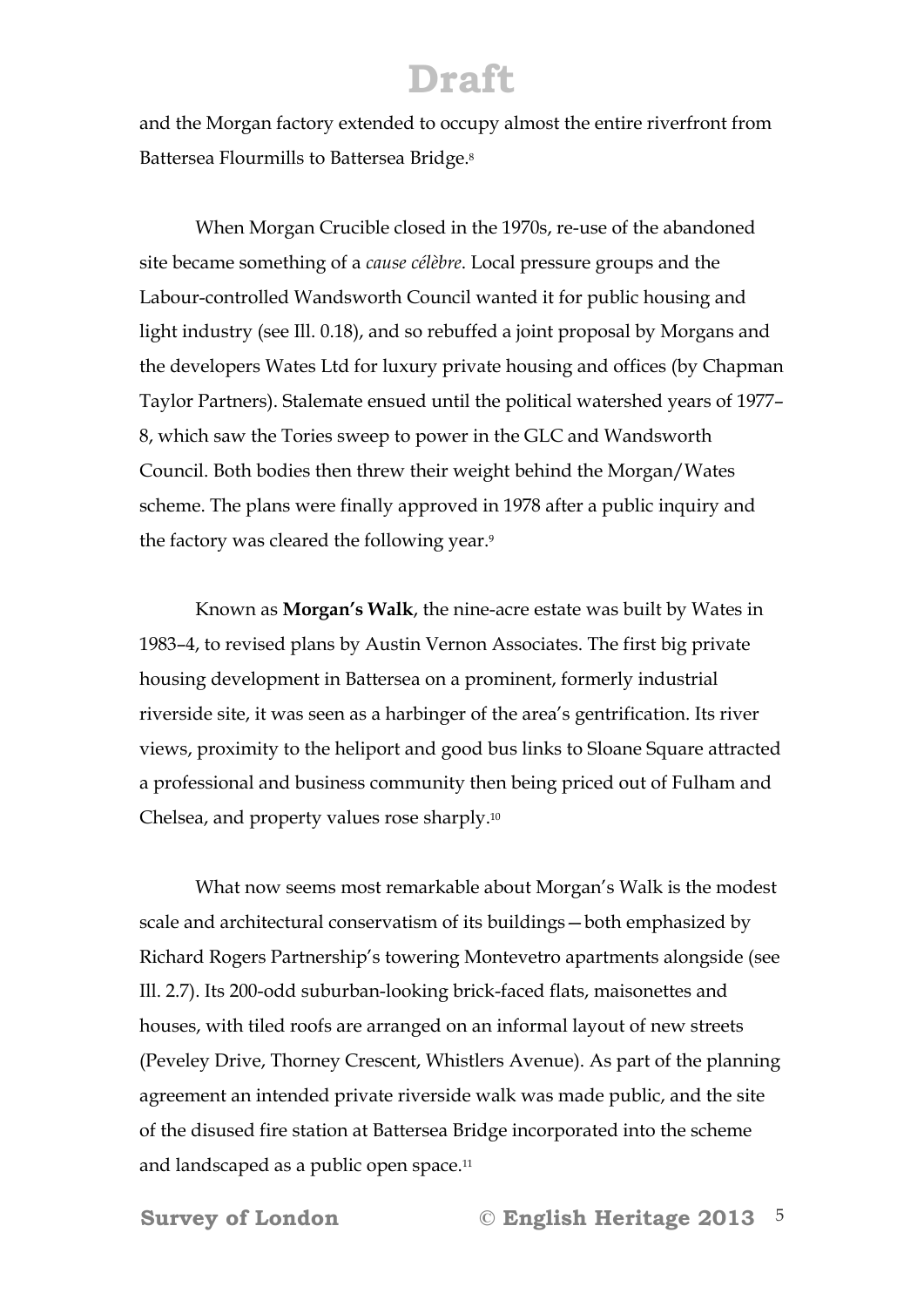#### *Montevetro*

No modern building in Battersea polarized opinion more during its planning and construction than did Richard Rogers Partnership's Montevetro apartments in 1994–2000. The debate focused not so much on the building's architectural qualities, which were widely admired, but its unprecedented scale for such a sensitive location, on a prominent river bend next to Battersea's Georgian parish church. It flouted all existing height and density restrictions and planning guidelines, and so to an extent paved the way for the clumsier, less imaginative developments that have appeared further upriver and elsewhere on the Thames in the years since. There was also disquiet over the role of the Environment Secretary, John Gummer, a champion of 'controversial and challenging' riverside architecture, who took the final decision out of Wandsworth Council's hands by calling in the plans.12

 The two-acre site had been occupied previously by the Rank Hovis MacDougall flourmills (or Battersea Flourmills), one of the last of the area's operational riparian industries, which closed in 1992. The company won planning approval later that year to convert and extend the mills to accommodate 170 luxury flats, principally to attract potential buyers. British Land plc acquired the site in May 1994, appointing the Richard Rogers Partnership as architects. By October that year the key elements of the Montevetro design were in place.13

 From the outset the relationship with St Mary's Church was seen as paramount. The Rogers team (project director Marco Goldschmied) briefly considered a conversion, but soon realized that a better-aligned new building would both liberate the church, which was partly obscured by the flourmills, and offer residents enhanced river views.14 Firstly the architects gave up a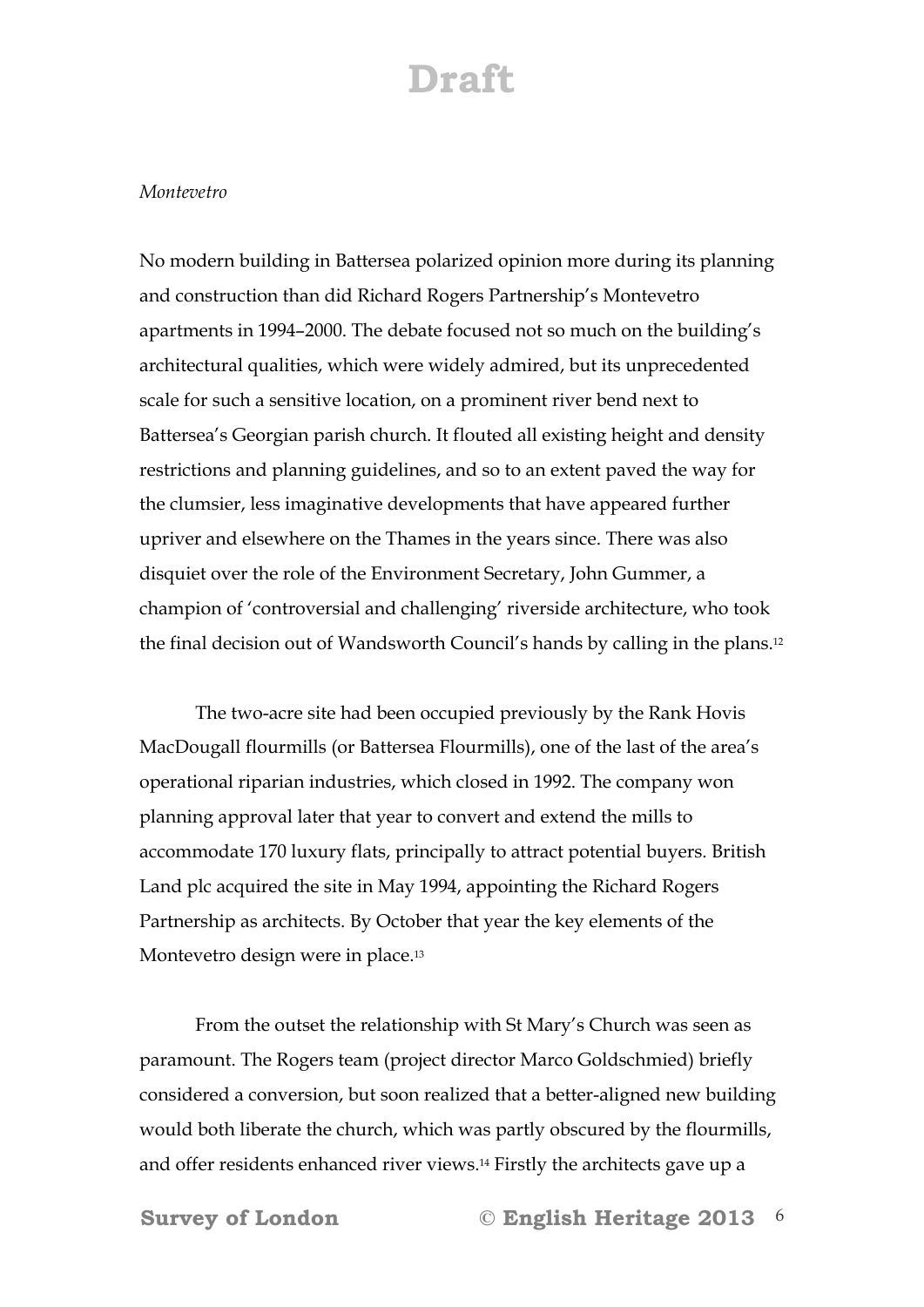large chunk of the available ground by reserving the south-westernmost corner for a landscaped public park around the church. Setting the apartments on a strict north–south alignment diagonally across the site not only made room for the park, but enabled all 103 flats to enjoy almost uninterrupted daylight, the sun striking the bedrooms ranged along the east side in the morning, the living rooms on the west flank in the evening.15

 Visually the composition was a striking one: a long row of five interlinked blocks, running away at an angle from the riverfront, the northernmost by the river being a 20-storey tower, the other four stepping down under a raking roofline to a less intimidating four storeys at the south end, nearest the church (Ills 0.20; 2.3, 4). The space beneath the sloping roofs was reserved for fully-glazed duplex penthouses. Also audacious was the use of a curtain-wall system of high performance double-glazing to clad the entire west front, overlooking the river, using Belgian glass and Swiss aluminium frames, pre-assembled in the UK. Glass's ubiquity suggested the project's change of name in the summer of 1997 from the rather pedestrian Battersea Thames Rise to the more memorable Italian one (literally 'glass mountain').16 A contrasting, more solid rear elevation came from the use of prefabricated terracotta cladding panels, punctured by four tall, glazed lift-towers that defined the five blocks, giving direct access to the apartments, without the need for internal corridors. Living-room and kitchen balconies occupied similar positions on the west front, breaking up the otherwise sheer wall of glass. An ancillary leisure building with car parking beneath was provided on Battersea Church Road.

 Such an aggressive design was objected to principally by those from across the river whose views it would dominate, notably the councils of Hammersmith & Fulham and Kensington & Chelsea, and especially the Chelsea Society. But elsewhere it was warmly received: both the Royal Fine Art Commission and English Heritage were supportive, as was the vicar of St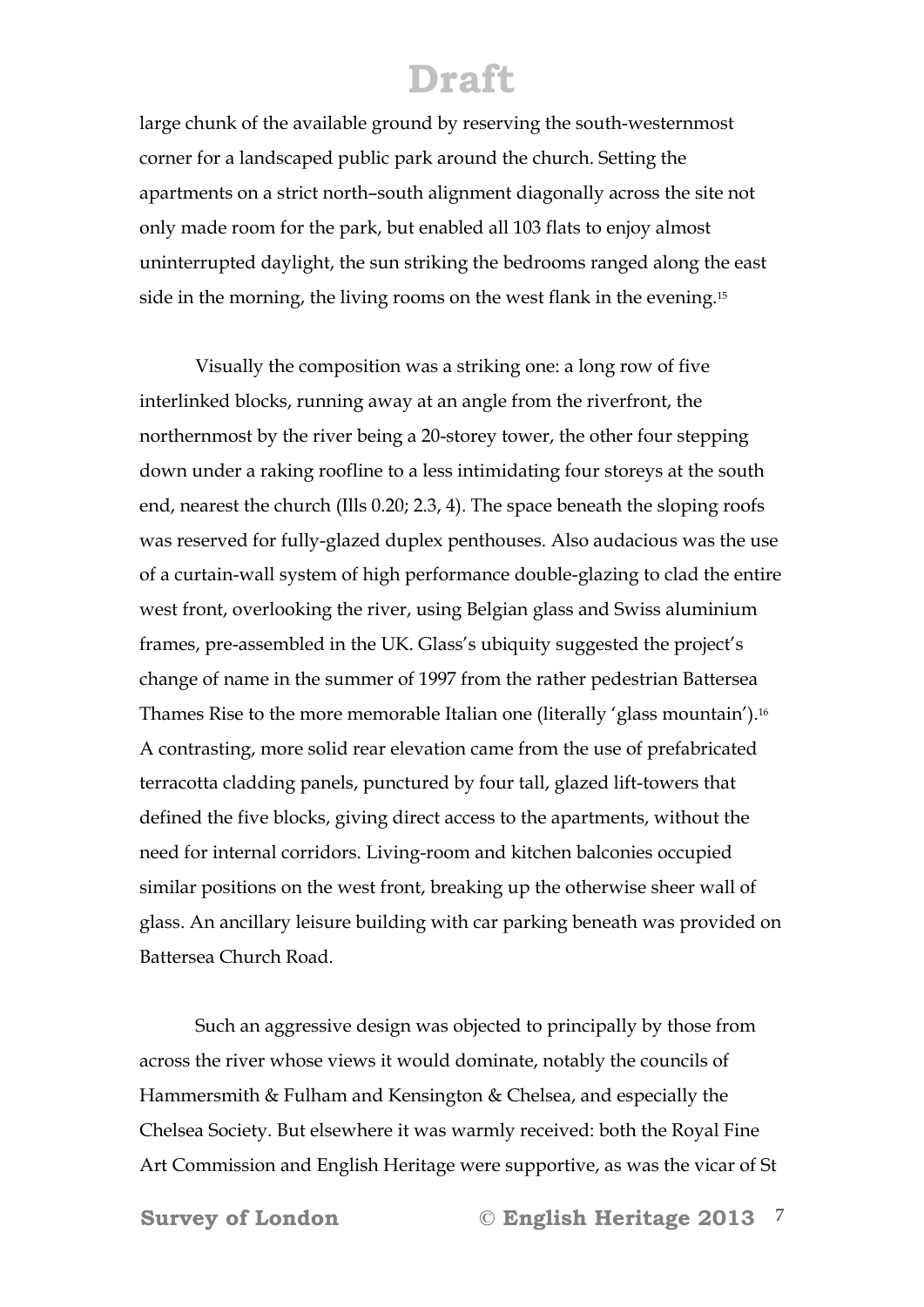Mary's, John Clarke, who welcomed it as 'imaginative'.17 Wandsworth Council also made encouraging noises, though its planning committee rejected the first application in February 1995, albeit by a single vote. Councillors quickly overturned this decision at a full meeting the following month, and so expressed themselves 'mystified' by John Gummer's insistence that the final judgement should be his, after a public inquiry in June.18

 The Environment Secretary's department was at the time putting the finishing touches to a new strategy for riverside development in the capital, and saw Montevetro as a potential landmark case. Gummer had also invited Richard Rogers to join his Thames Advisory Group. It was the high quality of the design that seems to have swung the decision in its favour. Fortunately, Gummer made his approval conditional on the faithful execution of the Rogers team's plans, for as soon as permission was granted the site changed hands again, British Land selling up to developers Taylor Woodrow for £19 million. Revised plans were accepted by the council in November 1997 and work began shortly afterwards. Nevertheless, the Rogers team lost control of the final construction phase, which was handled by another firm; and it has been suggested that this may have contributed to problems complained of by early residents.19

 Montevetro was also notable for its method of construction, which owed much to the Rogers practice's expertise with fast-track commercial projects. The use of prefabricated components like the glass curtain-walling, which could be attached quickly to the in-situ concrete frame, greatly expedited the process. The terracotta panels on the rear façade—of the same French 'Bardeau' system introduced by Renzo Piano in his Cité Internationale hotel in Lyons—were delivered already clipped to their Swiss-made aluminium frames and lifted by crane into position for fixing. Similarly the bathrooms, which occupy a central service spine between the sleeping and living spaces, were prefabricated pods made in Denmark by E. J. Badekabiner,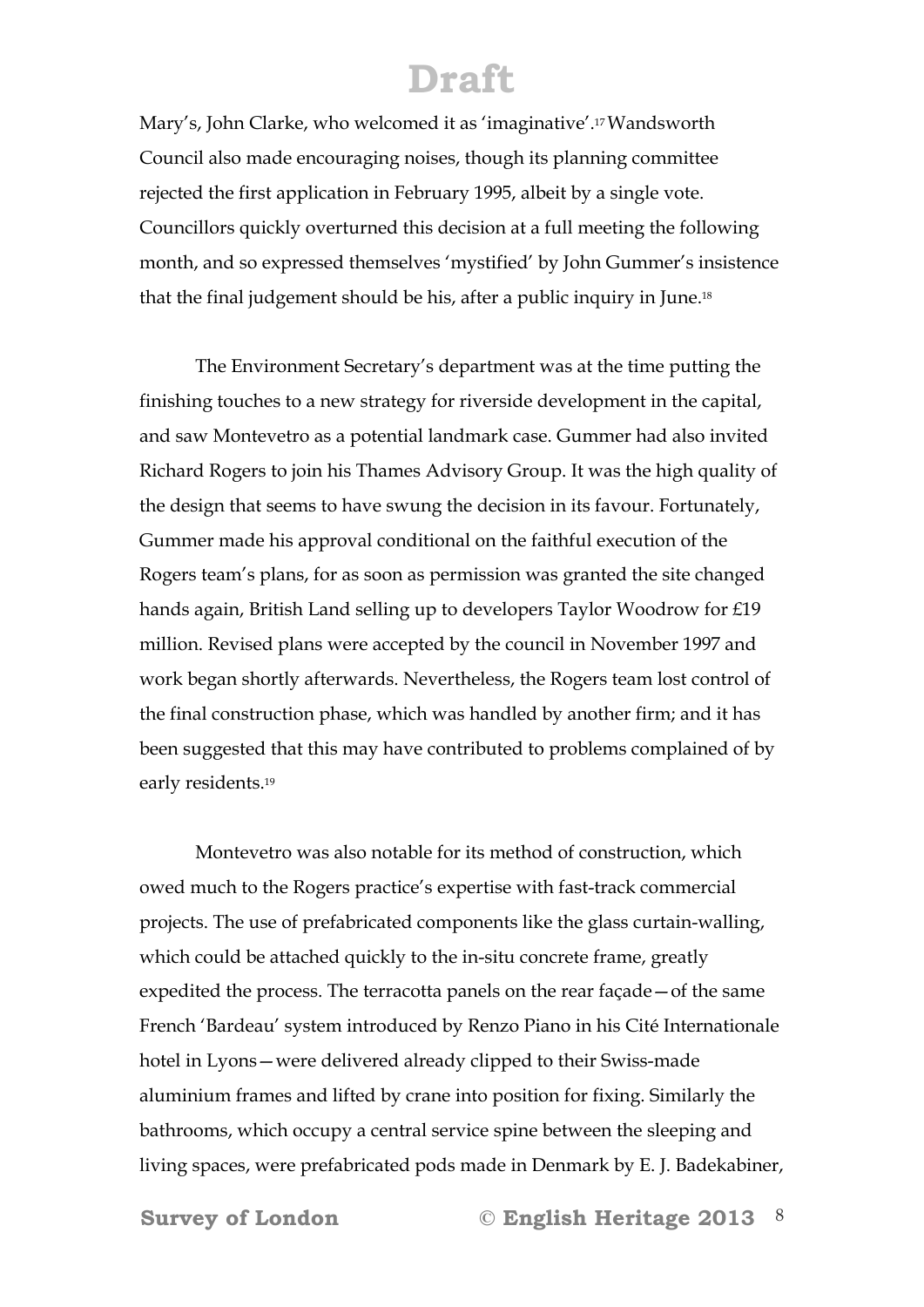veterans of bathroom pod production for European hotels, then shipped across the North Sea and taken by road from Dover to Battersea and craned into place.20

 This attention to detail and the streamlined modernism continued inside (Ill. 2.5). Stripped-down interiors and wide, ceiling-height windows and door openings made roomy apartments appear even bigger. Rather than traditional tiling, the bathroom pods were finished in floor-to-ceiling sheets of glass, in a selection of marine colours. When completed in 2000, apartments ranged in price from £250,000 for a one-bedroom flat to £4.5 million for the biggest penthouse, placing them in the exclusive reach of the well-off—a bias that did little to endear the building to its detractors. One pair of wealthy new residents contrasted the 'young, free-and-easy Californian lifestyle' offered by the building to their previous home 'in stuffy old Belgravia'.21

#### Battersea Church Road to Westbridge Road

#### *East of Bolingbroke Walk*

The wedge of ground formed by Battersea Church Road, Battersea Bridge Road, Westbridge Road and Bolingbroke Walk retains a significant number of houses from this district's first major period of building activity in the 1840s. Among them are some of Battersea's best of the period: the 'villas' with long gardens ranged along the north side of Westbridge Road—a surprising middle-class island amid so much meaner housing, strong enough to withstand later waves of redevelopment.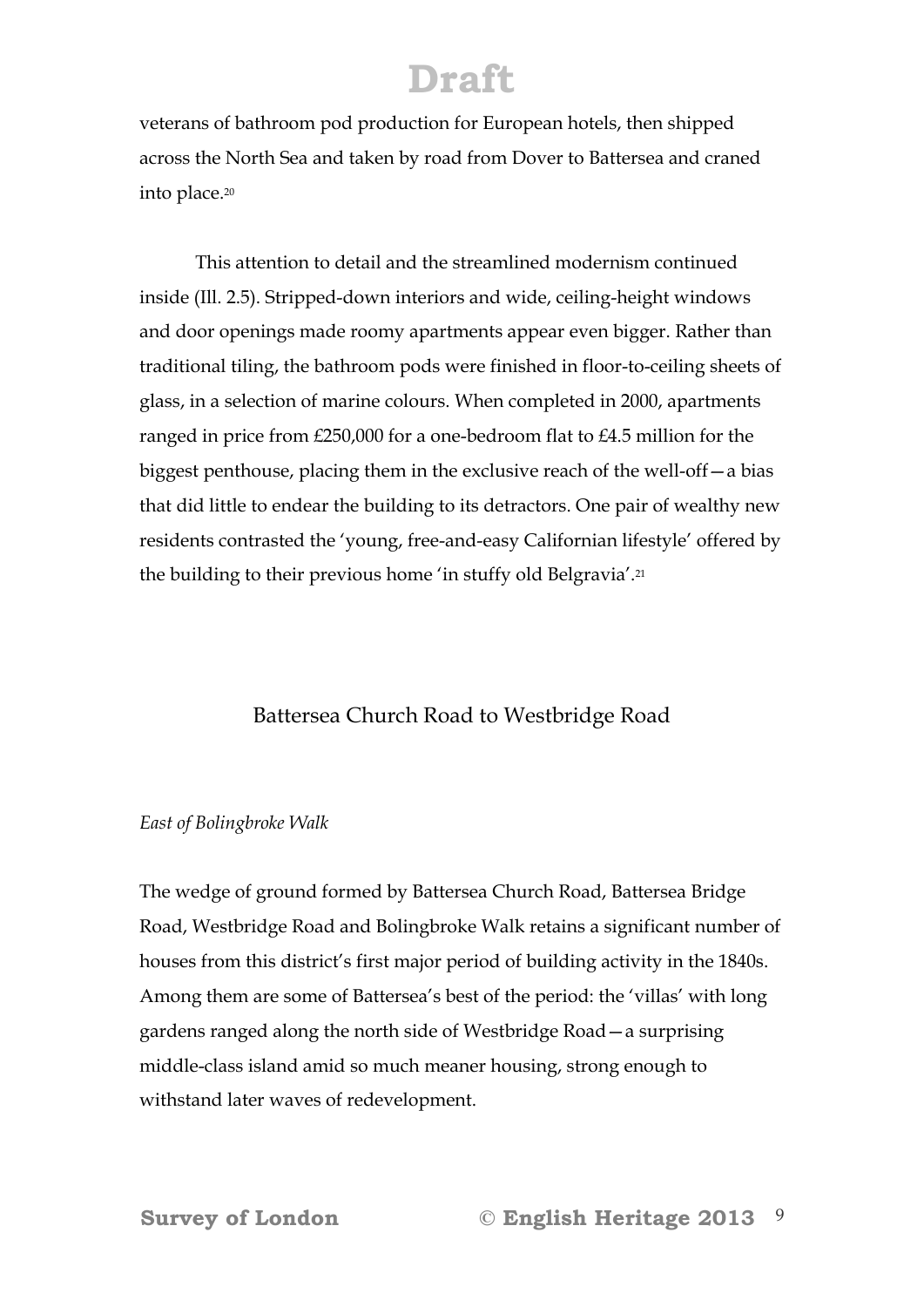The land here was part of the Twelve Acre field sold at auction by the Cobb family in 1841–3. Before the decade was out most of the road frontages, including the new eastern arm of Church Road, had been filled with houses by new owners, many of them small builders, no doubt keen to make the most of favourable times.

 On the south side of Church Road, the first row of small two-storey cottages (later 1–9 Battersea Church Road) was erected in 1842 by John Sugden, a Bermondsey builder, for the Rev. J. P. Haswell, along with three stuccoed houses and shops adjoining at 46–50 Battersea Bridge Road; all are now demolished. Sugden also built the corner block opposite on the north side of the new road (also demolished). Most of the surviving houses on **Battersea Church Road** date from the mid-to-late 1840s. Thomas and Robert Jones, builders of Pimlico, were responsible for Nos 11–29, of *c*.1844. Their miserly two-storey elevations were typical of the housing going up in the vicinity, but unusually the rear halves were taller, with a small top-floor window lighting an upper rear room behind. Most have since had dormer roofs added in front, though the original arrangement can still be seen at Nos 21 and 25. Alongside, Nos 31–35 are of a similar vintage; and further west at Nos 51–57 are remnants of a row of six (No 47–57) erected *c*.1848 by George Ayles and George Tyrrell, two Chelsea builders. The terrace at Nos 61–71 (formerly 'Pinn's Terrace) is later, being the work of John Pinn, a local carpenter formerly of Lambeth. A few years later Pinn also built the last row on the north side (Nos 22–50, now demolished), but went bankrupt soon after<sup>22</sup>

 Around the corner in **Battersea Bridge Road**, Richard Gibb, a Cavendish Square coffee-house keeper, bought land at the Cobbs' sales and around 1843 built a row of six houses and shops called Caledonia Cottages (now 58–68 Battersea Bridge Road), borrowing money from the Cobb family bank to do so. Within a year these had been joined by a trio of taller houses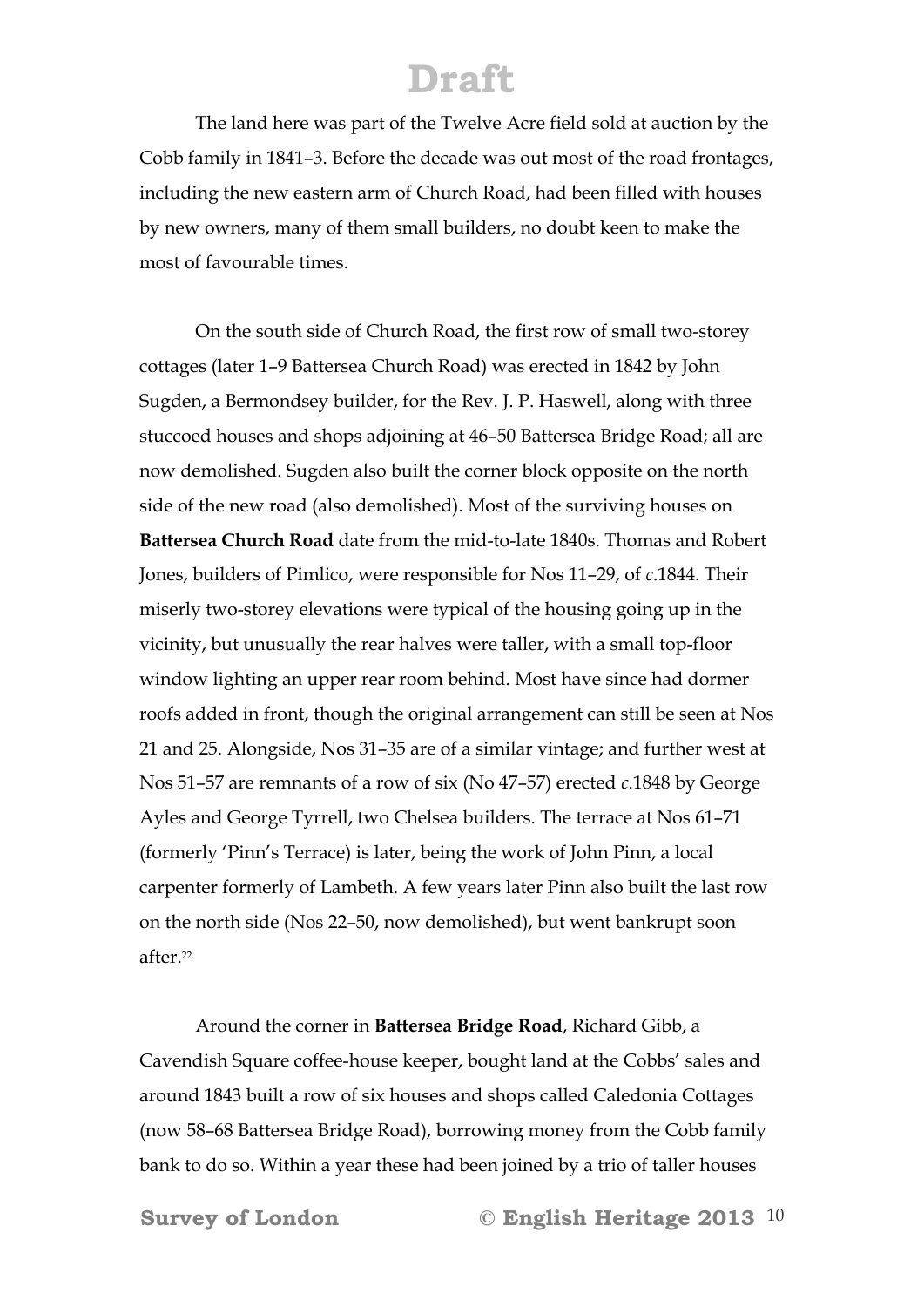and shops adjoining to the north, a speculation by John Collett called Europa Place (now Nos 52–56). The frontage southwards was also developed around 1843 by Richard Colven, a Brixton builder, with three houses and shops (Nos 70, 72 & 76) and a corner pub at No. 74, originally called the Prodigal's Return (later extended into No. 76). Colven also built the two adjacent houses at the east end of Westbridge Road (see below). The present pub (the Draft House) is a rebuilding of 1929–30 to designs by G. G. MacFarlane, architect to the Stag Brewery in Pimlico.<sup>23</sup>

 Aside from the trio of houses at 10–14 Westbridge Road—another example of mid 1860s infill—the houses on the north side of **Westbridge Road** were all built within a year or two of each other in 1844–6.<sup>24</sup> Many were surprisingly fine for the area, if not large, arranged mostly in semi-detached pairs, or occasionally in rows of three or four, and gardens were generous and well laid out (Ill. 2.2). One pair (later Nos 6 & 8, now demolished) stood either side of a Methodist chapel set further back from the road, built at the same time the Rev. J. P. Haswell (see vol. 49).

 Richard Colven's houses at Nos 2 & 4 stand out for their striking flint façades and medieval-style decorations, which include statuettes set in halfdomed tabernacles or niches, door porches with grouped colonnettes and pointed arches, cusped window tracery, plentiful head-stops and other sculpted decorations (Ill. 2.6). They failed to take at first, standing empty whilst the rest of the street filled up quickly, until *c*.1851; but Colven, who died in 1846, had belief or pride in them, asking in his will that they be retained while his other properties were sold off to support his kin.25

 With several builder-developers at work in Westbridge Road in the mid 1840s there was considerable stylistic variety. The peculiar Gothicism of Colven's pair is echoed in a more eclectic trio at Nos 32–36 (originally Albert Villas), with neo-Tudor mouldings, head-stops and jaggy bargeboards; these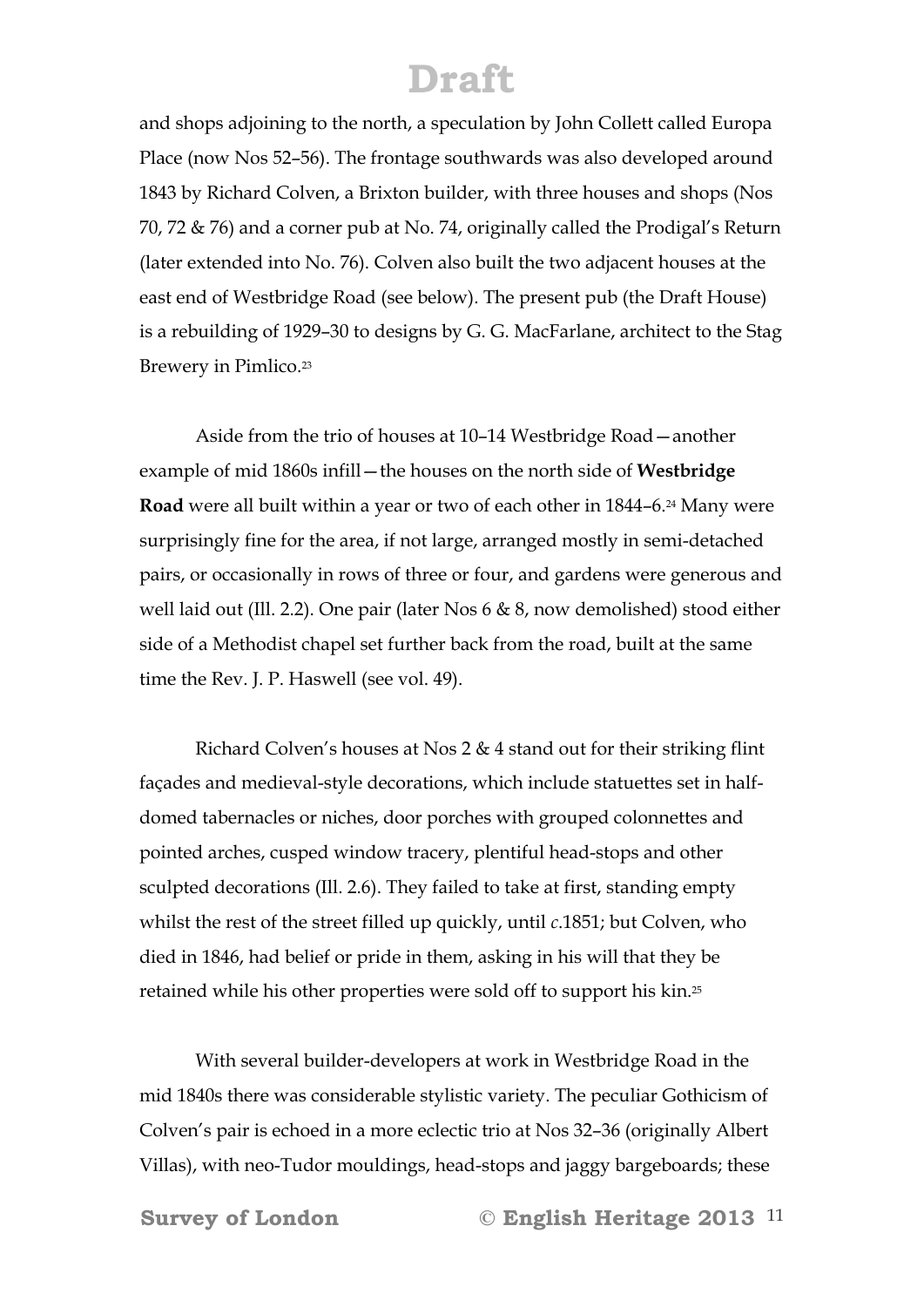were a speculation by John Chancellor, a job master living in Hyde House, one of the bigger, older properties near by on Hyde Lane.26 Elsewhere a weakish neoclassicism predominates, as in the paired semis at Nos 24 & 26 and 28 & 30 (Myrtle and Elm Villas), or a chunkier Italianate, as at Nos 38 & 40 (Oriel Villas). The short terrace built by William Woods at Nos 46–52 (Woodbine Cottages) has a simpler early Victorian look.

 Westbridge Road was characterized in the early 1890s as having 'a respectable class of house', despite its situation amid 'a poor neighbourhood of little streets'. Certainly the annuitants and professionals who lived here, and the resident domestics who served them, were rarely found elsewhere in the surrounding area. Even so, few were of note, though the English Aesthetic artist John Eyre (1850–1927) was living at 26 Westbridge Road in the early 1900s.27

 The west side of Bolingbroke Road (now Walk) was laid out in 1844 and filled rapidly with small houses, now all demolished; the east side and land behind remained mostly vacant until it was taken for Bolingbroke Road (now Westbridge) School in the 1870s.

#### *West of Bolingbroke Walk*

This ground was a market garden when it was sold with Timothy Cobb's estate in the early 1840s. Here Frances (later Condray) Street, with 59 twostorey terraced houses, was laid out in 1851–3 for John Allen, a Lambeth musical-instrument maker, and his lessee William Hayman, a lace manufacturer from St Marylebone; John Pinn was again one of several builders involved. Two shorter streets of small houses—Hart (later Scholey) Street and Somerset (later Handley) Street—were shoehorned between it and Church Lane at the same time. Gradually the district became even more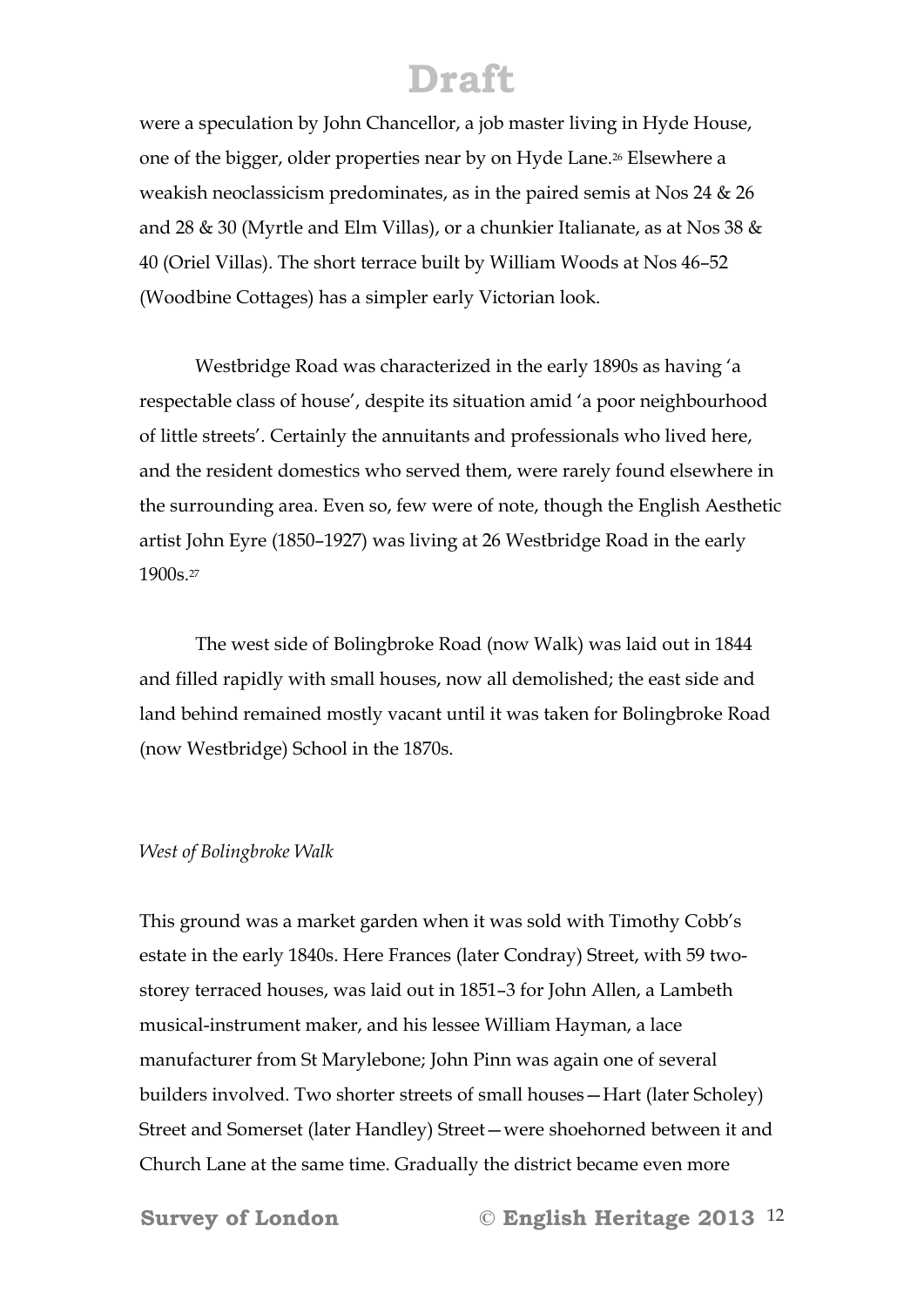densely built up. West of Church (now Sunbury) Lane, a handful of houses known as Althorpe Grove was added off Westbridge Road in 1856, to be joined by a cul-de-sac called Freeland Street around 1867–8. Though these were never among the worst streets in north Battersea, they suffered overcrowding and poverty, particularly in the blind alleys.28 After the Second World War all these sites were acquired and demolished by the LCC for new housing (below), the only remnant being an isolated former pub of *c*.1867, The Stag, at 96 Westbridge Road.

**Somerset Estate**. The Somerset Estate, started by the LCC in 1962 and finished under the GLC, now occupies a large hunk of the ground between Westbridge Road and Battersea Church Road (Ill. 2.7). Architecturally, its two point blocks (Selworthy and Sparkford Houses) and seven lower blocks (Chelwood, Clevedon, Crewkerne, Draycott, Exford, Misterton and Shepton Courts) constitute one of Battersea's more vigorous public housing developments.

The LCC had been accumulating pockets of slum property for redevelopment in this district since 1952. The largest such acquisition, made in 1957, was around Handley Street, by which name the subsequent project was first known. By 1961 the LCC had almost eight acres in hand, and embarked on a scheme for 296 dwellings in two 21-storey blocks and six fourstorey 'cluster blocks' of maisonettes, supplemented by two lower groups for old people.29 The design presented by the Architect's Department was based on housing types with Brutalist-style elevations then being built on similar terrain at the Canada Estate, Bermondsey, to a pattern worked out by Colin Lucas and Philip Bottomley. They were also being adopted at the same time for the Westbury Estate, just beyond the Battersea border north of Wandsworth Road. The maisonette blocks present strongly modelled, syncopated elevations in which cantilevered concrete floor slabs and downstand beams play their part, set off by bands of grey brickwork (Ill. 2.8).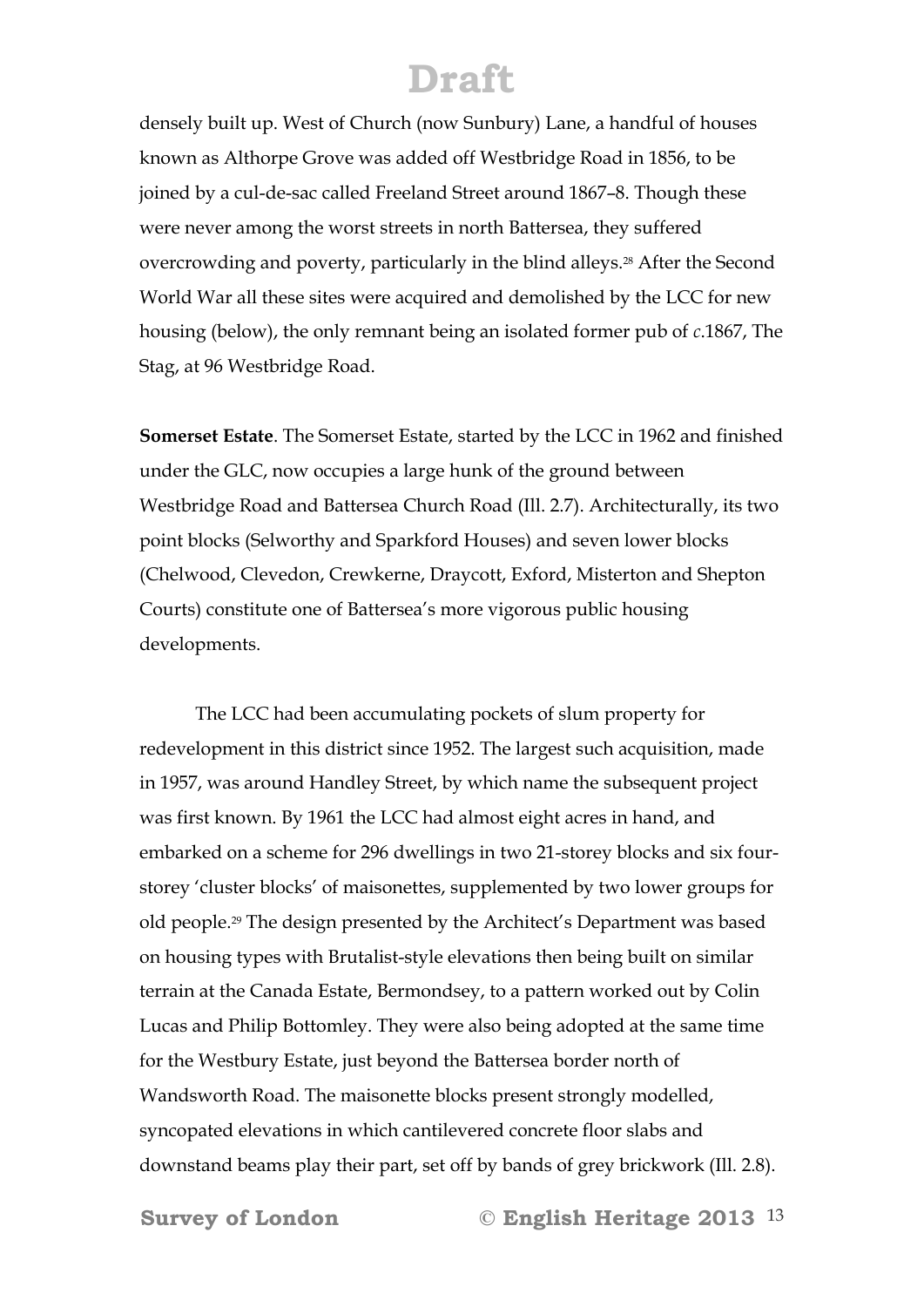The open staircases are particularly trenchant. The estate's original colour palette has been much modified, all the concrete being now overlaid in cream paint, and much of the brickwork in black. The two point blocks are grouped together in the north-west portion of the estate, nearer the river. The righthand side of each elevation is canted out in bays of three and four storeys at a time to obviate monotony. The ground storeys were originally left open. Space was at first reserved in the centre of the estate for a children's home; this was then shifted to a position next to Bolingbroke Walk, but the building erected around 1965 has since been demolished and replaced with private flats. At the extreme north-west position next to Battersea Church Road is Dimson Lodge, a low-rise building with an oversailing roof. Named after the GLC councillor Gladys Dimson, it was originally a tenants' hall but since 2007 has been a clubroom for the elderly.30

The Somerset Estate has survived in better condition than its Bermondsey counterpart, which encountered problems of vandalism from the beginning.

#### Westbridge Road to Surrey Lane

The funnel-like shape of the district now given over to Wandsworth Council's Surrey Lane Estate had been determined before 1772 by Battersea's emerging road system. Within the confines of a triangle of roads connecting village, bridge and common fields, a handful of detached houses sprang up in the later 1700s and early 1800s, mostly connected with the market gardens then predominant in this area—among them the Russell family's Enham Nursery, in the 'Shoulder of Mutton Field' between Westbridge Road and Hyde Lane, known in the 1820s and 30s for its rare geraniums. Otherwise there was little in the way of development.<sup>31</sup>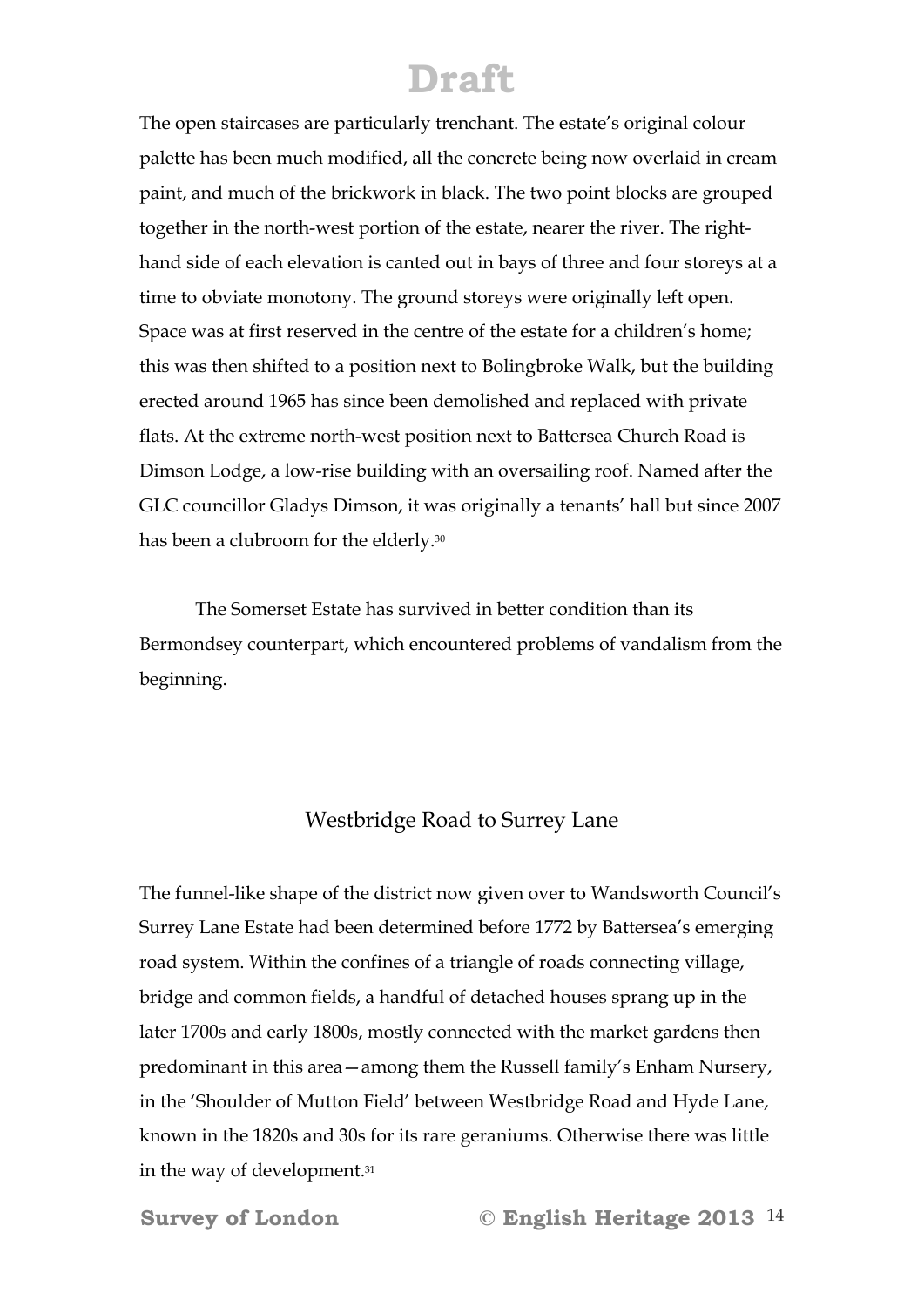South of Hyde Lane, most of the land facing Battersea Bridge Road almost as far as Surrey Lane was owned in the early 1840s by William Hurst Ashpitel of Clapton Square, for whom the local builder William Everett erected a pair of villas at either end of his field's long frontage. But concerted development only began after 1848, when this ground and the Enham Nursery were acquired by the brothers Charles William and William Henry Spicer, then both of Upper Brook Street. (William Henry was better known as Henry T. Spicer, the barrister turned dramatist, poet, writer on spiritualism and friend of Dickens, who died in 1891.) In association with the solicitors W. T. Mackrell and J. C. Lethbridge, the Spicers went on to develop these nine acres or so from the late 1840s into the late 1860s with terraces of houses and some shops facing the main roads—i.e. in Westbridge Road (south side), Hyde Lane (or Road) and Battersea Bridge Road—and in three new residential side-streets, Harley, Spicer and Randall Streets. A separately owned corner of land at the junction of Battersea Bridge Road and Surrey Lane—once part of Little Hill Shot—had already been built up around 1847 on both fronts by Charles Chabot.32 Two notable buildings of this period were: the Lammas Hall, Battersea's first public hall, opened in 1858 in a converted beer-house at the junction of Westbridge Road with Surrey Lane; and Battersea Police Station, a predecessor of the present station, which opened in 1861 in a building at the north corner of Battersea Bridge Road and Hyde Lane (vol. 49).

 Steadily the remaining gaps began to fill with housing in the 1860s and 70s, presenting range after range of standard brick terraces. A wedge of land on the south side of Surrey Lane, at its west end, is also included here as it falls within the Surrey Lane Estate's purlieus. Here in 1868 a licensed victualler named George Bishopp built and ran a corner pub, the Clarence Inn or Tavern, and then proceeded to develop an estate of about 110 mostly twostorey terraced houses around it, in Parkham and Granfield Streets, all laid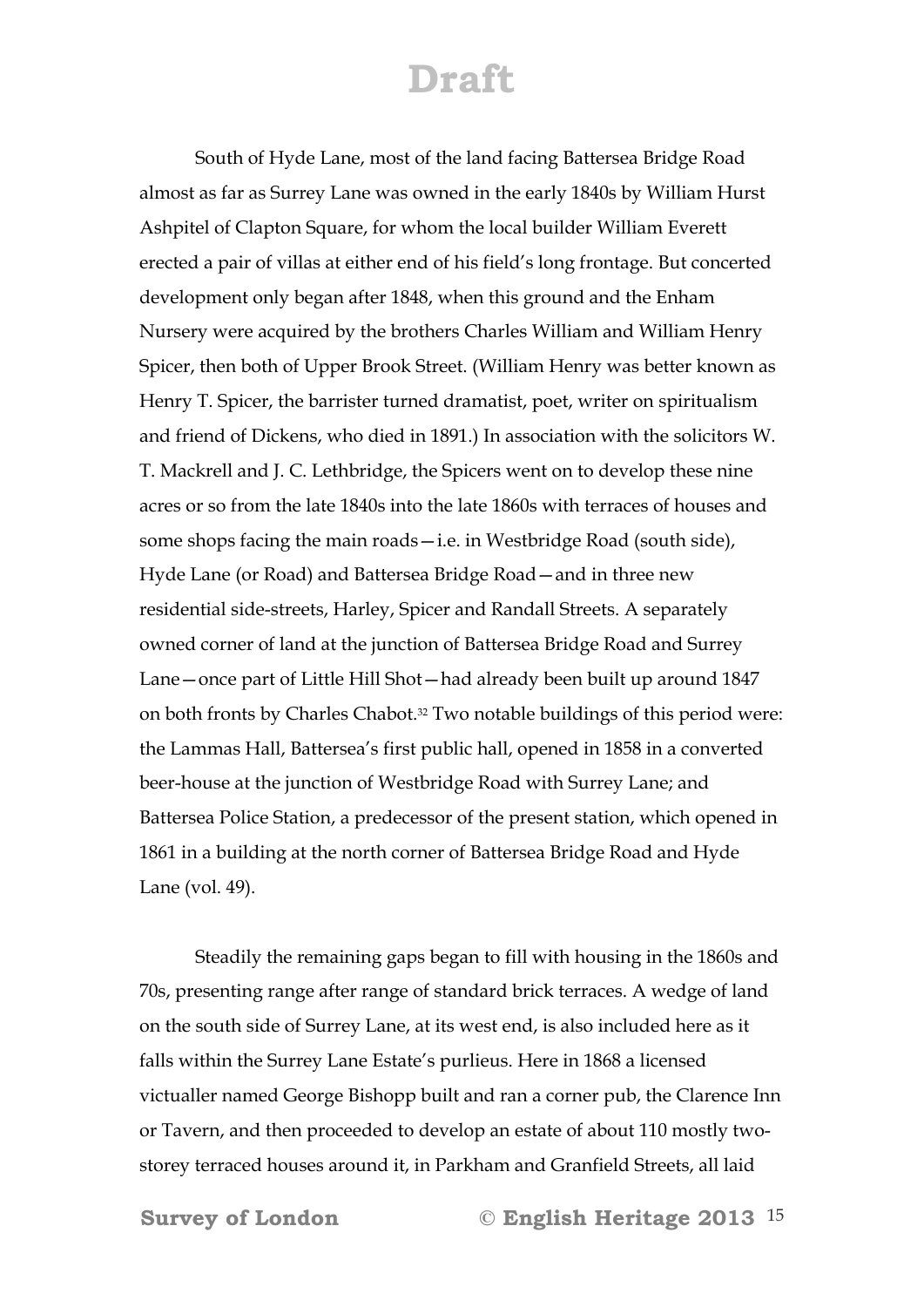out for him by the architect James Edmeston. A short south-western arm was added to Granfield Street in 1882 under later owners, providing a direct link with the High Street.<sup>33</sup>

 By the 1890s these streets were poor but respectable, though there were pockets of ugliness, especially at the south end of Spicer Street, where a row of tiny cottages (Miles Cottages) lined a dead-end alley; and on the south-west side of Surrey Lane, between Parkham and Granfield Streets, where common lodging-houses held sway, mostly for the use of prostitutes. When Hyde House and its gardens—the last developable chunk of open ground—came on the market in the late 1890s there was no doubt as to the type of accommodation best suited to the area. The result was Winstead Street, a solid mass of 58 two-storey cottage flats in red brick, designed by F. & W. Stocker, a firm of City surveyors, and built *c*.1897–9.34

Of all this nineteenth-century housing not a brick survives.

#### *Surrey Lane Estate*

A tract of over nineteen acres, bounded mainly by Battersea Bridge Road, Westbridge Road and Surrey Lane, contains the third largest and perhaps the dullest of northern Battersea's housing estates. Its fan-shaped site narrows from a frontage of almost 400 yards on Battersea Bridge Road to a neck at the west end, where the estate meets Westbridge Road. This flat landscape is covered by four-storey maisonette blocks faced in red brick interspersed with four point blocks of 21 storeys and one slab of 14 storeys (Ills 2.7, 9). They were built for Wandsworth Borough Council to the designs of Richard Seifert & Partners in 1970–3 and originally numbered some 828 dwellings. The scheme entailed the obliteration of several roads, while the old course of Surrey Lane between Parkham Street and Westbridge Road disappeared.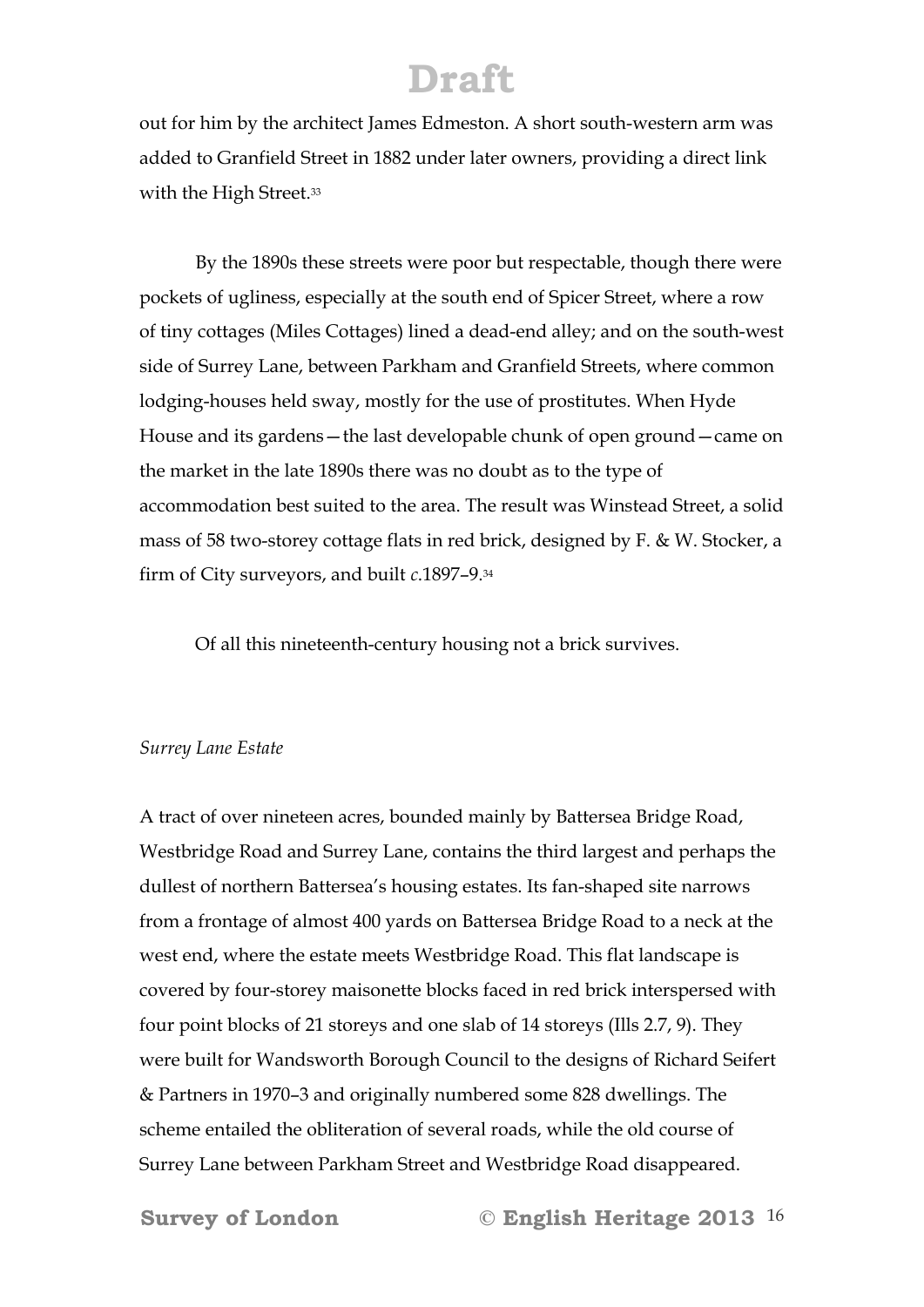Only two existing buildings survived, both near the north end of the site: Battersea Police Station facing Battersea Bridge Road, and Westbridge House, Westbridge Road, a Battersea Council block of flats dating from 1950–1.35

Planning for the estate came forward in 1967–8, when Seiferts (who were already employed on a housing scheme for Wandsworth in Tooting) were appointed architects, with J. C. Bianco & Associates as engineers. The first housing layout was much as built, except that the idea of linking the whole estate by a deck at second-floor level and providing multi-storey car parking was abandoned on cost grounds, leaving a series of abbreviated balcony routes around the lower blocks. A systems approach to construction was investigated, but doubtless dropped following the Ronan Point disaster of May 1968. In a period of inflation, the project's costs started to worry Wandsworth's Housing Committee, leading to the curtailing and postponement of the 'amenity area' next to Battersea Bridge Road. Here a health centre, social centre, library, estate office and shopping precinct had been planned, and there had been hope of relocating the Lammas Hall (demolished by the scheme). But only nine shops were built at Villiers Court, 152–168 Battersea Bridge Road. Cost-saving measures were also directed to the structure of the tower blocks. These were built using 'Lytag' structural lightweight concrete, cutting out the need for plastering, while the cladding panels were precast and bush-hammered on site. The maisonette blocks were constructed with reinforced framing and calculated brick crosswalls.36

Most of the estate was built in the first stage of construction, carried out in phases by Holland & Hannen and Cubitts in 1970–2. That left only the tip between Westbridge Road and Battersea Bridge Road to complete. Here Musgrave Court was added by Wandsworth's Building Works Department in 1971–3. The blocks were named after prominent English bishops: hence Blomfield, Bowstead, Burnet, Fraser, Gardiner, Jacobson, Mansel, Musgrave, Sancroft, Villiers, Wigram and Wolsey Courts, and Compton, Cranmer,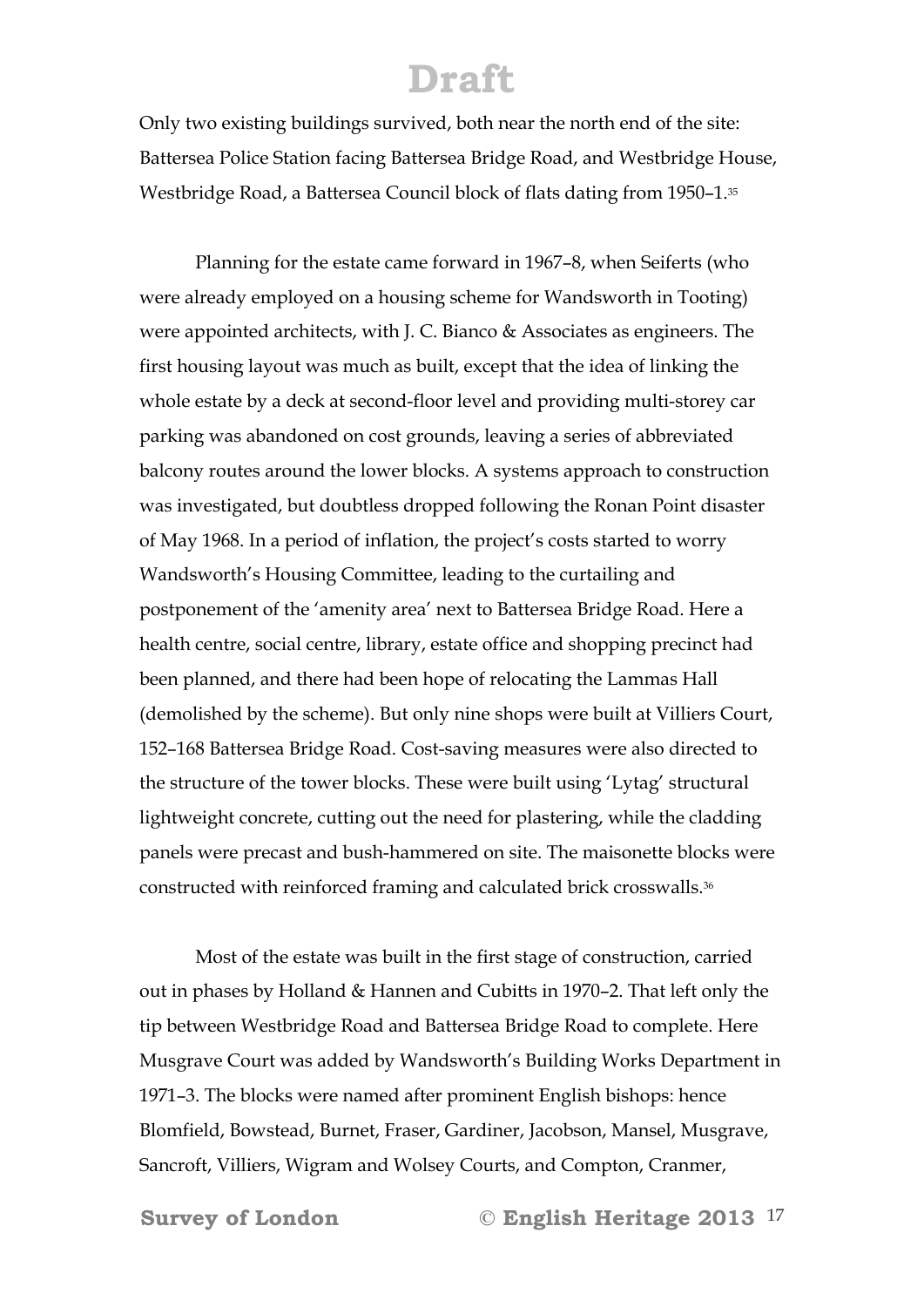Gardiner and Whitgift Houses; the exception was Macey House, called after Father Charles Macey, the founder of neighbouring Salesian College.<sup>37</sup>

Judi Bratt, writing for the *Architects' Journal*, was critical of the estate's planning, lamenting its few social facilities and noting that large families and the elderly were scheduled as tenants in the towers, although these groups were known to be ill-suited to high-rise living. Little of the landscape was set apart for the towers, she remarked, whereas the maisonettes enjoyed landscaped courts 'whose character is such as to induce territorial attitudes and resentment of intrusion by tower block dwellers'.38 Some extra facilities were added along Randall Close, the only road internal to the estate to bear a name: a day centre and small hall, and a children's home. But a sense of bleakness still attends the towers, whose box-on-end profiles loom up over car-strewn voids or vacant avenues.

#### South of Surrey Lane

This section considers the large block of land bounded by Surrey Lane, Battersea Bridge Road and Battersea Park Road, though it crosses over the last-mentioned at one point in order to take in a triangle of associated streets between Latchmere Road and the railway lines further west (Ill. 2.10). Through the district's centre runs Shuttleworth Road (formerly Castle Lane), once an important east–west connection but since the redevelopments and traffic re-routings of the 1960s and 70s now little more than a backwater. The quiet residential streets that run north and south to either side of it contain the largest concentration of mid Victorian housing in the area covered by this chapter. Other houses in and around Surrey and Bridge Lanes belong to an earlier generation of development, of the 1840s–60s, reflecting those streets'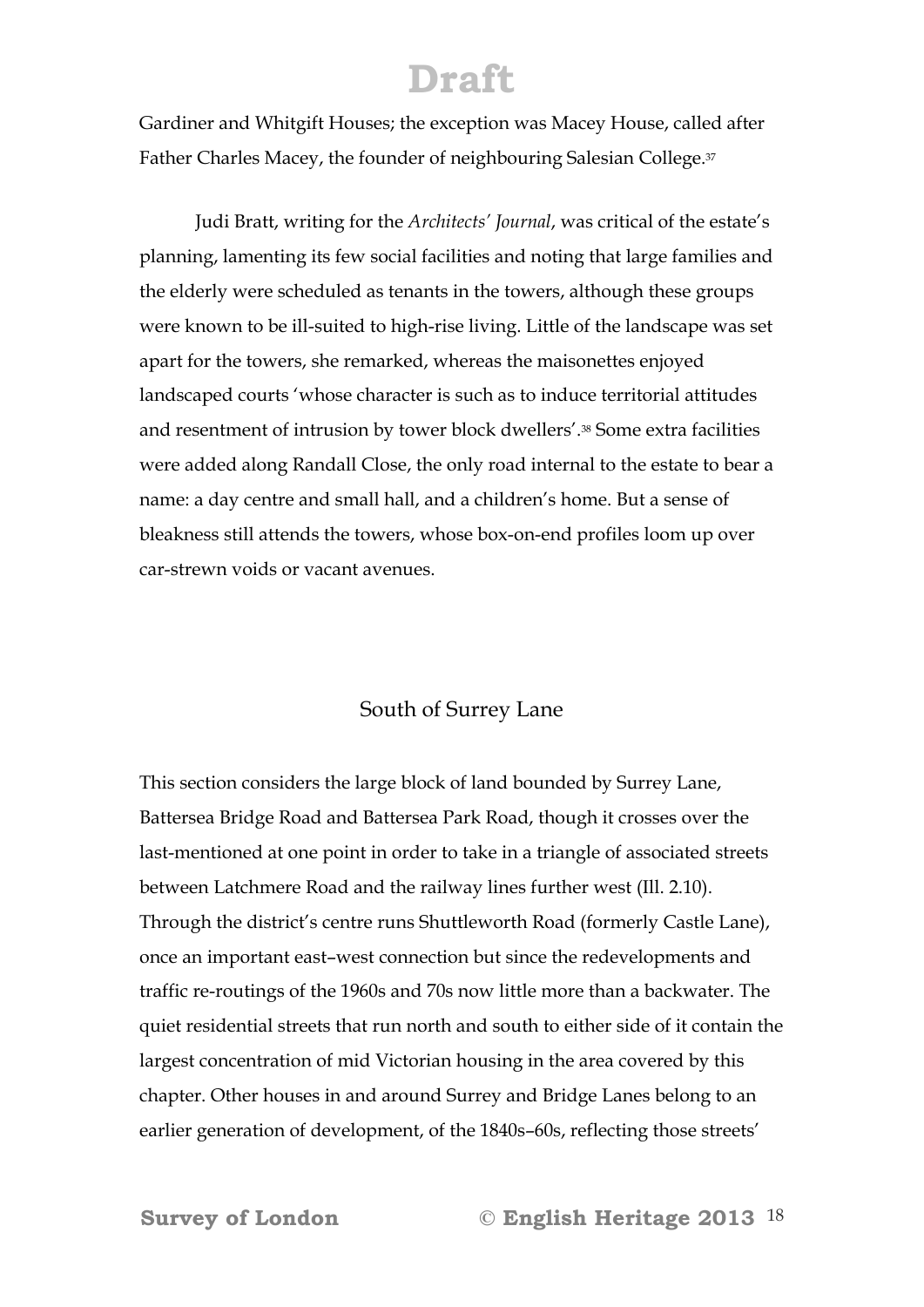older history. The area also includes a string of good nineteenth-century commercial ranges along Battersea Park Road.

#### *Surrey Lane, Bridge Lane and Battersea Bridge Road*

The oldest corner of building fabric here is in and around the little triangle formed by these three roads. It was the extension of Battersea Bridge Road south of Surrey Lane in the 1840s and 50s that encouraged the growth of the built-up area of Battersea into the fields here, towards what is now Battersea Park Road.

 Of the three thoroughfares, **Surrey Lane** has the longest pedigree, having been well established by the mid eighteenth century.<sup>39</sup> The earliest building here was a house on a corner plot opposite the future route of Battersea Bridge Road, erected in the 1830s by Daniel Board, a West Country carpenter and builder. By *c*.1844, with the road extension under consideration, Board had converted the house to an inn, the Rising Sun, which he ran for a while himself, later adding another house alongside (on the site of 3–7 Surrey Lane). The Rising Sun was rebuilt in 1887 in a hard red brick by the public house architect Harry Isaac Newton; the ground floor especially bears his handiwork in the well-proportioned windows and glazing bars, and the finequality plaster and iron decorations. It is now the Prince of Wales, 186 Battersea Bridge Road.<sup>40</sup> The present 3–7 Surrey Lane is a rebuilding of 1894. A stock-brick villa at No. 9, with tall, Soaneian blind arches and a shallow roof, dates from the early-to-mid 1840s, when it was probably built by Robert Peter Spencer, who ran a market garden here. And at the corner with Bridge Lane, Nos 11 & 13 is a pair of stuccoed two-storey and basement houses of 1863–4 (formerly Anglesey House and Villa); their most likely builder is James Ascomb, a Yorkshire-born carpenter who lived locally.41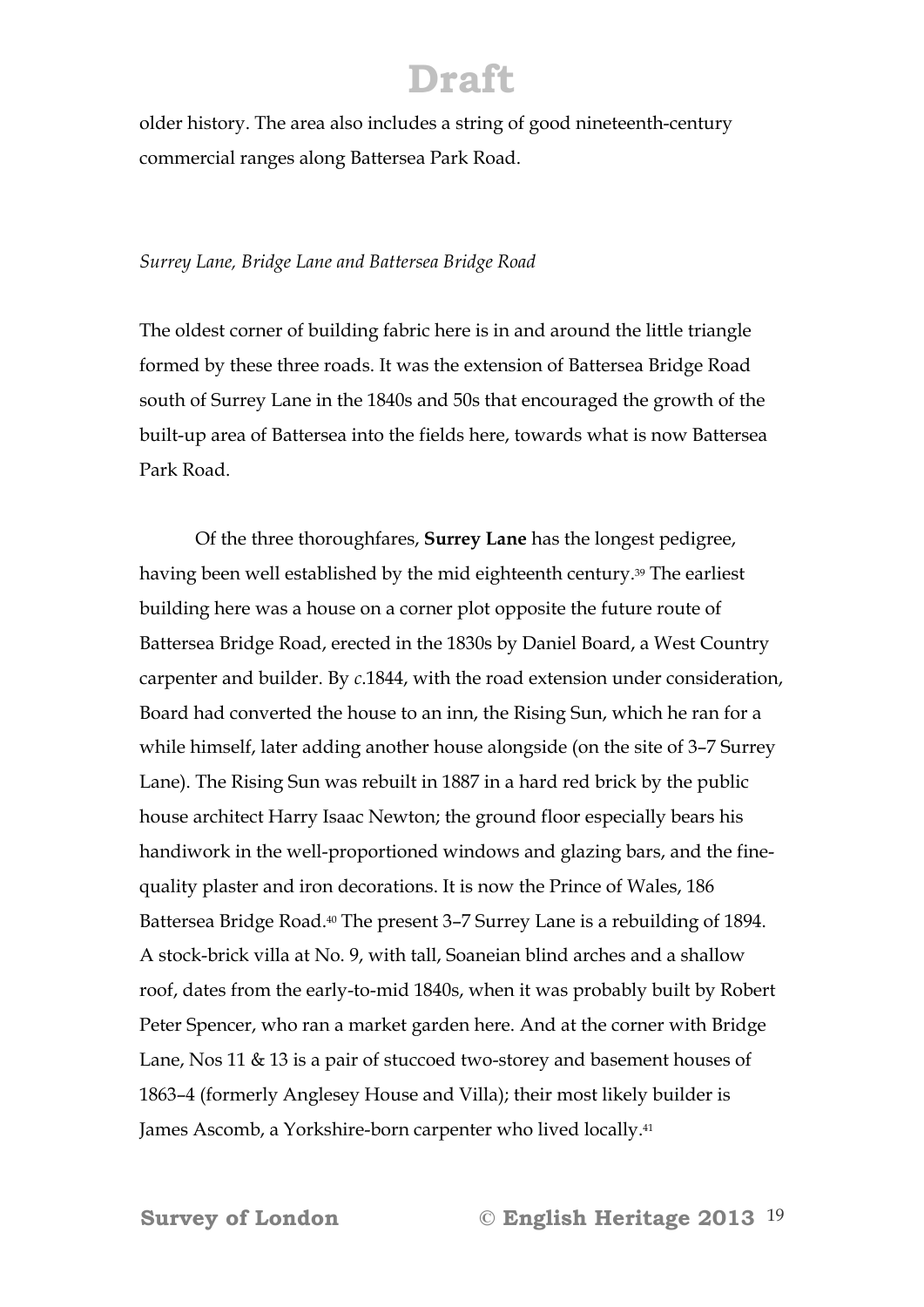Further west, the Surrey Lane frontage between Bridge Lane and Octavia Street once contained half-a-dozen or so good-sized detached and paired houses with long gardens known as Ezra Place (later 13–23 Surrey Lane, demolished), built around 1840 on land belonging to David Ker of Surrey Lodge (page ##). These were replaced in 1897–9 by the present buildings at 17–35 Surrey Lane and 23–25 Bridge Lane—standard two-storey terraces designed by the architect and surveyor Herbert H. Hill of Rosenau Crescent as a speculation for John Waterhouse, a local gas fitter.42

**Bridge Lane** originated as a sinuous footpath between the fields, linking Surrey Lane and the future Battersea Park Road. By the 1830s it had become a roadway—known variously as Love Lane, Little Surrey Lane, or Surrey Lane South—and would have been a useful north–south link in the years before Battersea Bridge Road was extended. Most of the two and threestorey houses along its east side are semi-detached pairs of the 1850s–60s. The biggest, Nos 3–6 (Cambridge Villas), were built first around 1855, with their gable-ends facing the street and side entrances. They have good-quality white-brick fronts with red dressings, and Regency-style margin glazing bars. The more traditional early Victorian houses to either side, at Nos 1 & 2 (Oxford Villas) and 7 & 8 (Clarence Cottages), are of *c*.1863 and *c*.1860 respectively. Nos 9 & 10 were added later, in 1884.43 The plainer row at Nos 11–17 was a first tentative stab at development in 1869 on the outer limits of Edward Pain's Surrey Lane estate (see below).

 On the west side, now incorporated into the The Lanterns—the converted Surrey Lane School—is Laburnum House, a white-brick doublefronted villa built by Joseph Fincher in 1879 as part of the later phase of work on Pain's estate; it was subsequently taken over by the London School Board as a school for domestic economy. Fincher also erected the row of semis alongside at 103–113 Shuttleworth Road, in 1876–7.44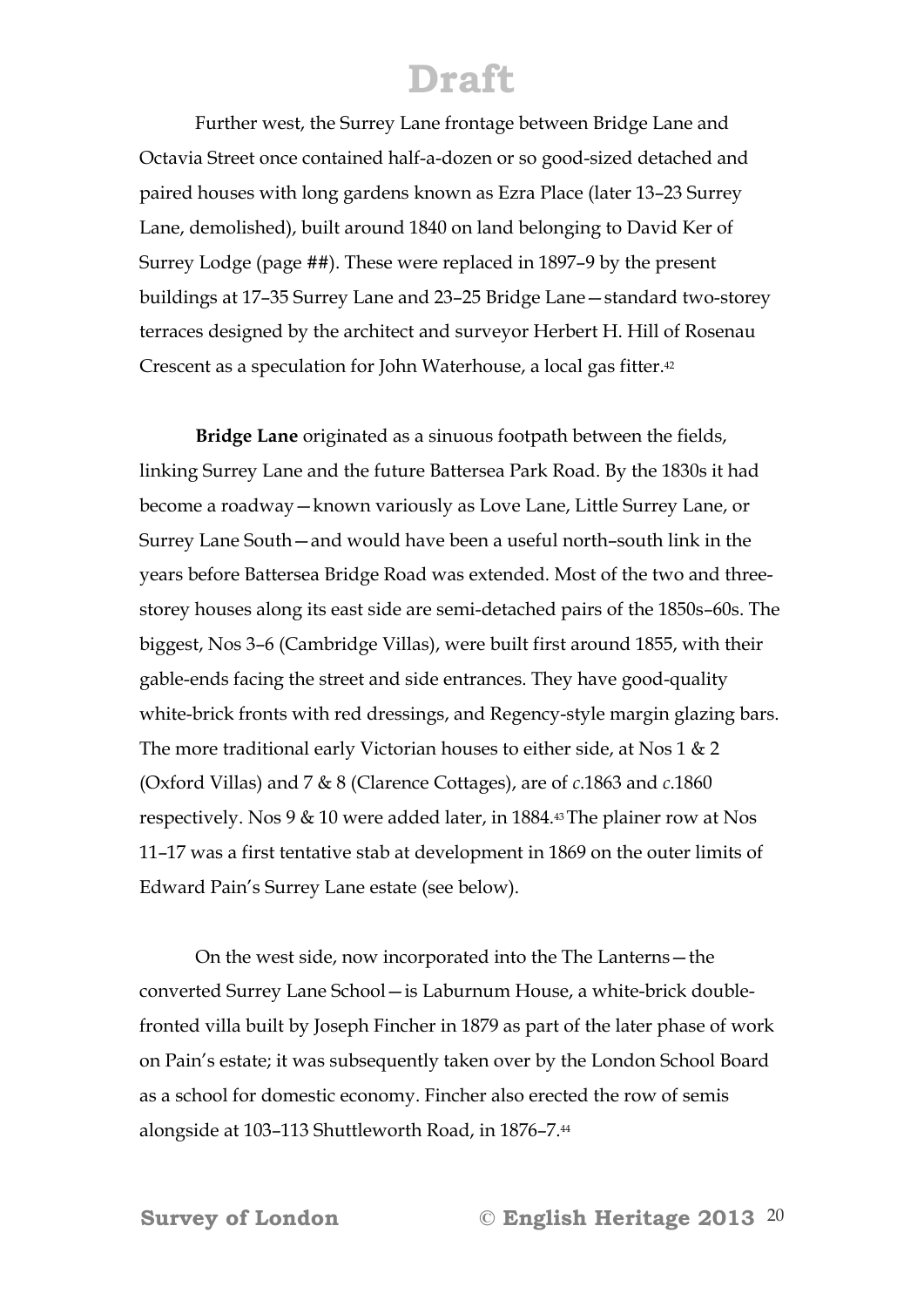South of Surrey Lane, the new stretch of **Battersea Bridge Road** began to fill up with runs of small stock-brick houses in the mid 1860s. The survivals display the varied repertoire that the London suburban builder could bring to the simplest two-storey terraces (Ill. 2.11). The longest run, at Nos 192–202 (originally Anglesey Terrace), was built *c*.1865–7 by George Godbolt of King's Road, Chelsea, possibly in partnership with James Ascomb. A shared hipped roof gives a little dignity to the trio at Nos 208–212 (Tonbridge Villas), also of 1864, by John Gamman, a Battersea Square builder; the simpler, squatter, boxy pair without basements alongside at Nos 204 & 206 (East Cottages) was the work of Daniel Board, again of *c*.1864–5. Another small pair at the northern end, at Nos 188 & 190 (Clyde Cottages), was added later, around 1875. In 1866–7 a congregational church was erected at the corner with Bridge Lane, on a triangular plot belonging to the Battersea Park Commissioners that had been cut off from the rest of their lands by the extension of Battersea Bridge Road. It was demolished and replaced in 2002–3 by flats at 214 Battersea Bridge Road (Carden & Godfrey, architects, for Michael Shanly Homes).45

 Further south, towards Battersea Park Road, the early 1860s group of the Duke of Cambridge pub and houses to either side at 230–234 Battersea Bridge Road (Cambridge Terrace) and 1–4 Banbury Street, erected in empty fields, was a harbinger of the later Colestown estate (below). They seem to have been the creation of F. E. Knowles, a St Marylebone developer active in Battersea Park Road and elsewhere locally, and presumably were all that emerged of a much larger planned new street. The builder, of the houses at least, was John White, in 1864.46

#### *Surrey Lane and Colestown estates*

In development terms most of the streets south of Surrey Lane belonged to two main landholdings, both begun hesitantly in the late 1860s and not built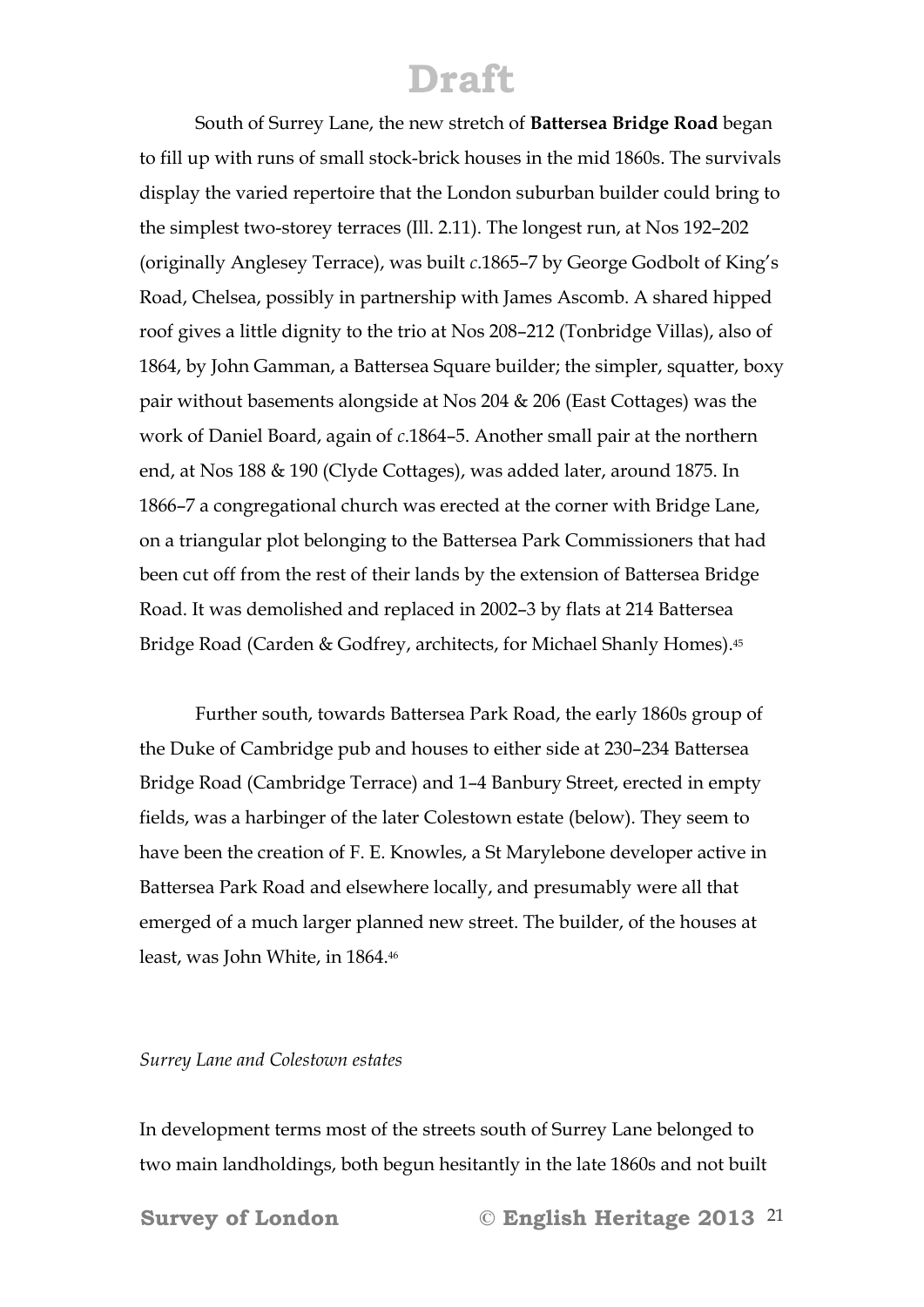up fully until the 1870s and 80s. Firstly, the Surrey Lane estate (not to be confused with the modern public housing complex of the same name, above), on the north side of Shuttleworth Road, laid out for Edward Pain and his family mostly with semi-detached 'villas'—a rare form at this date in north Battersea. And secondly, Colestown, south of Shuttleworth Road, developed with more characteristic closely packed terraces under Jesse Nickinson (Ill. 2.10).

A solicitor from a Somerset family, Pain was no stranger to speculation in Battersea. He had made around £30,000 selling land in Battersea Fields to the government for Battersea Park, which he had bought cheaply at the Spencer auction sales.<sup>47</sup> He also built houses here and there, though without much commercial success, for example in Mendip Road and Orkney Street, begun in the 1840s and 1860s respectively (pages ##, ##).

Pain had acquired most of his Surrey Lane estate as field strips at the Spencer sales, and by 1844 had built himself a substantial family residence on Surrey Lane. Known as Tower Lodge, it stood in generous grounds to the south-east of Surrey Lodge, roughly on the site today occupied by Octavia and Ursula Streets. By the late 1860s Pain had fled to the sylvan surroundings of Frimley, Surrey.48 A row of modest three-storey houses of *c*.1869, built at the south end of what was then Love Lane (now 11–17 Bridge Lane, see above), may have been the first salvo of an intended campaign of concerted development by Pain on his estate, but the building slump of the late 1860s and early 70s would have forestalled any such scheme. So it was not until 1876–7, with building once more on the rise, that Pain's son Arthur C. Pain, a surveyor and civil engineer, drew up plans for five new residential streets on the estate, much as built, comprising (from east to west) Octavia, Ursula, Edna, Henning and Orbel Streets; and for widening the relevant parts of Surrey Lane and Castle Lane (now Shuttleworth Road). Soon after, preparations were also under way for extensive building work on the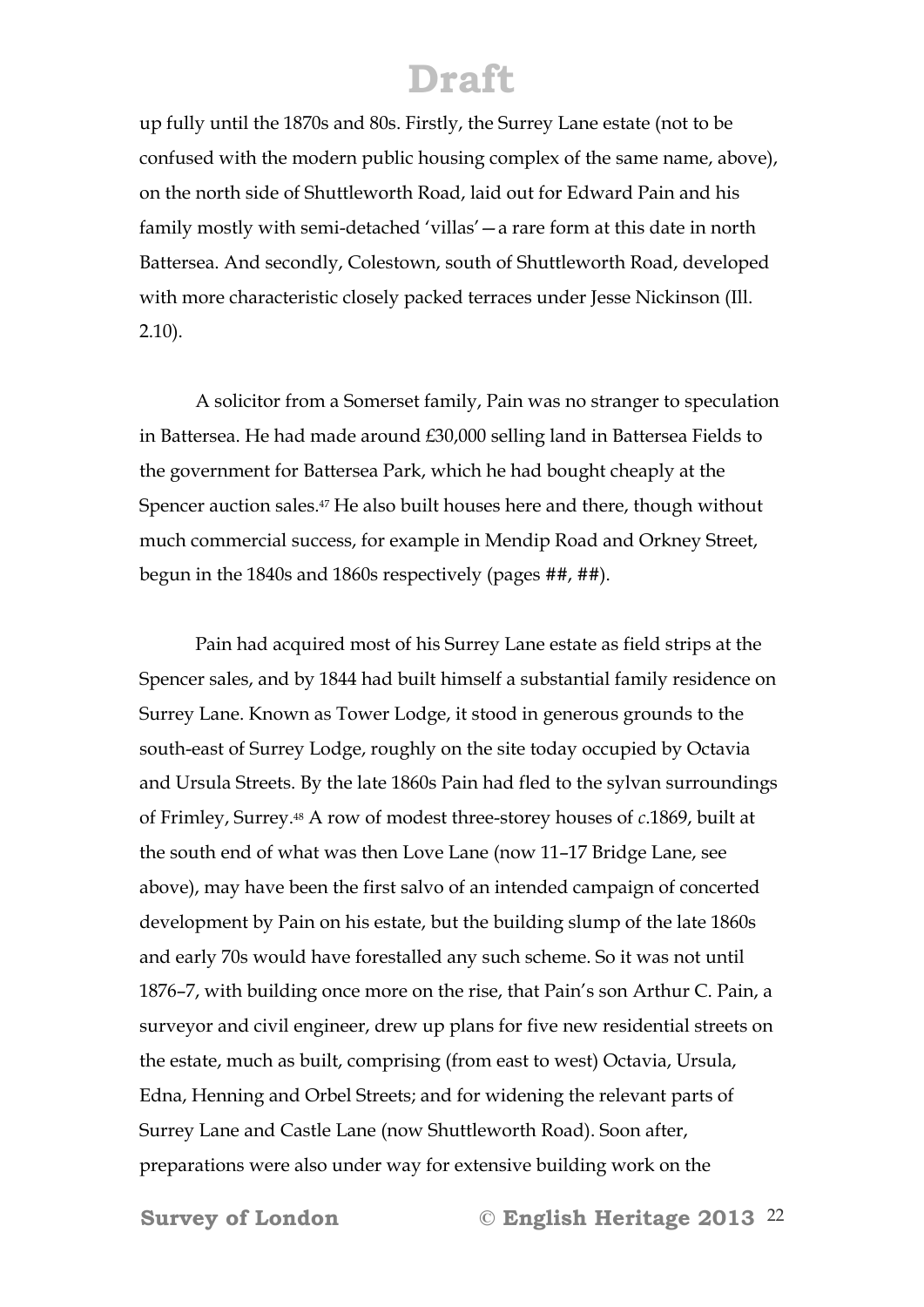adjoining Colestown estate to the south, prompting the construction of a joint drainage scheme, with a shared main sewer in Castle Lane.49

 The men behind Colestown were Jesse Nickinson, a Lincolnshire-born solicitor, and two Rochester merchants, John and Edward Coles. The Coles brothers were part of a loose consortium of leading Rochester residents who were developing property in Battersea in the 1860s with, among others, James Griffiths, the local estate agent and auctioneer. These included: John Foord (Mayor of Rochester, 1859), John Lewis Levy, a corn merchant (also a Mayor of Rochester), and the Prall family of solicitors. Nickinson's involvement came through his partnership with one of the Pralls in his Chancery Lane law firm, Nickinson, Prall & Nickinson.50

Edward Coles seems to have taken the lead with Nickinson in Colestown, a 21-acre estate that reached south beyond Battersea Park Road to the West London Extension Railway line (Ill. 2.10). It probably came to their notice in 1862 when Nickinson's firm acted as solicitors for Captain Francis Woodgate, who had acquired about seven acres of this land from Lord Spencer.51 As with Pain's Surrey Lane estate, planning here began in the late 1860s, but in this instance gathered a fair head of steam before recession bit, with several buildings going up *c*.1867–74, mostly in the south-eastern corner, across Battersea Park Road, in Atherton and Frere Streets, and in Christchurch Street—the original name for what since 1887 has been Abercrombie Street. Building then slowed considerably, almost to a halt, with only Abercrombie Street seeing much more in the way of activity in 1875–8. Most of these houses were small, two-storey cottages, and in multi-occupation from the start.52 John Coles died early in 1878, and his brother Edward, by then in his mid 70s, may have been reluctant to persevere with a venture that had spawned fewer than 140 lowish-grade houses in a decade. For in June that year he sold the remaining undeveloped portions to Nickinson, who lost no time revising the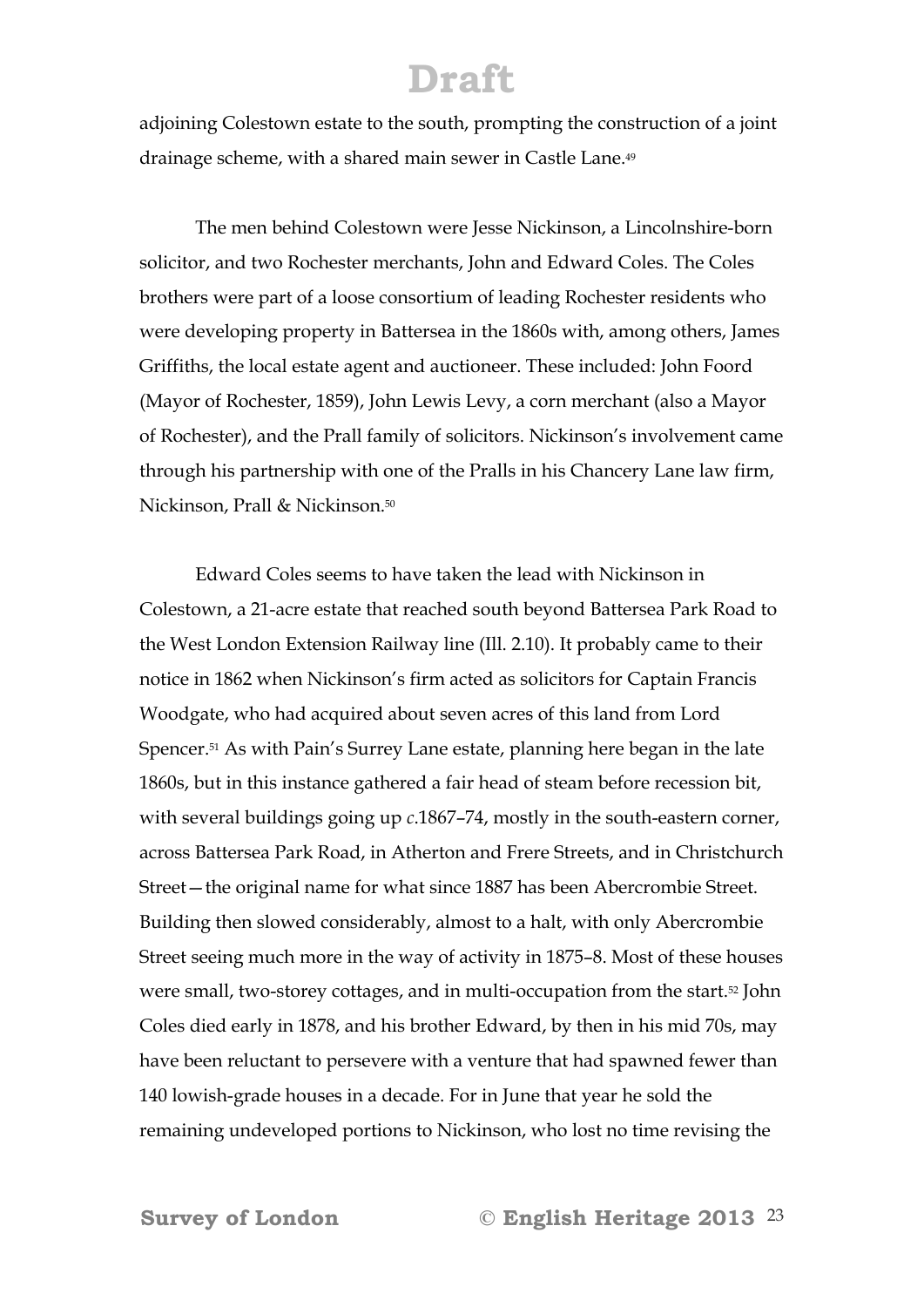plans. Workmen were back on the ground early in 1879, by which time building was already under way again on Pain's land.53

Thus both estates rode the crest of Battersea's next and biggest building wave, of *c*.1879–82. On the Pains' estate, Octavia and Ursula Streets were begun in 1878–9, obliterating the former family home, with Edna Street and the terraced houses and shops of Shuttleworth Road following from 1880. The vast majority of houses in these streets were the work of the Pimlico building firm of William Henry Iles & Thomas Wood, closely following an estate layout and house-plans commissioned by the Pains. Nearly all the houses were stock-brick, two-storey semis of about 23ft frontage, but otherwise not very large, generally with a single bay window and two main rooms per floor. Only in parts of Orbel Street, and particularly in Henning Street, did building work drag on into 1883–4.54 A wider variety of builders went to work there, not all of whom adhered so closely to the estate plan. A taste for a Queen Anne Revival stock- and red-brick livery emerges, or occasionally for red brick, alongside Aesthetic-style detailing, some of the houses having pretty floral motifs around the doors and decorative painted tablets (Ills 2.12–14). Both streets also boast a handful of larger, detached houses at their southern ends, with steeply pitched gable roofs; these may have been the work of Charles F. Fenton (son of the Chelmsford architect James Fenton), who is known to have designed a 'villa' in Orbel Street.55 And so in places the atmosphere resembles that of the more middle-class streets of south Battersea, the Pains perhaps hoping that Battersea Park could exert a steadying influence this far west.

Nickinson, however, was under no such illusions, presiding over the construction between 1879 and 1881 of more long terraces of two and threestorey stock-brick houses of much narrower frontage (at around 17ft 6in) in Banbury, Colestown, Stanmer, Balfern, Inworth, Bullen, Goulden and Horace Streets, and Home Road, as well as in the streets already begun south of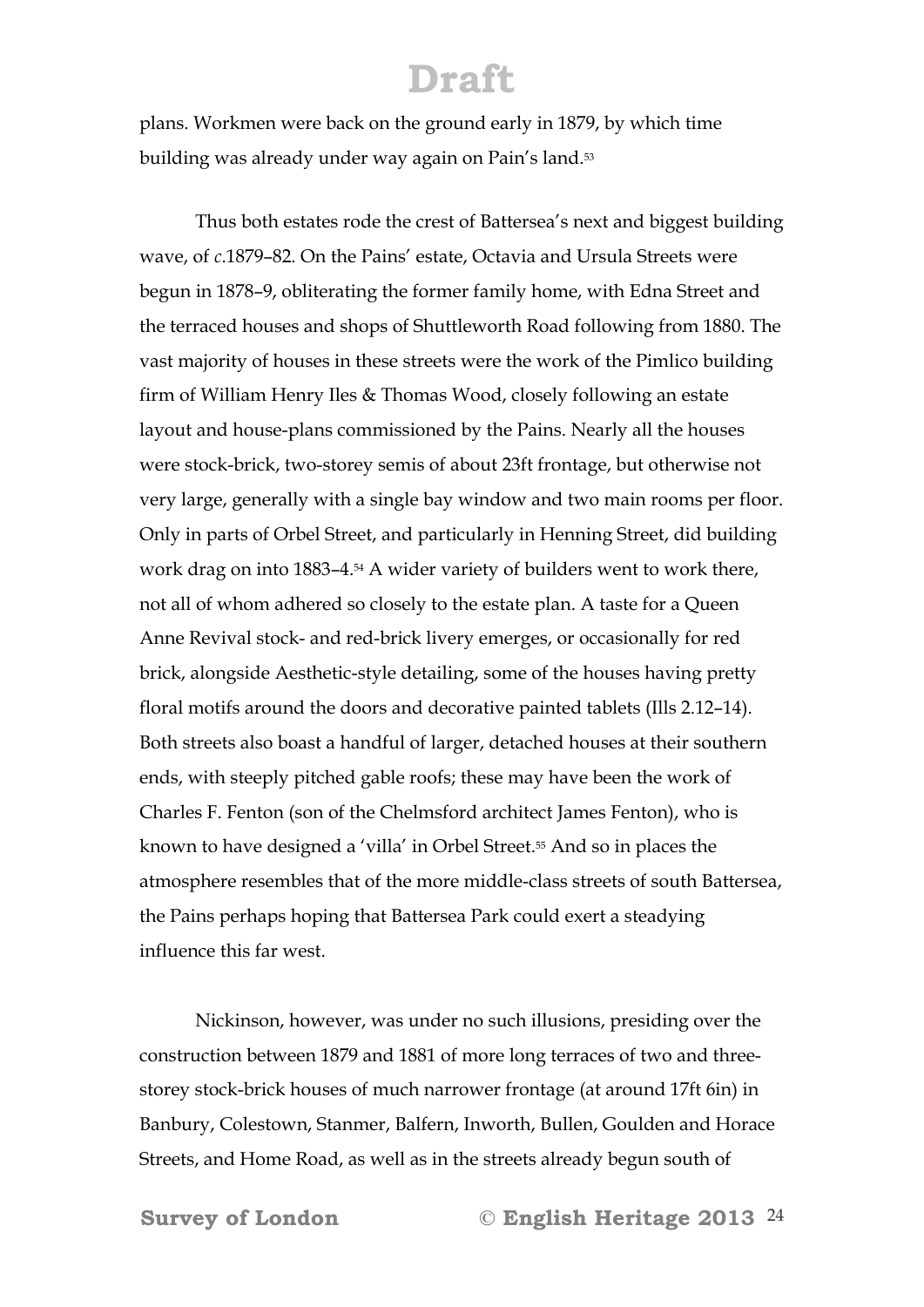Battersea Park Road (Ill 2.15).<sup>56</sup> He recouped some of his costs quickly, selling off large chunks freehold in 1880 before building work was completed. One block, of around 90 houses between Stanmer Street and Battersea Bridge Road, was bought by Battersea parish using proceeds from the sale of glebe lands in Penge, largely through the labours of Canon Erskine Clarke. He seems to have encouraged his fellow clergy to follow suit, as by *c*.1914 nearly all of Colestown and parts of the Pains' estate were in ecclesiastical ownership.57

Long frontages to Battersea Park Road offered architects and builders on both estates the scope to produce three-storey parades of shops with dwellings above, of a type common to main roads in and around London at this time; and it is in this stretch, west of Latchmere Road, that the Victorian width and character has been best preserved. Although leases of blocks on the south side, in Colestown, were backdated to 1872–3, nearly all of the buildings were erected in 1879–80. They were done up in a variety of simple styles, as at Nos 242–268 (various builders), 284–296 (Thomas Hines, builder), and 298–310 (William Mulliner). Hines was also responsible for at least some of the softer, Italianate-domestic group in stock and red brick at Nos 270–282, with its overhanging roof and eaves brackets. On the south side a recently cleaned stock- and red-brick warehouse-style block stands out at Nos 557–561 (Merritt & Street, builders), and there is a nicely decorated half-timbered and roughcast corner shop at 2 Abercrombie Street. Shops were aimed at the local community, with bakers, butchers, greengrocers, drapers, dairies, stationers, a pawnbrokers and a sixpenny bazaar.58

 In 1882, before all the houses were finished, the *South London Press*, in a burst of enthusiasm, reported the Pains' estate to be perhaps the 'pleasantest, healthiest and even cheapest' district of Battersea, its houses 'the very ideal of an English homestead', its architecture 'in every way suggestive of comfort and convenience'. In truth, though minor clerks and the occasional resident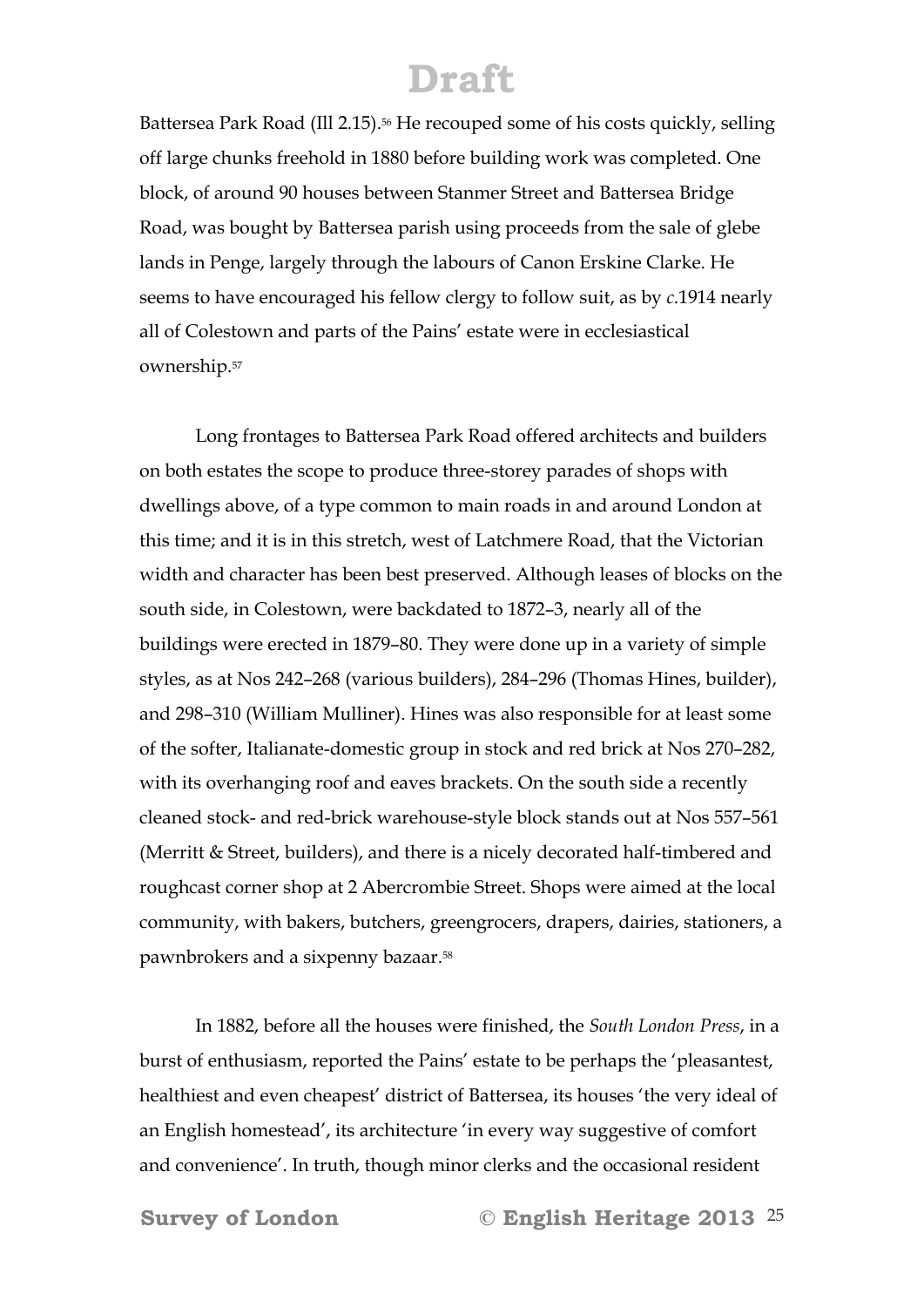servant could be found north of Shuttleworth Road, the estate was not as middle-class as the Pains would have hoped. And though labourers, laundresses and building tradesmen were more frequently to be found south of the divide, in Colestown, it was the small shopkeepers, travellers, cab drivers and general tradesmen—plumbers, blacksmiths, gas fitters and the like—who formed the ballast in both estates. Booth's poverty maps did not differentiate between them, painting the whole as one 'mixed' area.<sup>59</sup>

 The streets and houses of the Surrey Lane estate have survived well and in good condition, and today constitute Wandsworth Council's Three Sisters Conservation Area. (The title was suggested by Edna, Octavia and Ursula Streets, which were in fact named after Edward Pain's two wives and his mother respectively.) The only major rebuilding since the war has been the ultra-modern six-bedroom detached house of 2003–4 at 66 & 68 Orbel Street, by Loates-Taylor Shannon Architects (see Ill. 0.22). But bomb damage and persistent poor housing conditions south of Shuttleworth Road made Colestown the subject of a post-war redevelopment scheme, described below.60

**Goulden House and McCarthy Court**. These 1970s blocks, 300 yards separate, represent fragmentary bookends of what was meant to have been a public housing estate engulfing the whole of Colestown and more, all the way from Battersea Bridge Road to Winders Road, and reaching across Battersea Park Road as far as Abercrombie Street (see Ill. 2.10).

The first of two stages for this greedy development, over 23 acres in size, came before Wandsworth Council in 1966. Powers of compulsory purchase were duly applied for, but the Abercrombie Street element was removed from the scheme late in 1967 because of the intended widening of Battersea Park Road for the GLC's proposed London 'motorway box'. While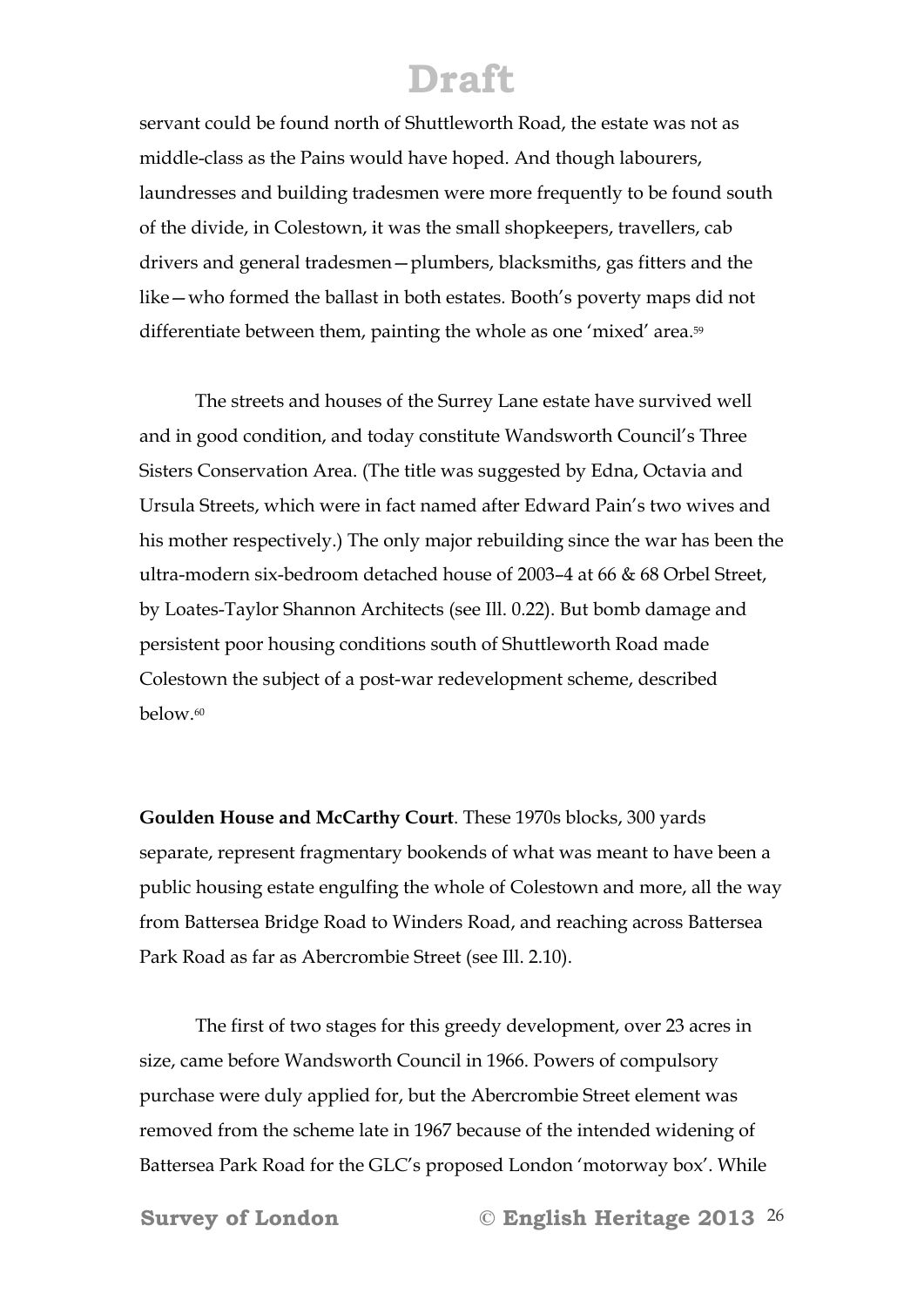the Council awaited the outcome of the public enquiry, held in January 1968, the Borough Architect produced an outline design suggesting a procession of six-storey blocks around landscaped courts, to be built in the Jespersen 12M system then being tried out on the Doddington Estate. The scheme was called the Home Road site, after the street at the west end of the area where building was to begin.<sup>61</sup>

In December 1968 the Council (by then in Conservative hands) was electrified to learn that, following its inspector's report, the Ministry of Housing had disallowed compulsory purchase powers for the whole area east of Bullen Street on the grounds that the houses there were structurally sound and could be renovated. That took out over ten of the fifteen acres applied for under Home Road Stage I. After taking stock, Wandsworth acquiesced in the decision but decided to buy up by negotiation one and a half acres where housing conditions were said to be specially bad at the easternmost end of the area, bounded by Shuttleworth Road, Bridge Lane, and Banbury and Stanmer Streets. This became the site of McCarthy Court.<sup>62</sup>

Home Road Stage I, confined now to the quadrilateral between Home Road, Winders Road, Shuttleworth Road and Bullen Street, went ahead in two phases between 1971 and about 1975. Goulden House, as the completed scheme was called, consisted of some 270 flats and maisonettes (Ill. 2.16). Designs were provided by Wandsworth's Director of Development, while the building work fell to Headway Construction.63 The six storeys and courtyard layout give a fair impression of what the larger development might have looked like. But after the embarrassments of the Doddington Estate, crosswall brick construction with exposed concrete floorplates was substituted for the controversial Jespersen system. Some variation is given to a blocky and unremitting outline by means of balconies and the stepping of sections backwards and forwards. The style comes close to that of the Lillington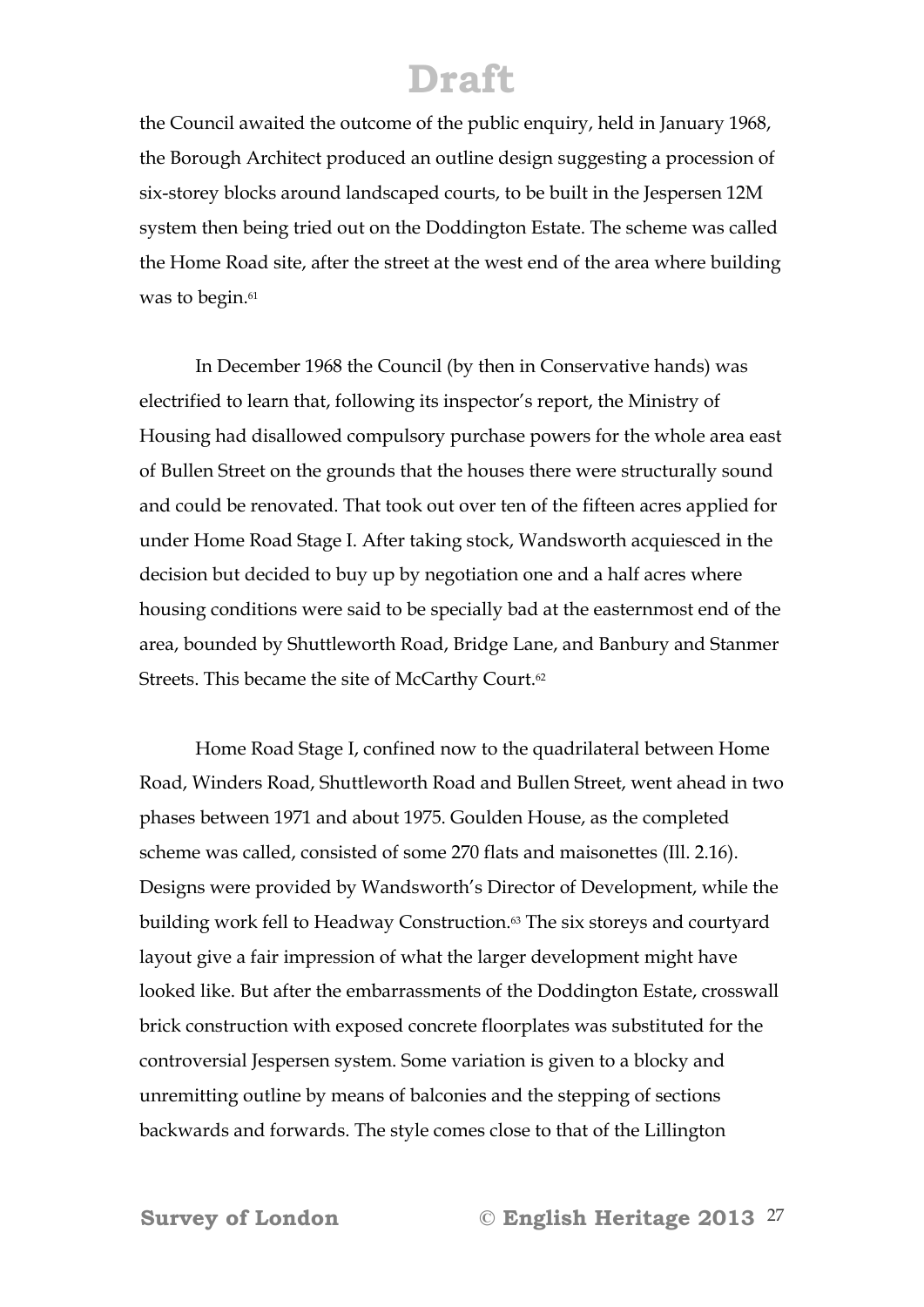Gardens development in Westminster, but the larger courtyards, one open and one closed, give a different overall effect.

The constricted site of McCarthy Court, built in 1973–4, did not permit a courtyard design. It was entrusted to private architects, William Ryder & Associates, who provided 78 dwellings in the guise of a pair of parallel stepped terraces using the fashionable A-frame section, with the space beneath devoted to garages. One of the terraces, flanking Stanmer Street, is of four storeys, while the other looking over Bridge Lane is only of two. Between the blocks runs a garden entered from Banbury Street, giving access to most of the dwellings.64

#### *Simpson Street and Winders Road*

Simpson Street and Winders Road were laid out on what remained of the grounds belonging to the so-called Manor House (see page ###), after the house was demolished in the early 1860s for the West London Extension Railway. The house itself stood roughly on the site of the new Battersea Station in the High Street, opened in 1863. The railway lines divided a slender rectangular plot of land on the north side (plus a small detached portion fronting the High Street, for which see page ###) from a broader wedge to the south, linked by a passage through the embankment. This land had been acquired by the tent manufacturer Benjamin Edgington, resident in Lavender Hill. Plans for developing Edgington's Manor House Estate were drawn up in 1866 by George Todd, the Battersea surveyor and estate agent, perhaps in expectation of the new station's appeal to commuters. Todd proposed three new streets: the present Simpson Street and Winders Road, and north of the railway a third, called Henry Street, since largely demolished. George Reeve, a Camberwell builder, took several leases, building some houses himself, but also subletting plots to others.65 By October 1868 the controlling interest in this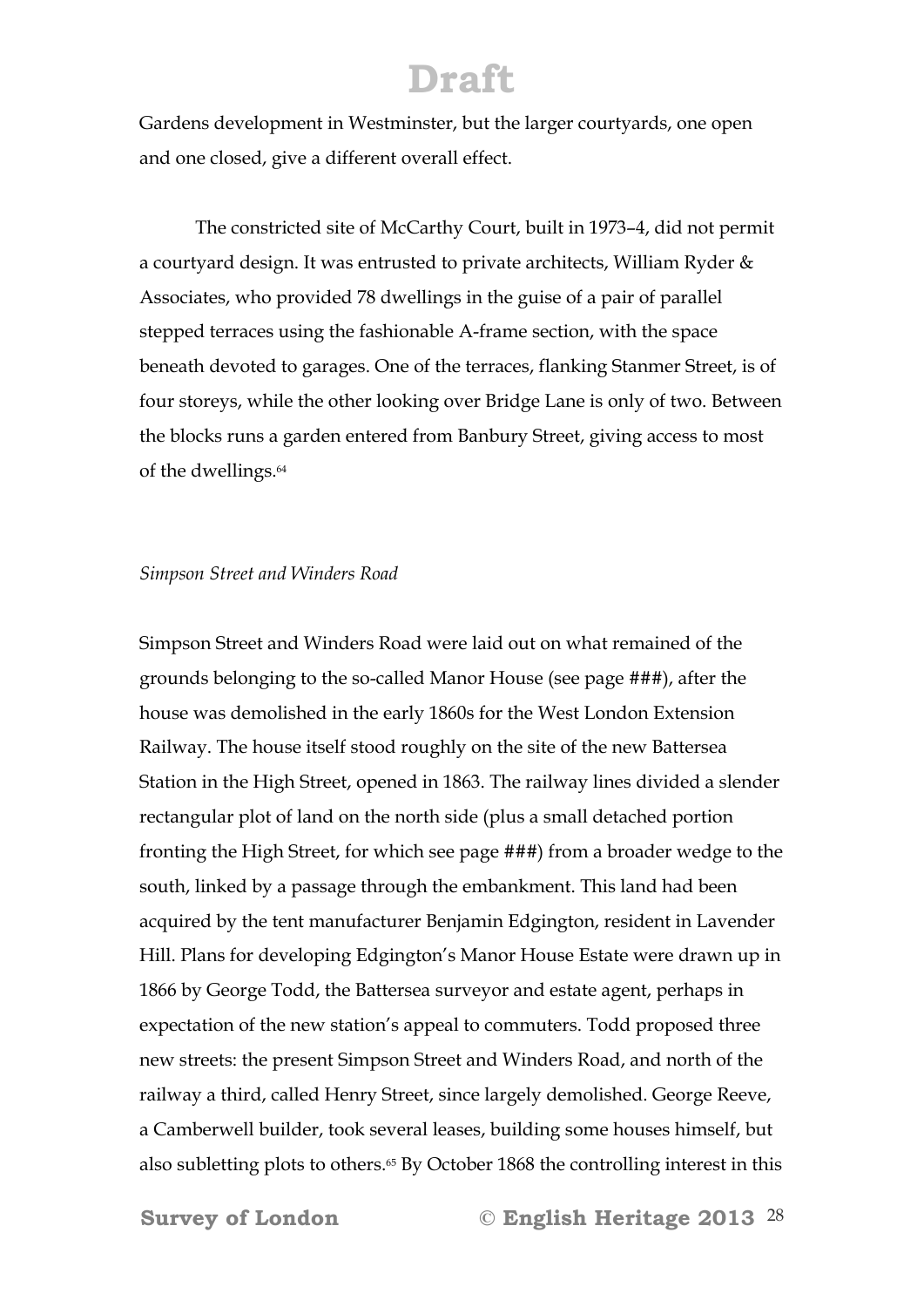little estate seems to have passed to the solicitor Henry Simpson and his clerk Reuben Winder, of the firm Simpson & Palmer of the Borough (later Simpson, Palmer & Winder), for it was then that the three eponymous street-names were introduced. Winder himself lived for a time in one of his own threestorey houses at 7 Winders Road (now demolished).<sup>66</sup>

 Though most of the terraces here date from 1867–9—for example the three-storey stock-brick rows at 4–28 and 35–48 Simpson Street, and the tiny row of two-storey houses beside the railway tracks at 20–26 Winders Road (formerly part of Henry Street)—the early 1870s recession left gaps, especially at the southern end, at the junctions with Battersea Park Road. Here Battersea Fire Brigade station was erected on the north side of Simpson Street in 1873–4, and houses adjoining to its east on Simpson Street and west at 328–336 Battersea Park Road in 1878. The opposite corner (338–342 Battersea Park Road) was developed by Henry Simpson with houses and shops in 1875–6.<sup>67</sup> All these later structures have been demolished.

 Socially this little district was always mixed, though long leases were rare, short tenancies, low rents and multi-occupation being accepted as inevitable. These were most prevalent in the two-storey houses of Henry Street, north of the railway, some of which were very small. Winders Road, though also with small houses, was perhaps a touch better off, with a few skilled craftsmen. The 1891 Census records the sculptor Paul Montford, then aged 22, living at 8 Winders Road with his mother and father Horace, also a sculptor; the family had added a small shed at the rear in 1883 as a studio.<sup>68</sup> Winders Road was improved in 1901 when all the houses on this west side (Nos 1–8) were demolished and replaced by a row of cottage flats, designed for the estate owners by the architects N. S. Joseph & Smithem; the firm had already worked for Reuben Winder and his partner William White Palmer in the early 1890s at Old Park Avenue, off Nightingale Lane (page ##). Now numbered **3–43 Winders Road**, these red-brick faced three-storey dwellings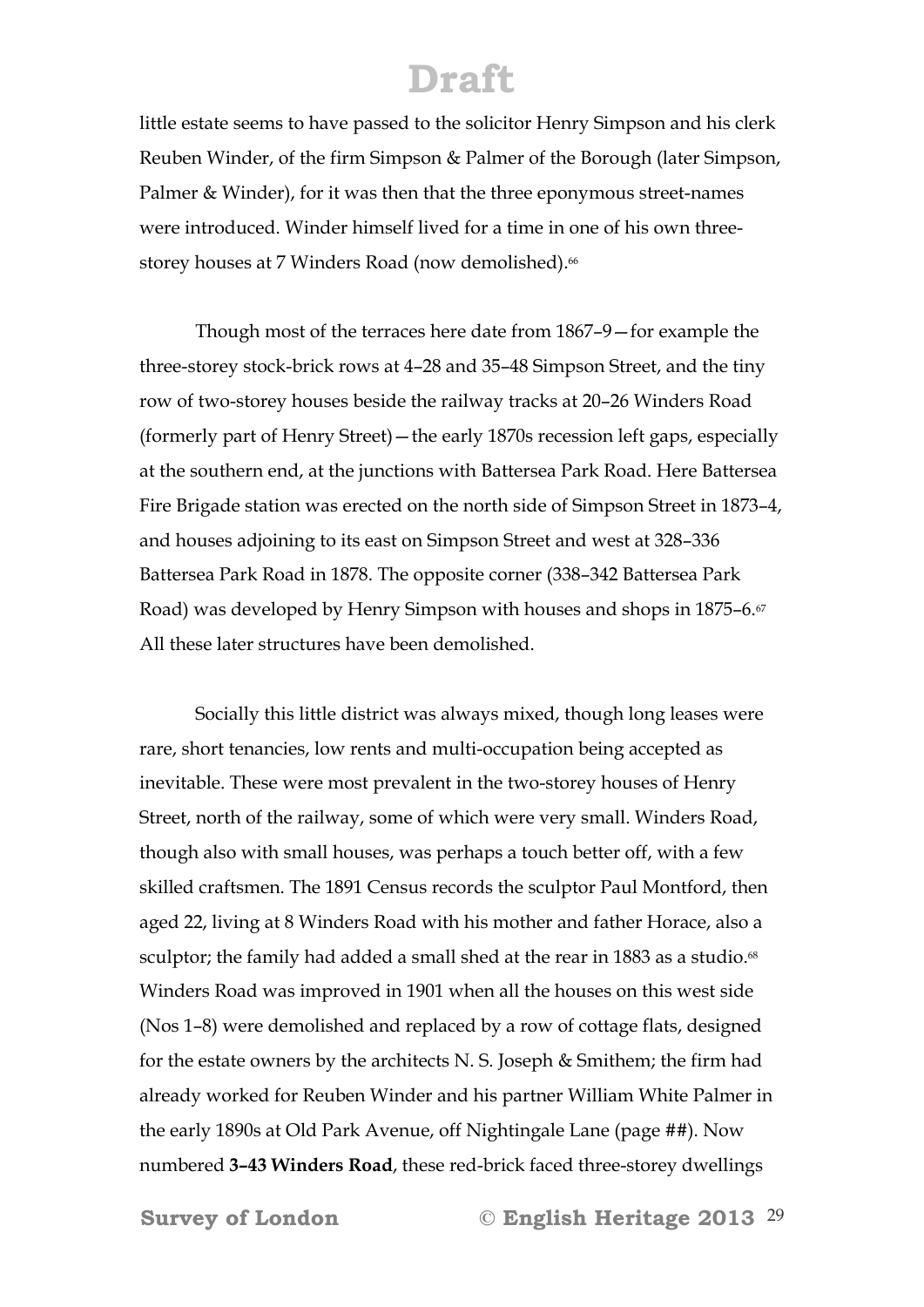had a separate flat on each floor, typically with a bay windowed living room, two bedrooms, kitchen and scullery, but no bathroom (Ills 2.17, 18). Characteristic paired doors led to the upper flats, an external stair down to the lower one.<sup>69</sup>

 Just north of the railway a 20ft-wide footway called Patrick Passage was made in 1904 on the site of two houses in Henry Street and Home Road by the brewers Mann, Crossman & Paulin Ltd. Previously no direct communication existed between these two streets or their respective estates, and the passage was allowed by the LCC as a means of giving better access from Colestown to Battersea station—though the existence of a beer-shop owned by the brewery in Henry Street nearby was presumably the prime motive.70

 Henry Street was demolished after the war for public housing; parts of McKiernan Court (Battersea High Street Estate) and Goulden House occupy its site (pages ##, ##).

#### York Road to Lombard Road

The disparate area discussed here falls into two parts. First is the riverside strip along both roads, formerly industrial and now mostly residential. This includes the historically important sites of York House and, along Lombard Road, several demolished houses including Sherwood Lodge, the oncecelebrated home of the royal mistress Maria Fitzherbert (Ill. 2.19). The second part comprises the triangle between the roads, south of the railway. This district was laid out for housing in the late-1860s building boom, but was still not fully built up twenty years later. It has been redeveloped almost entirely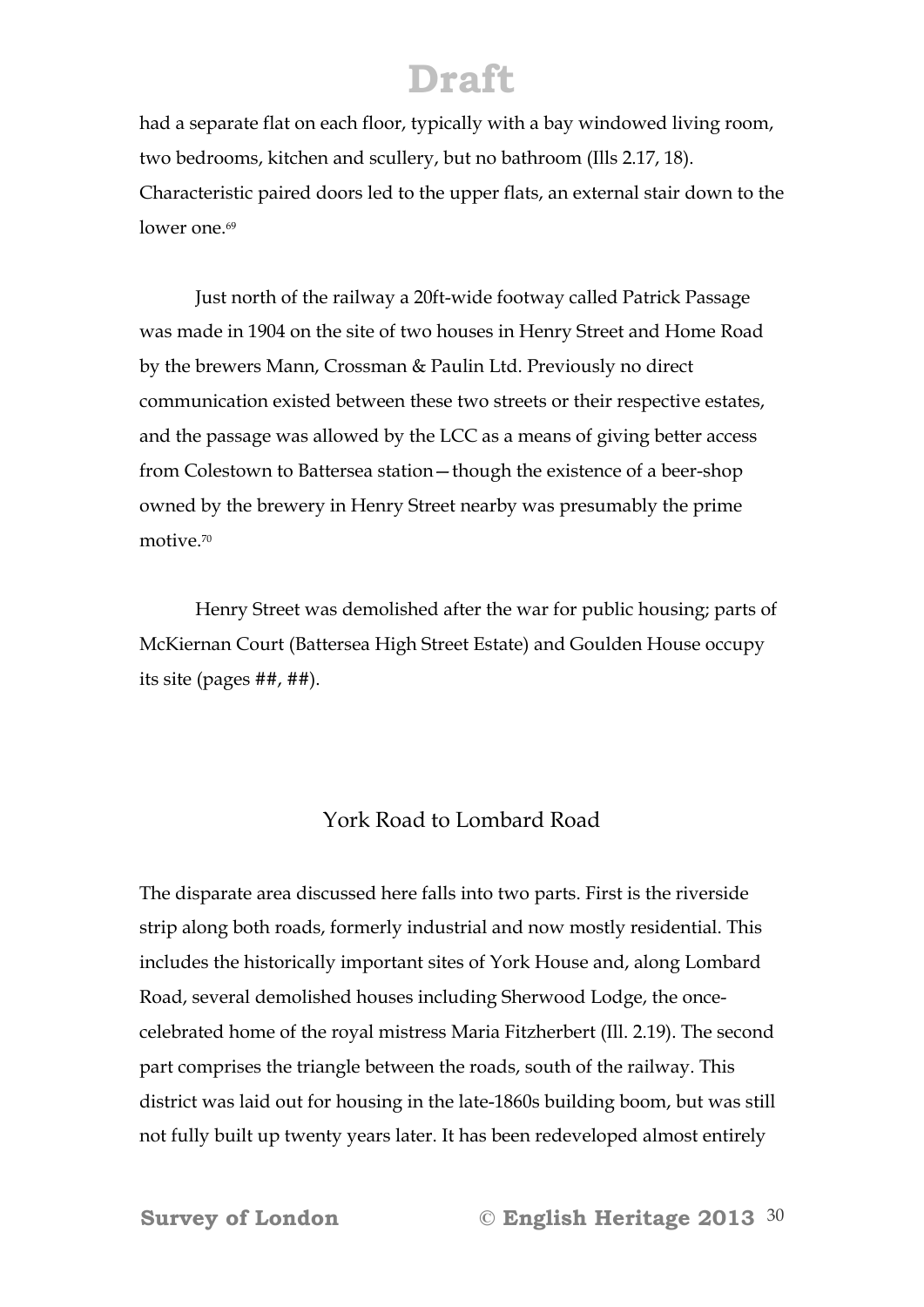since the Second World War with public housing, and commercial and lightindustrial units now giving way to private housing.

#### *York House*

The mansion of the Archbishops of York that gave York Road its name stood on the riverside south of Battersea (or York Place) Creek on the site long associated with Price's Candles. This was once part of the manor of Bridges Court. Bridges or Bruges is first mentioned in a charter of 1218, when ground there was probably already in use for stockpiling Reigate stone for buildings in London.71 Lawrence Booth, Bishop of Durham, acquired Bridges Court in 1460, but it was later seized from him by Edward IV. Having effectively bought it back in 1471, Booth began building a new manor house, obtaining a licence to crenellate in 1474 during his brief tenure of the Chancellorship of England. He left the estate to the archdiocese when he died in 1480, and the house was completed over the next few years by his successor Archbishop Rotherham. Remains of the moated rectangular building, including one of the octagonal corner towers, have been excavated.

 Thomas Wolsey, Archbishop of York from 1514, set up a brickworks and materials depot here in connection with his building works at Hampton Court and York Place in Westminster, while at least part of what he called 'my pore house in Batirsey' was occupied by his servant John Oxynherde, whose wife was a kinswoman of his.<sup>72</sup> The house was stripped of valuables in 1554 when Archbishop Holgate was deprived of office by Queen Mary; in Elizabeth's reign it became a prison for recusants. When leased to Isabel Peele in 1631 it was on condition of extensive repairs and improvements. By the time York House came into Parliamentary hands during the Civil War the property comprised some six walled acres and included various outbuildings, gardens, an orchard and fishponds. It was returned to the archbishopric at the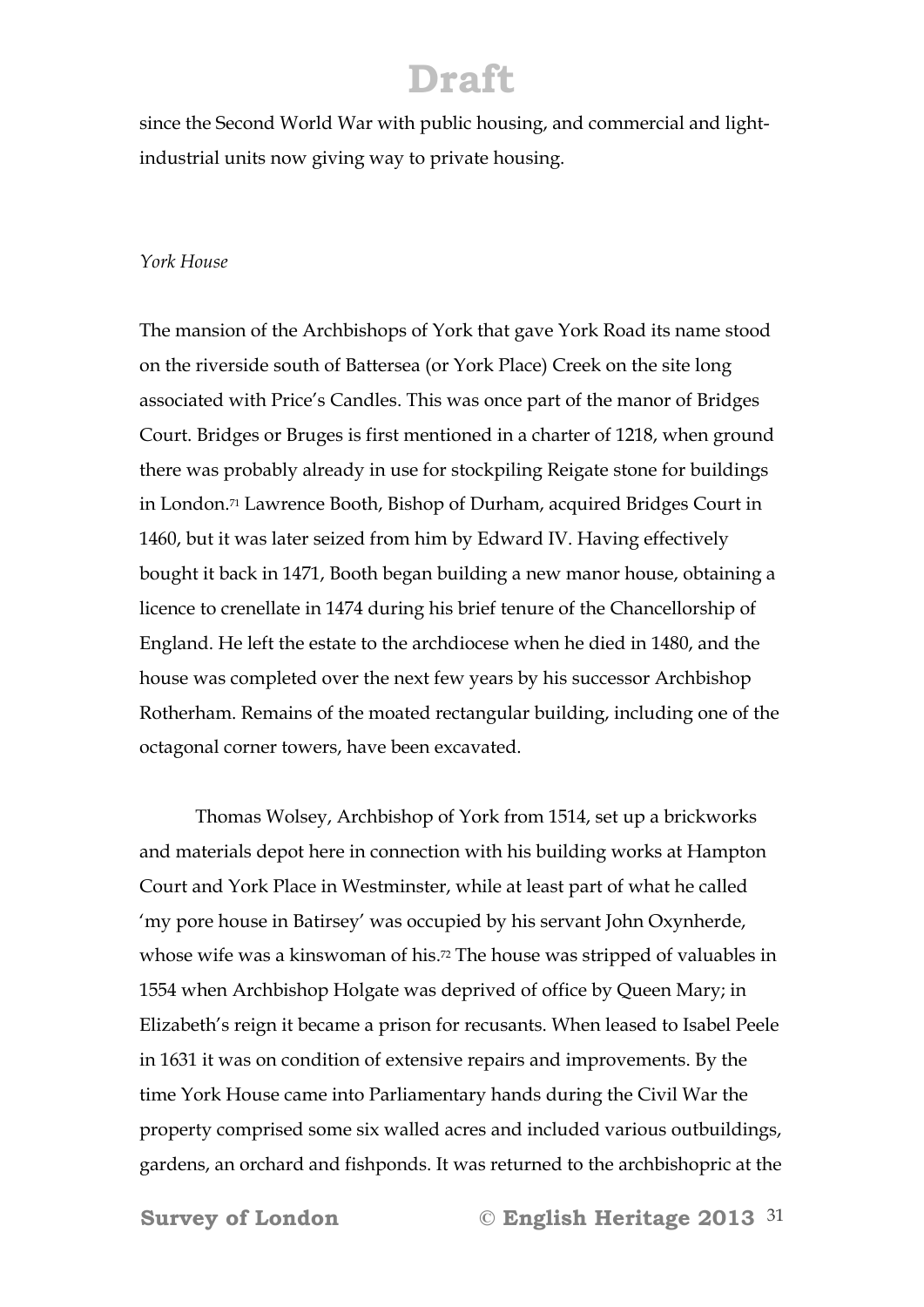Restoration, and in the 1670s became the home of the merchant and East India Company administrator Sir Edward Winter, on his return from Fort St George at Madras. He died at York House in 1686. At some point the middle of the house was pulled down to make two separate houses, described in 1743 as 'of Queen Elizabeth's time, old and crazy'.73

 During the eighteenth century the site, generally referred to as York Place, was developed for a succession of industrial uses, described in volume 49. In 1788 it was leased to the distillers Joseph Benwell and Henry Waymouth. When Sir Richard Phillips visited York House early in the nineteenth century, he found it 'in a modern style', and surviving views show nothing identifiable as medieval or Tudor work (Ill. 2.20). Benwell described to him a 'superb' room that he had demolished—domed, with a richly ornamented ceiling and 'curiously painted' panels with silvered framing.74 The house was demolished following Price's acquisition of the site in the 1850s.

#### *York Road (north side)*

The eastern part of York Road, between Battersea High Street and the creek, is called Adam Lane on the parish map of *c*.1760. This shows a scatter of buildings along the north side, including Battersea Chapel. Later on, terraced houses were erected at the Lombard Road corner, probably in connection with industrial development at York Place. In York Road, immediately west of York Place, a row of 39 small brick cottages called Ford's Buildings was built *c*.1824–5 by John Ford, for workers at the woollen factory he had set up on the land behind (Ill. 2.21). Ford's factory was unsuccessful, and the houses were occupied in the 1850s and 60s by employees at the silk works that succeeded it.75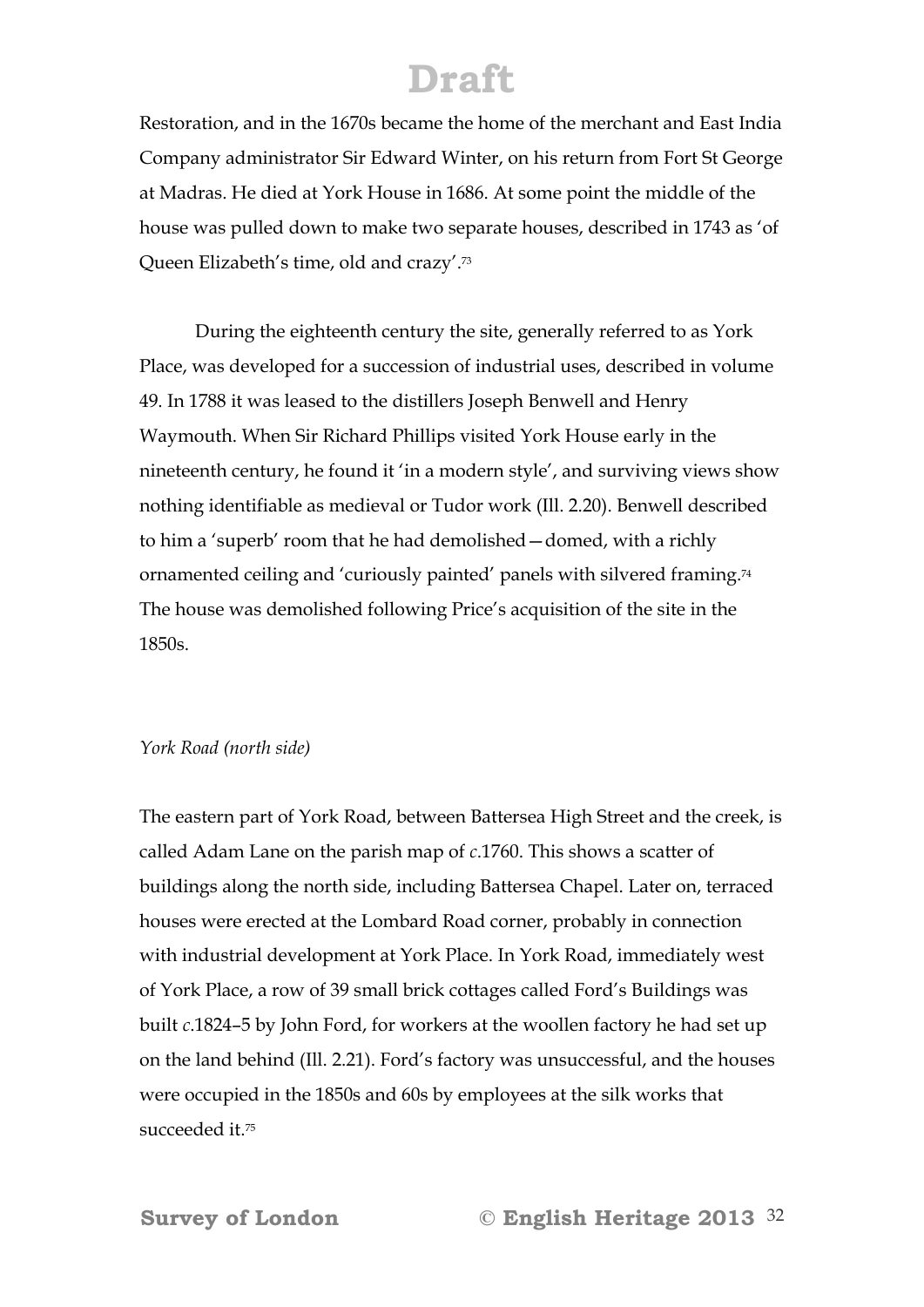No other buildings stood west of this on the main road until 1848, when William Evill and John Kemp Welch built their Orlando Jones starch factory on the adjacent riverside plot, to which, like Ford, they added workers' housing beside York Road.76 Also of two storeys, these cottages were wider and taller than Ford's, each having six rooms, and were arranged in two groups: fifteen flanking the approach to the works (Starch Factory Road), and two rows on York Road guarding the entrance (York Terrace, later 192– 206 York Road). The approach road and its houses were later known as York Road Buildings, but after Archibald Dawnay & Co. established its engineering works here in 1902 became Steelworks Road.

By the time these cottages appeared, development was also under way to their west, on a plot near the Wandsworth boundary purchased at the 1836 Spencer sale by the solicitor Edward Pain. This was Pain's first foray into house-speculation in Battersea. The first houses on his new street, Mendip Road, went up *c*.1842–8, but progress was slow, many plots lying vacant during the 1850s recession, and it took till the mid 1860s for the land on its west side and in York Road to be fully built up, with around forty-five houses. Most were very small, of about 12ft frontage, aimed at workers in the nearby Battersea and Wandsworth factories (see Ill. 0.5). One side street, Canterbury (later Eldred) Place, had two-storey houses only 11ft 6in wide.<sup>77</sup> The land east of Mendip Road, bought at the Spencer sale by Thomas Cubitt, was taken in 1856 by Daniel Watney and his sons, owners of a brewery just over the Wandsworth boundary. Here they built houses, shops and a pub (The Unity) in the 1860s in two rows at 220–226 and 228–242 York Road, framing the entrance to an intended new street. This last component lay dormant until 1883 when James Churchyard, a Brixton builder, erected sixtyseven houses in the street (Sewell, later Chatfield, Road) and on the east side of Mendip Road.78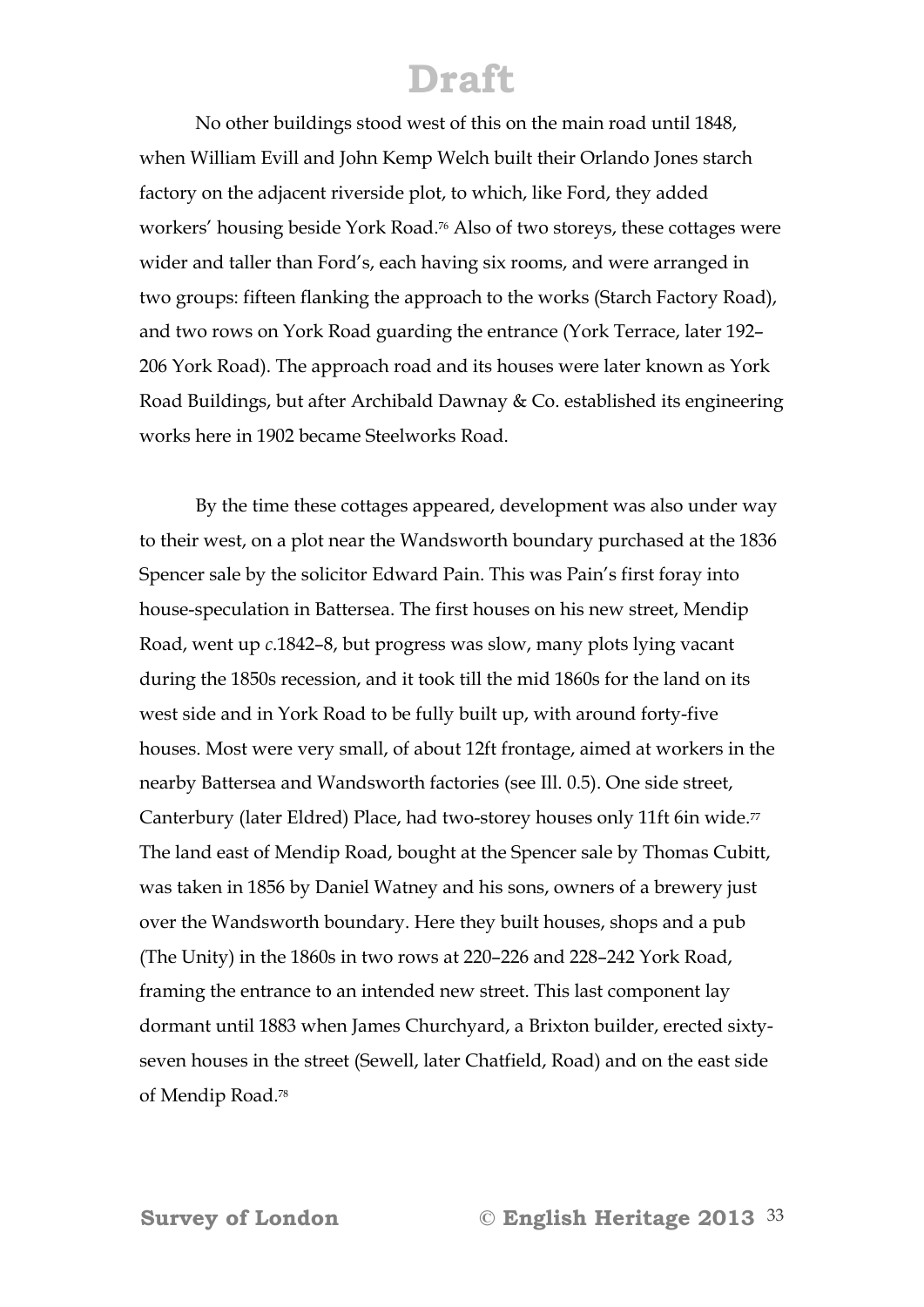This was a deprived district. The Booth survey found Ford's Buildings 'rather poorer' than the rest, and they were demolished shortly after 1900 for road widening and general improvement. Their replacement, Durham Buildings, a pair of long, glowering blocks of LCC working-class flats, was erected in two phases in 1902–4 by F. & H. F. Higgs. Each red-brick and roughcast block contained fifty-two apartments, of two or three narrow, thinwalled rooms. Built hard up against the malodorous Garton's sugar works and Price's candle factory, the flats understandably proved unpopular with council tenants. They were demolished in 1971.79

 Today, all that remains of this older fabric are the small rows of rundown 1860s shops and houses at Nos 220–226 and 228–248. Otherwise York Road's north-west front has been transformed by Battersea's post-industrial resurgence. Commerce and services cling close to the road, in the form of mundane storage sheds, garages, DIY stores and a budget hotel. But on the riverfront residential developers have been able to flex their muscles (see below).

#### *Gwynne Road area*

West of the High Street, most of the land in the angle between the railway tracks and York and Lombard Roads was built up from the late 1860s as two adjoining estates of small houses, both laid out to plans by George Todd. Though limited in extent their development was protracted and far from straightforward. The larger of the two—eight acres on the east side of Lombard Road with a few detached houses in wooded grounds and some early ribbon development along York Road, beside Battersea Chapel—was acquired in 1868, apparently at Todd's suggestion, by one of his erstwhile business partners, the barrister James Lord. Todd devised a rectilinear grid of streets, namely Harroway, Holman, Totteridge, Urswicke and Yelverton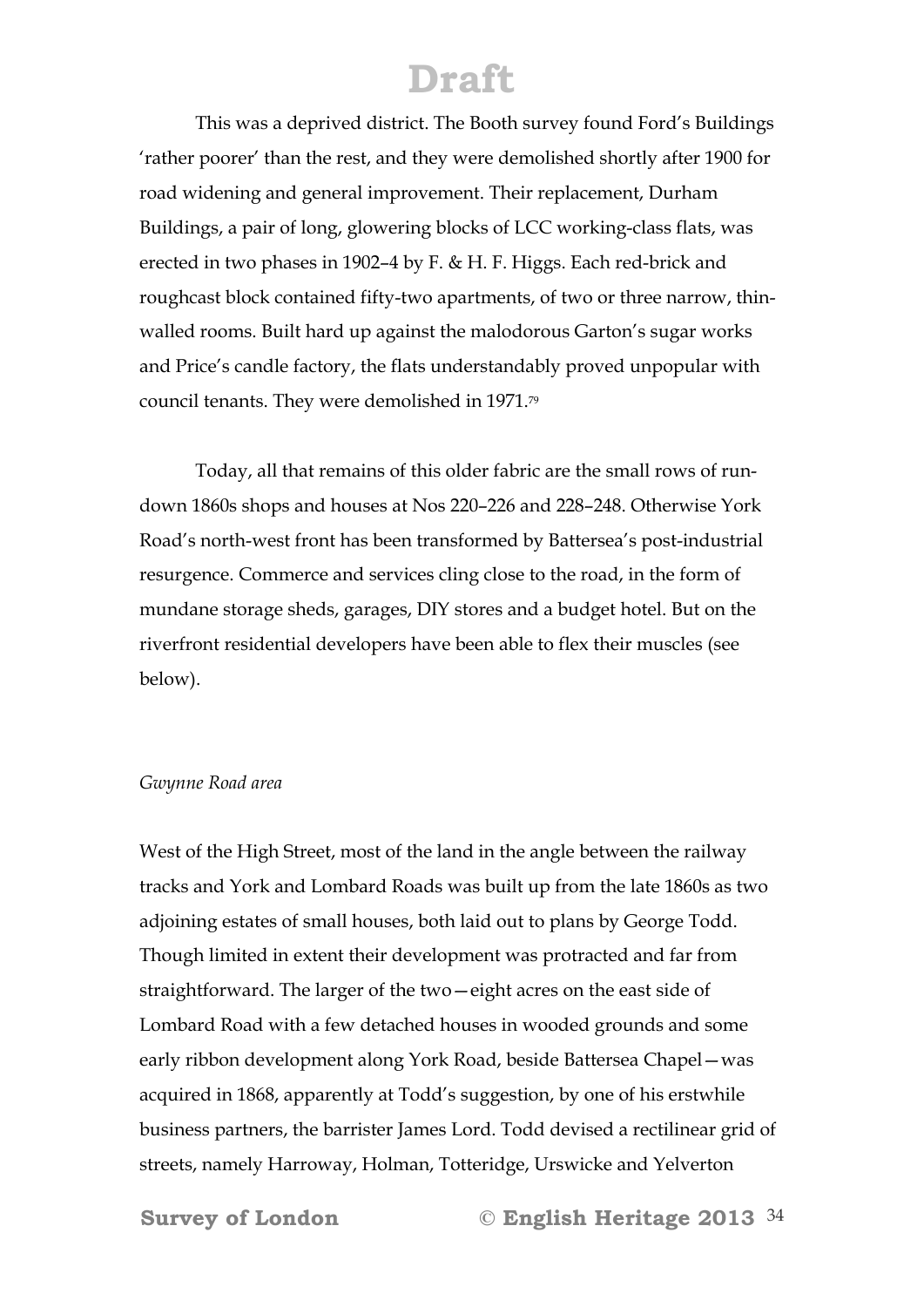Roads, as well as new frontages to York and Lombard Roads, retaining two of the existing dwellings (Walnut Tree Cottage and another house near by) among the planned new terraces. (A sixth street, Buckton Road, materialized only as a short stub.) Between this Lombard estate, as it was known, and the railway embankment to its north lay a narrower strip of ground acquired in 1864 by James E. A. Gwynne, an Irish civil engineer then living in St Marylebone. Here Todd made for Gwynne a single straight road (Gwynne Road) connecting Lombard Road and the High Street, with openings on its south side into four of the streets on Lord's estate. Its route also lined up neatly in continuation of Simpson Street, on the other side of the High Street, which Todd had laid out only a few years earlier (above).<sup>80</sup>

On the Lombard estate construction began almost immediately in 1868, and about half of the planned 240 houses were finished and occupied by 1871 when work stuttered to a halt, Lord having been forced into liquidation (see page ##). He had mortgaged heavily with the Birkbeck Building Society, under whom Todd's layout was modified for fewer houses, the remainder of which were erected in the later 1870s and 80s. Work on Gwynne's estate, though planned at the same time as Lord's, did not begin until about 1871 and took a decade to finish.81

The drawn-out process led to a mix of fabric, with, in several streets, stock-brick parapeted rows of the 1860s standing side-by-side with red-brick splayed-bay terraces of the 1880s (Ill. 2.22). Some of the early houses had been designed for the builders by Todd, at 5 per cent commission.<sup>82</sup> Occupied by the floor on short lets, they seem to have been poorly constructed, quickly falling into disrepair. Lombard Dwellings, a rare example in Battersea of privately owned working-class tenements, were built under lease from the Birkbeck in 1886–7 by William Beale. They comprised three tall blocks of tworoomed flats at the bottom end of Lombard Road (Nos 53–57), and behind them a range of two-storey dwellings (No. 59) built over stables grouped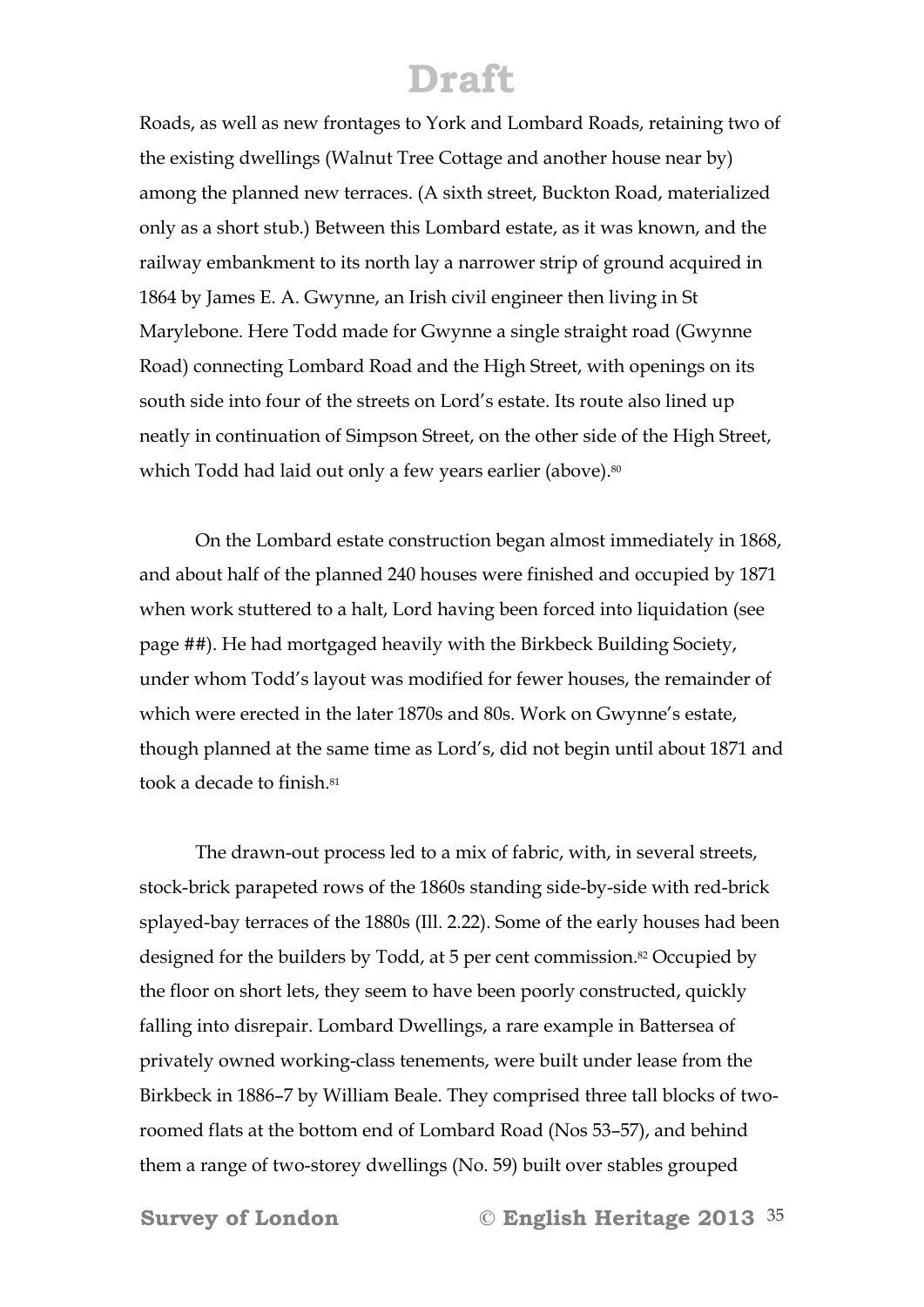around a yard, with a first-floor stone balcony or gallery for access (Ill. 2.23). However, rents, tenants and turnover of occupants was no different here than in the flatted houses.83

 The area was never as solidly residential as Todd had planned. Commerce or industry took to the sites of the older villas (demolished by the mid 1890s) and other plots originally intended for housing; and by 1901 much of the Lombard Road frontage had been lost to a new municipal electricity generating station (see vol. 49). Only on the north side of Gwynne Road, at its eastern end, near Battersea Station, were a few more eligible double-fronted houses provided (Nos 2–20). Auction sales stressed the station's presence, but in reality neither estate was likely to attract the City commuters that Todd may have hoped for, standing cheek by jowl with industry and railways at a time when both were tightening their grip.<sup>84</sup>

 By the early 1900s the area was poor, its inhabitants 'very rough'. Most houses harboured two or three families, many sub-letting rooms to lodgers to help make ends meet.<sup>85</sup> Such hardship encouraged the arrival here in the 1890s of the Caius College Mission, established in Holman Road in a purposebuilt tall, Gothic, red-brick structure that symbolically reached high above the low rooftops; an associated boxing club proved popular.

 Bomb damage caused havoc in Gwynne Road and although housing survived into the 1960s it was severely run-down and eventually condemned, to be replaced by Battersea Council's **York Road Stage II** estate. Today no pre-1945 fabric survives except for a former pub and two houses and shops of the late 1860s at 74–78 York Road, on the corner of Yelverton Road (part of James Lord's development). Until recently the whole north side of Gwynne Road was occupied by warehousing and industrial units. A number of these units, dating from the late 1970s, have been demolished for The Regent (2012),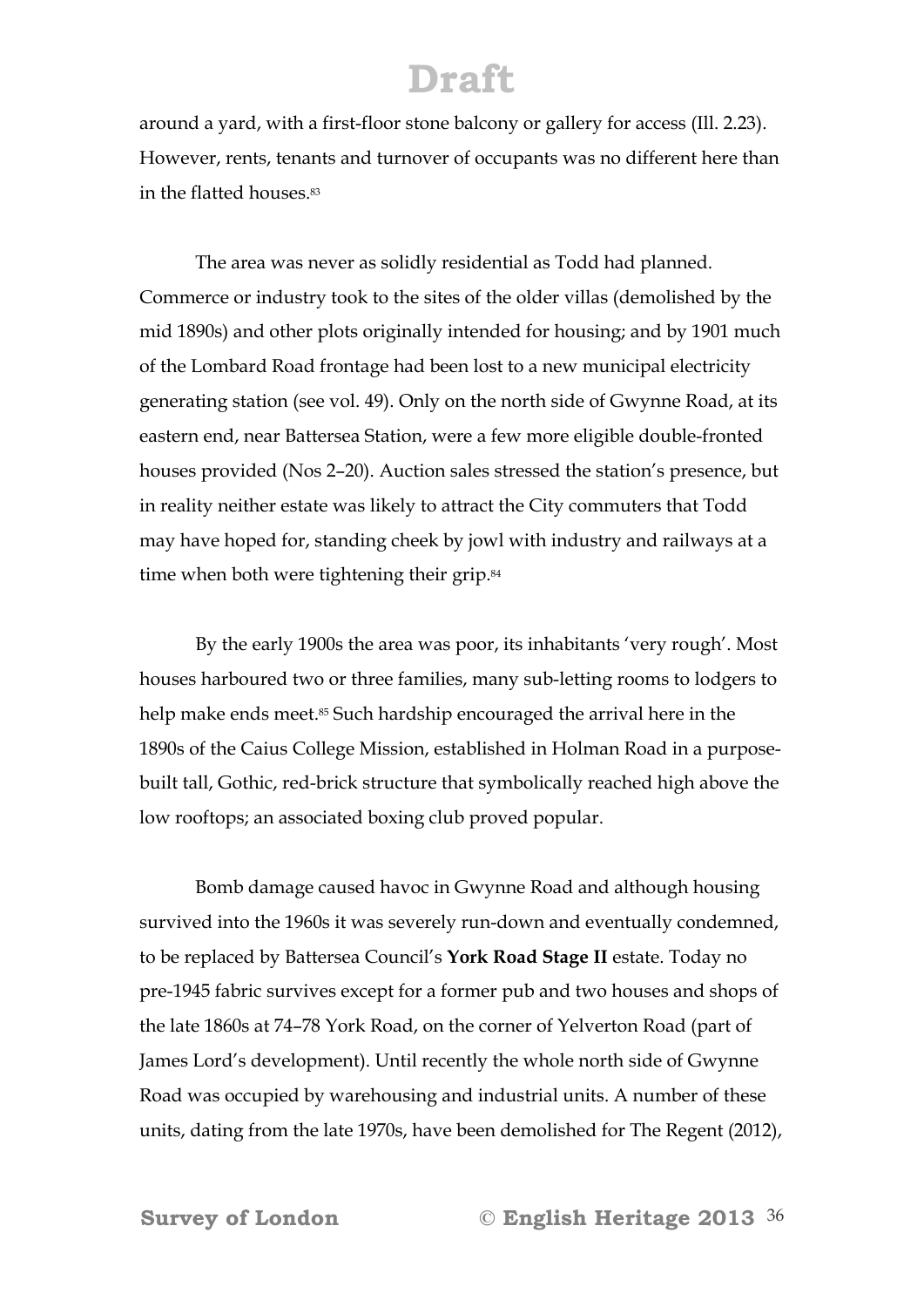a long mostly six-storey block of flats built by Linden Homes, part of the Galliford Try Group.<sup>86</sup>

 Like Stage I south of York Road (page ###), the Stage II scheme was defined while Battersea Council was still in existence, in 1964. It covered a double block of terraces between six and seven acres in extent, bounded by Gwynne, Totteridge, Yelverton and York Roads; at its centre, Badric Road was to be obliterated.<sup>87</sup> Some compulsory powers of purchase were quickly obtained, but little progress was made until 1967, when William Ryder & Associates were appointed architects and produced sketches for 370 dwellings on the site. This figure was later reduced to 309 dwellings, disposed in one large quadrangular block (Badric Court) and one 21-storey tower to its north (Totteridge House). J. C. Bianco & Associates were again the engineers, but the experimental construction associated with Stage I was eschewed. John Laing Construction Ltd undertook the contract in 1969–71. Once these larger buildings were finished, an old people's home with an attached day centre and a children's home followed on east of Badric Court. The former was built from 1973 to designs by Ryders and is known as George Potter House, 130 Battersea High Street; the address of the children's home is 32 York Road.88

 Badric Court is unhappily sited with respect to York Road but has a well-landcaped internal courtyard. Built of concrete crosswall construction with infill panels of pink brick, its design has an energy lacking in the point block, Totteridge House (Ill. 2.24). Both make some play with abstract patterning in concrete on the ground storey.

#### *Lombard Road*

Lombard Road is heard of in the mid seventeenth-century parish records as Sayers or Nutte Lane, and appears as Lombard Street on Rocque's map of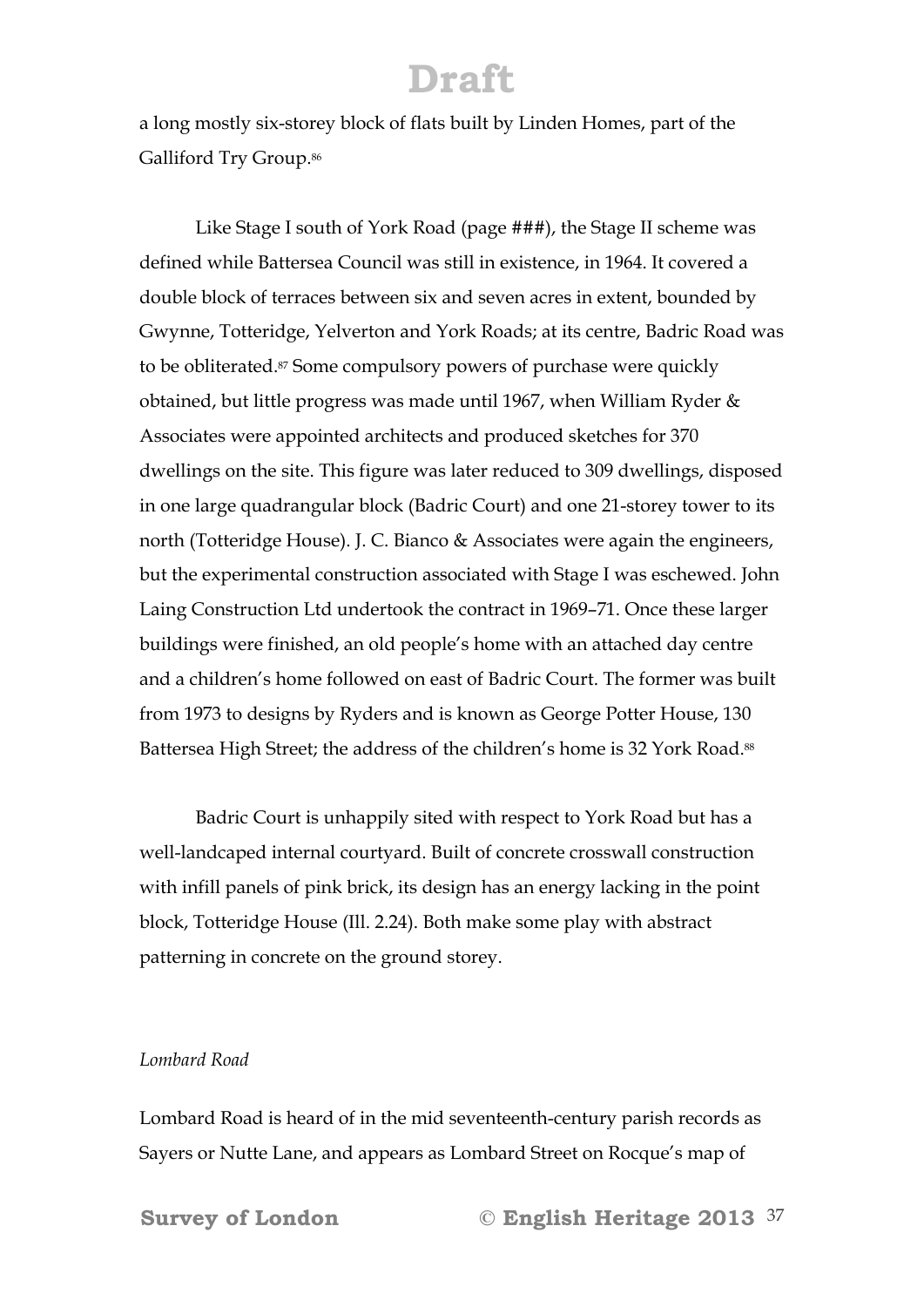1738.89 On the riverside along the narrow lane were the Sugar Houses, a wellknown establishment set up in the mid seventeenth century but turned over to turpentine manufacture in the late eighteenth. The Sugar Houses site apart, Lombard Street was predominantly residential until the mid nineteenth century—when it became Lombard Road—with several villas in grounds along the riverside and another, Walnut Tree Lodge, on the landside. Walnut Tree Lodge was said to have been the home of 'West, the artist', presumably meaning Benjamin West. If so it was a temporary or second home, as West's residence for 45 years until his death was in Newman Street, though he also had a house in Hammersmith for a time.<sup>90</sup> There were a few small houses too, a short terrace at the corner with York Road having been built before 1839. At the south end of Lombard Road, Sherwood Lodge was pulled down in the early 1850s. Two more of the older villas, Cave House north of Sherwood Lodge, and Battersea House just south of the railway, were demolished about 1870. Another, the Grove or Grove House, was latterly occupied by the Battersea developer George Todd.91

 **Battersea House** was the successor to a house in existence by 1547, when it was in the occupation of Richard Holte. The property was owned from the 1660s until the 1790s by the wealthy Smith family who set up the adjacent Sugar Houses. In 1682 the anti-Catholic Earl of Argyll, having escaped from Edinburgh Castle where he was under sentence of death, stayed here incognito with the help of Mrs Smith, 'a very pious and generous gentlewoman', and at the Smiths' house at Brentford, before fleeing to the Netherlands. Mrs Smith also helped finance Argyll's invasion of Scotland in support of the Duke of Monmouth in 1685.92

 The old house was rebuilt or much altered to produce the imposing mansion shown in Illustration 2.26. Its aspect appears to have been Palladian towards the river but Hawksmoorian on the land side, perhaps suggesting more than one campaign of building at different dates. The 'Hawksmoorian'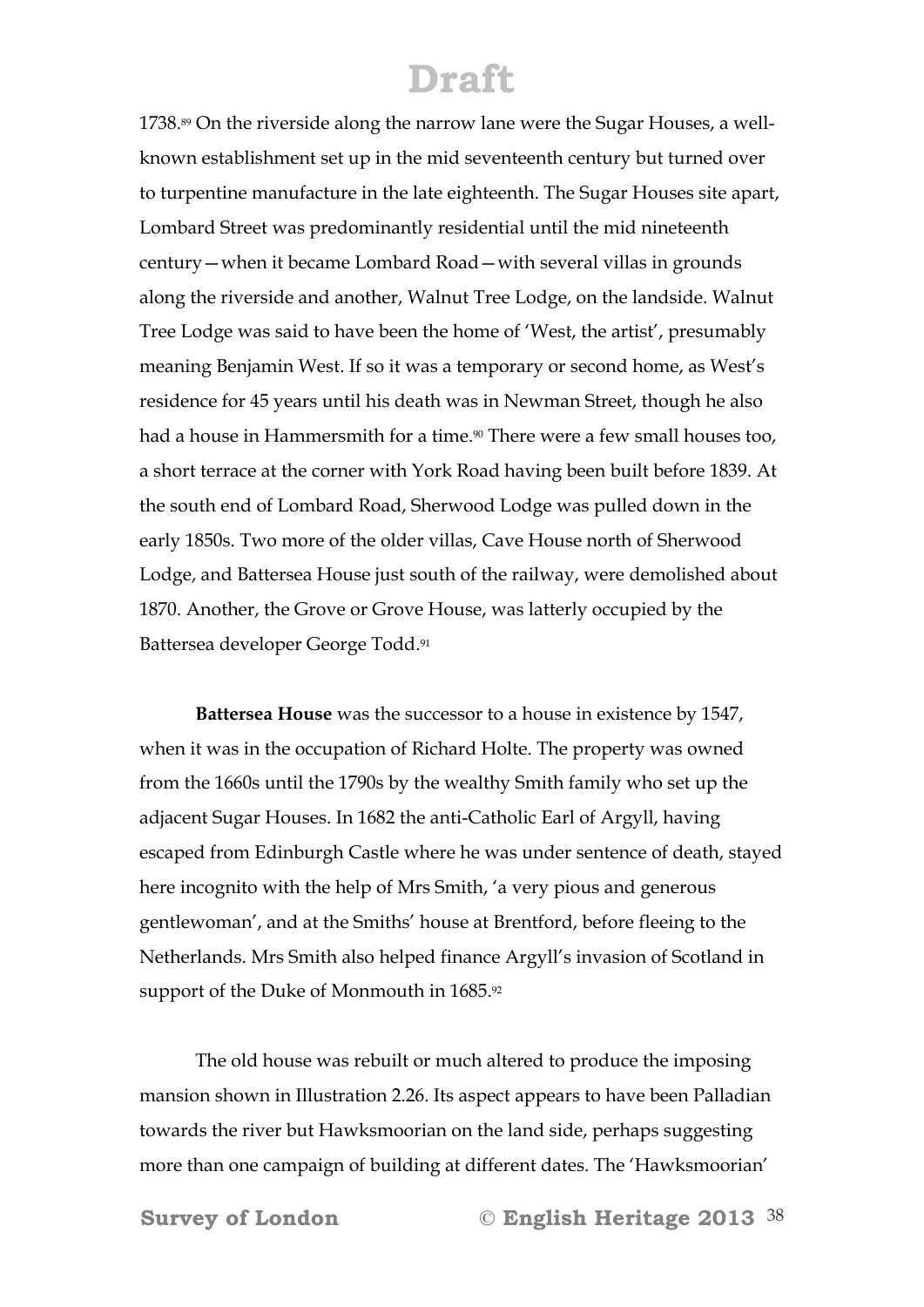drawing was made during the occupation of James Court, secretary to the Corporation of Trinity House, owner of the house after the death in 1814 of James Bell, who succeeded the Smiths there in 1793. Bell attended the nearby Baptist chapel in York Road, the minister there, Joseph Hughes, spending Sunday afternoons as his guest at Battersea House. For many years it was the home of David Ker MP, brother-in-law of Lord Castlereagh, who also maintained a residence in Charles Street, Mayfair. Sales particulars made after Ker's death in 1844 show the principal room to have been a drawing room of 22ft by 21ft, and mention sculptured marble chimneypieces and painted decorations on the staircase walls and ceiling. The house was subsequently occupied for many years by a QC, John Osborne.93

**Sherwood Lodge**. Considered one of the finest riverside residences near London, Sherwood Lodge had a series of more or less noteworthy occupants in the late eighteenth and early nineteenth centuries. The most well-known was George IV's mistress Maria Fitzherbert, whose favourite home it was said to be.94 Extended and improved by successive owners, the villa was remarkable for a Neoclassical statue gallery, an early commission of Robert Smirke's, built in 1807–8.

 The original small house, at the corner of a plot on the north side of York Creek, was leased by Earl Spencer to Thomas Ponton for 51 years in 1779. It was not then new, dating back at least to the 1730s, and had been occupied in recent years by John Walker, of the chemical manufacturers Kingscote & Walker at York House on the other side of the creek. The chief features of the grounds were a summer house near the river's edge and a long fish pond close to the house and screened by a hedge from the paddock which comprised the greater part of the site, then amounting to under 3¾ acres.95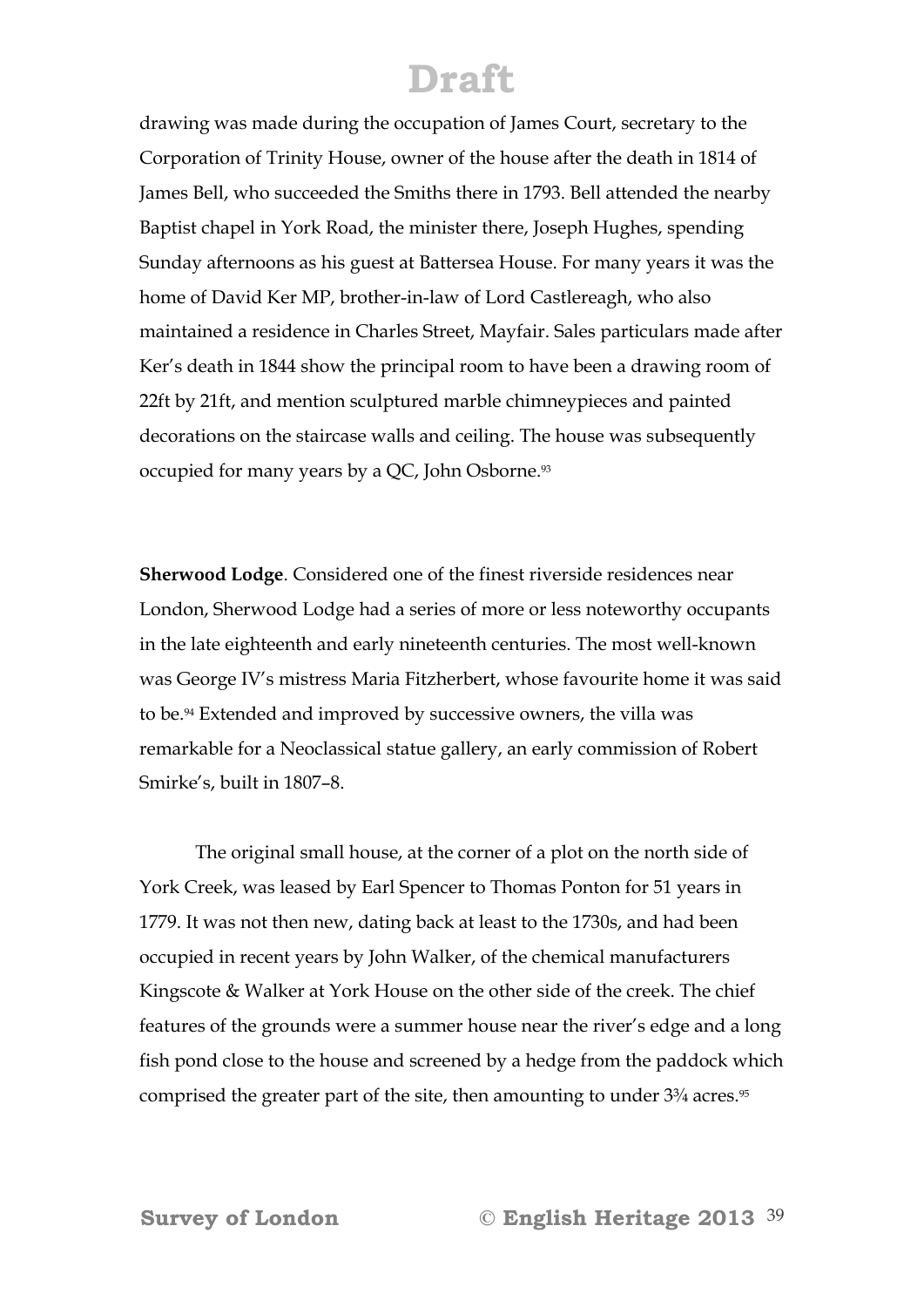By 1791, when the property was put up for sale, the grounds had been extended to about five acres. The six-bedroom house was described as compact and substantially built in a style 'of peculiar neatness', with plateglass windows in mahogany sashes. The chief reception rooms were a dining room and a drawing room with a semi-circular bow and a chimneypiece of Sienna and white marble.<sup>96</sup>

 The house was bought by Henry Nantes, a City merchant from Bremen, who in 1793 married Marianne Voguell of Battersea, a German merchant's daughter. Nantes, some of whose business was in the sugar trade, was in partnership with the merchant banker and trader Richard Muilman Trench Chiswell (formerly Richard Muilman), son of a Dutch merchant and his English wife. In 1795 Chiswell employed Henry Holland to rebuild his Essex seat Debden Hall, but it was the South London surveyor and architect Thomas Swithin who seemingly acted for Nantes in the enlargement and improvement of his Battersea residence about the same time.<sup>97</sup> Nantes and Chiswell were then at the zenith of their prosperity, but overstretched. In 1797, just before their firm collapsed with debts of more than £450,000, Chiswell committed suicide. Nantes was bankrupted. 'Sherwood House' was sold, and he moved to a smaller riverside house (the Pavilion) at Nine Elms, with support from his merchant uncle Daniel Nantes.<sup>98</sup>

 As well as enlarging the house Nantes extended the grounds to the north, where he demolished two houses in the row called the 'Seven Houses'. (Recent residents there included James Condell and his son-in-law John Long, respectively box-keeper and musician at Covent Garden Theatre, in which Nantes was a shareholder; tangential links to Covent Garden recur in the story of Sherwood Lodge.) Nantes also embanked the foreshore, reclaiming a broad strip up to 27ft deep.<sup>99</sup>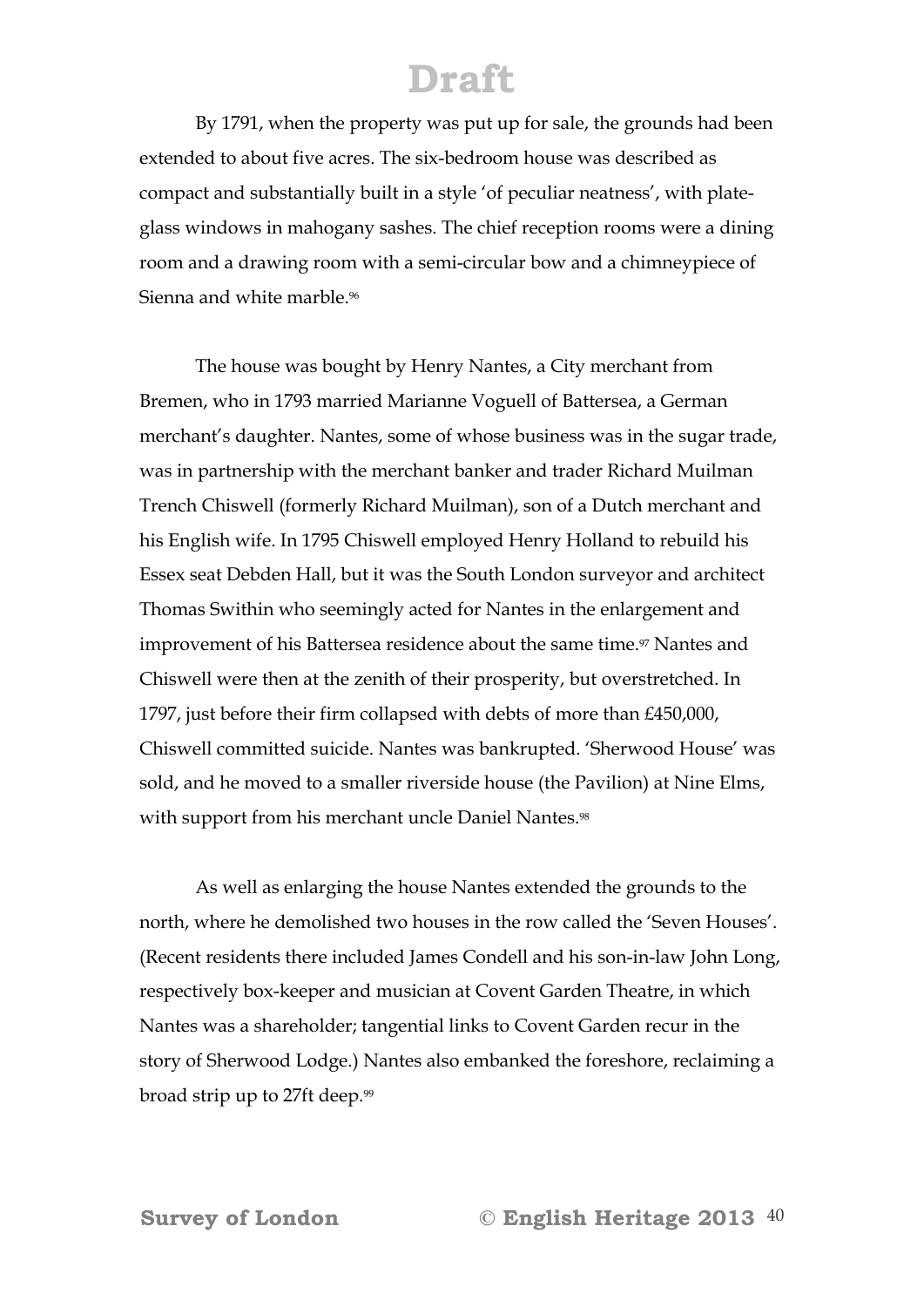The name Sherwood probably came from the Robin Hood legend, popularized at that time by Leonard Macnally's comic opera *Sherwood Forest*, and an operatic pantomime, *Merry Sherwood*, both staged at Covent Garden. The leafy retreat sold for 1,660 guineas: cheap at the price, thought the *Gentleman's Magazine*, 'considering Mr. Christie's fanciful description of it'. The auctioneer had drawn attention to the 'simply elegant elevation' reflected in the Thames, and the 40ft-long conservatory adjoining the dining-room, 'imparting to the dwelling all the genial warmth of the oriental or occidental climates, and diffusing at pleasure through the apartments the perfumes of the most odiferous plants'. Swithin and several building tradesmen, some from Battersea, were among Nantes' smaller creditors; they included the mason Richard Westmacott, who had probably supplied chimneypieces.100

 Christie's blurb characterized the house as 'on a most approved Plan, and finished in a distinguished stile of taste and elegance'. The main body contained, on the ground floor, a hall, off which were a library, breakfast room and small dressing room; and an eating room, leading into the conservatory with its central aviary, off which was a newly built and still unfinished drawing room. The conservatory range continued with a billiard room, pinery and fruiting house. The bowed music room on the first floor was probably the old drawing room. The grounds had been laid out with a lawn and plantations, walled kitchen garden and *ferme ornée*.101

 Nantes was succeeded by Jens Wolff, City timber merchant and Danish consul, who demolished the remaining five of the Seven Houses to further extend the grounds.102 He commissioned the sculpture gallery for casts he had bought in Florence and Rome. Some 75ft by 25ft, top-lit by a central dome on massive fluted pillars, it was the largest space in the house. Lysons, who described it as 'in the most correct style of Doric Architecture', gives the height as 30ft, presumably referring to the dome. It was still being finished when Joseph Farington dined at Sherwood Lodge in March 1808. Both he and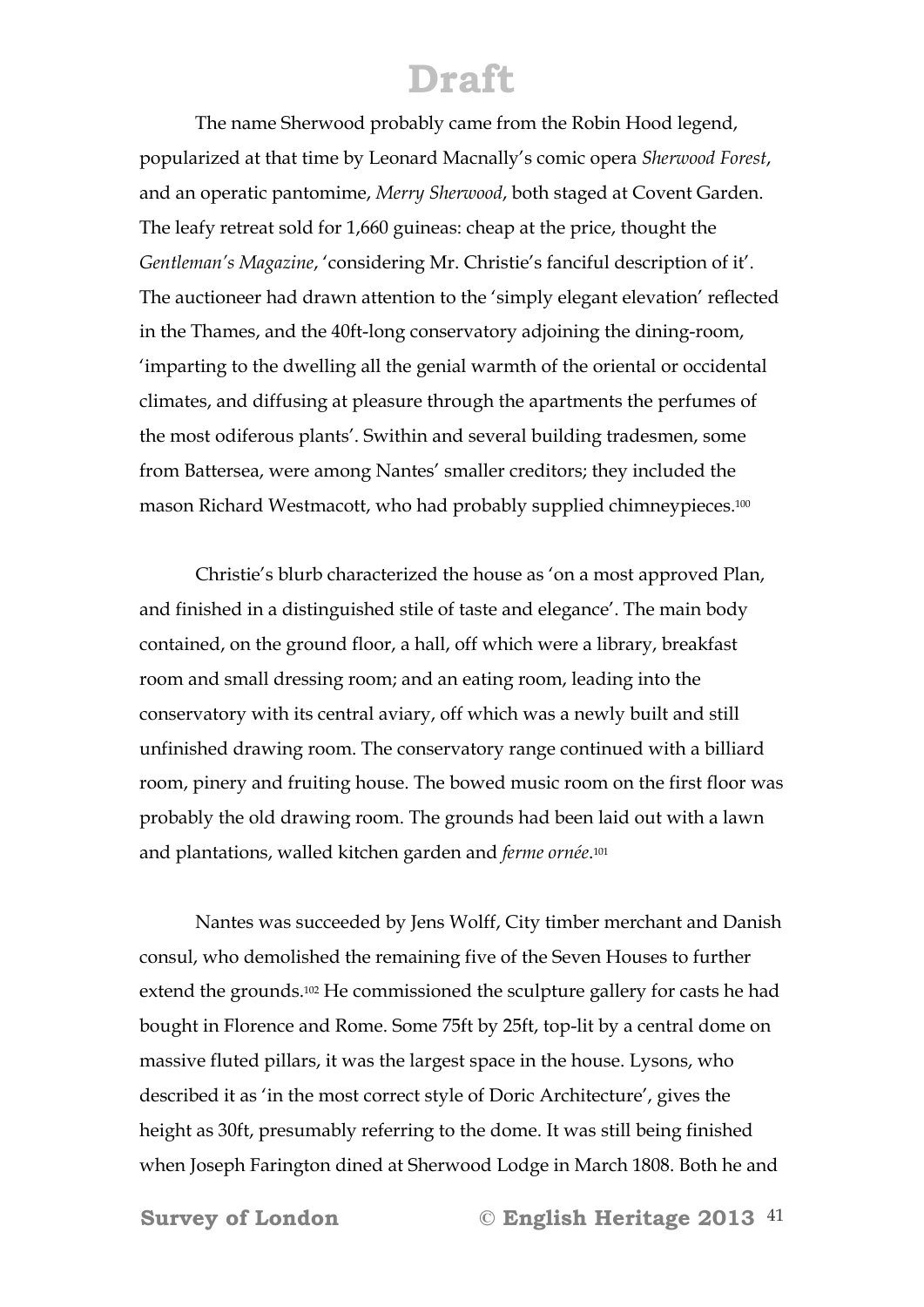his friend (Sir) Thomas Lawrence, a close friend of the Wolffs, name Smirke who had only been in practice a year or two—as its architect; Wolff, said Lawrence, 'has done the next best thing to purchasing fine marbles, in building a handsome gallery for the reception of the best casts ... and tho the number is still short of being complete, there are some in his collection not I believe to be seen elsewhere in this country'.103 As the room neared completion Smirke's first major work, Covent Garden Theatre, with its sensational introduction of pure Greek Doric to London, was only months away: the old theatre burned down in September and was rebuilt in record time. Wolff's gallery was grander than the gallery or 'lower saloon' Smirke provided at Covent Garden, with its eight Classical statues and relatively low, flat ceiling. The gallery is probably the vaulted hall which forms the background to Lawrence's celebrated portrait of Mrs Wolff, begun in 1803 but not finished until 1815; on the far right is glimpsed the figure of Niobe, a cast of which (from the Uffizi Gallery) was among the works displayed, and which the Royal Academy tried to obtain when the house was sold in 1813.104

 As completed, the gallery had twenty-six statues, including the Apollo Belvedere, Capitoline Antinous, Dying Gaul and Medici Venus. Some at least could be rotated on their pedestals. Pride of place was given to a colossal replica of the Farnese Hercules, which occupied a niche at the end. Henry Fuseli's biographer John Knowles recounted how the painter was taken by Lawrence to see it one evening. The Hercules alone was illuminated, by lamps concealed behind its pedestal, leaving the rest of the gallery dark. Turned to face the wall, it presented 'a vast mass of shadow, defined only by its grand outline and the strength of the light behind it'. Moved to tears, Fuseli at last spoke: 'No man shall persuade me, that these emotions which I now feel are not immortal'.105

 Sherwood Lodge was not just the meeting place for the Wolffs' artistic friends, but used for concerts and larger entertainments too, such as a 'grand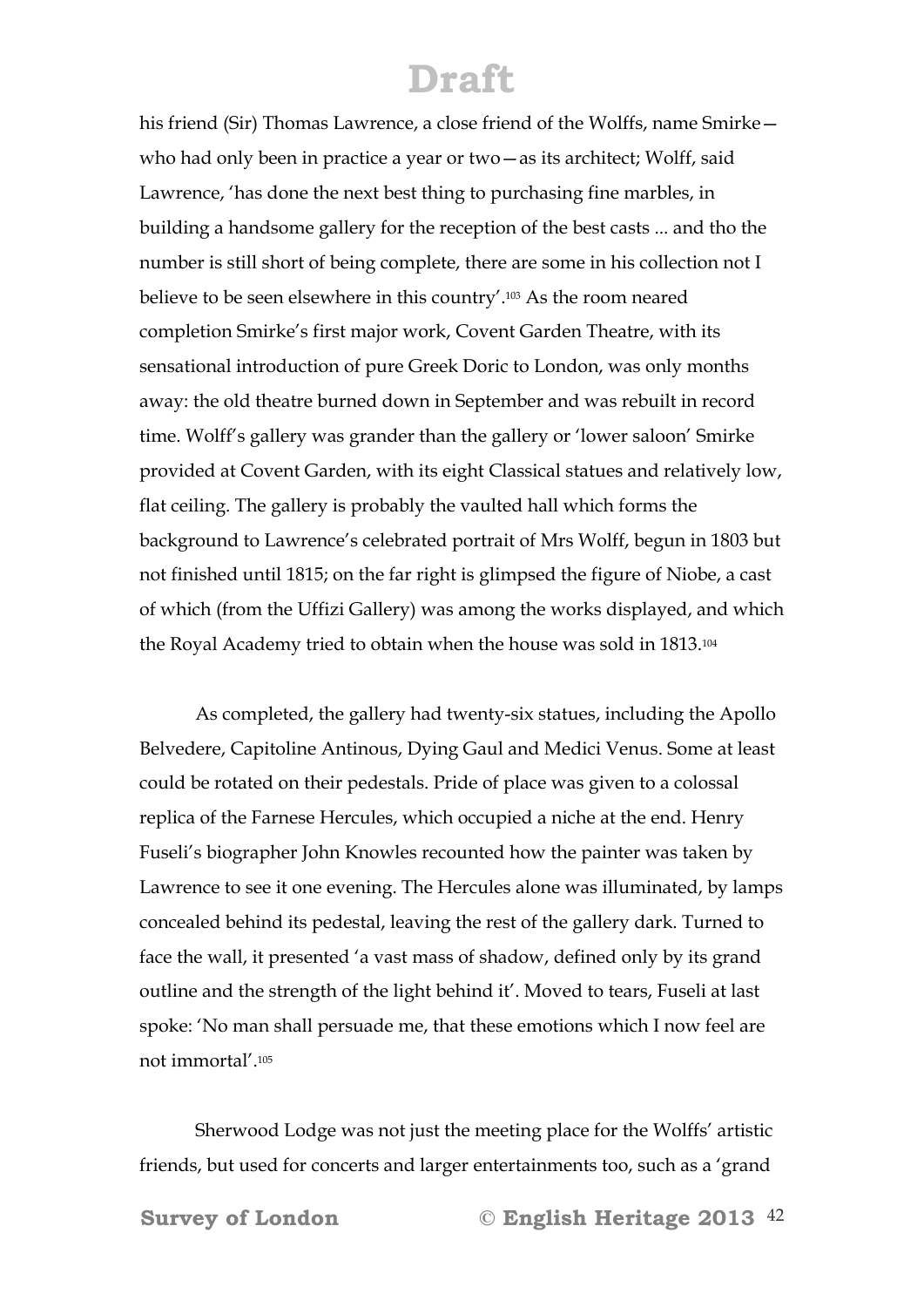public breakfast' in the summer of 1811, attended by several hundred 'personages of distinction'.106 The house is, however, poorly recorded. Two views are known. A drawing of the riverside front (Ill. 2.27), made in about 1810, shows nothing of the octagon library at the riverward end of the gallery range. It shows a veranda and balcony along the riverside front, and similar balcony to the first-floor drawing-room or music room. A much later view indicates alterations and additions at attic level, and gives an impression of the wooded setting (Ill. 2.28). Of the interior decor, a ceiling design, of a conventional Classical pattern, survives.107

 In 1812 Wolff was bankrupted in consequence of the Anglo-Danish 'gunboat war'. Having failed to sell at auction in May 1813, the house was acquired, with the statues, by the society accoucheur Sir William Knighton, physician-in-ordinary to the Prince Regent and recently made a baronet. Like Wolff, Knighton had artistic interests and was a friend of Lawrence.108

 Knighton was the ratepayer from 1814 until 1820, when he sold the house to Mrs Fitzherbert. Its character was more obviously suited to an extravagant grande dame than a physician, albeit one with a fashionable clientele. Lady Knighton does not refer to it in her *Memoirs* of her late husband, but there is ample evidence that they lived there, though not continuously. Mrs Fitzherbert was periodically in residence, and had been since 1812 or earlier, when it was still Wolff's. Replacing her suburban retreat at Parson's Green, Sherwood Lodge served as a second or third home for Mrs Fitzherbert, and she continued to use her Tilney Street town house and Brighton mansion.109

 The sale did not end Knighton's connection with the house and Mrs Fitzherbert (whom he was later to traduce as selfish, calculating and badtempered): society news reports show her entertaining there in June and August 1822, and him leaving town for Sherwood Lodge in July.110 He was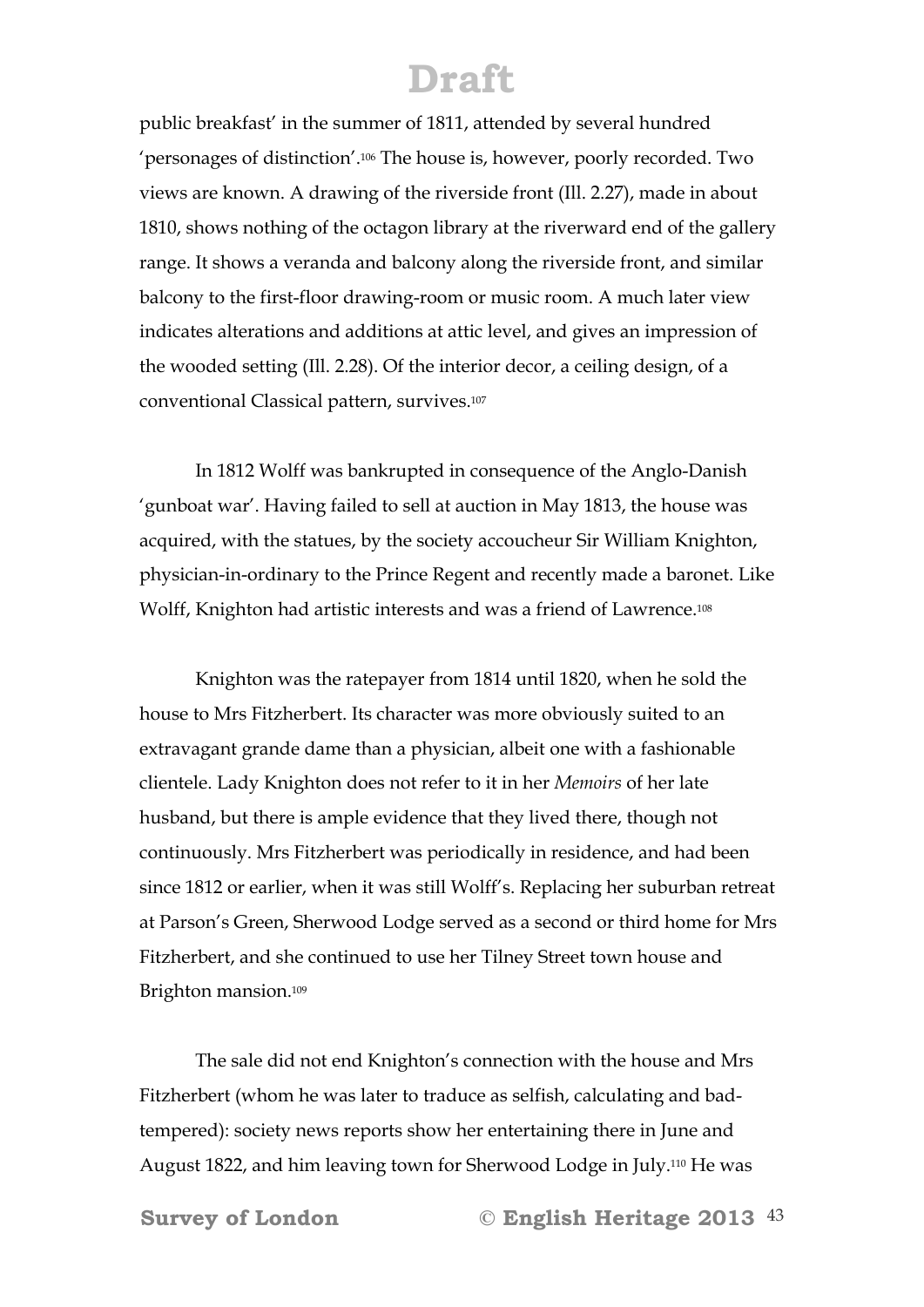evidently well acquainted with her long before he became the confidant of her by then estranged 'husband', the King. On his own account, he met George in 1811, but not again until 1818 (despite the baronetcy and nominal appointment as physician).<sup>111</sup>

 The predominant style of Sherwood Lodge was classical: the hall with columns and pilasters finished in imitation of porphyry; the eating-room with pillars in imitation of verd antique.112 Wolff's furnishings had included pier tables to match. Four pillars in verd antique carried the cloud-painted ceiling of the upstairs drawing room. The 'tastefully Coloured' statue gallery formed the most important element in a suite of rooms opening one to another in a 'grand *coup d'oeil*'. The others were the library, top-lit by a dome, and an oblong saloon, adapted from Nantes's new drawing room and fitted up 'in the true Gothic Style' with 'ancient' painted-glass windows, and a chimneypiece of black marble by J. C. F. Rossi, who had worked on Covent Garden Theatre. Here Wolff had 'appropriate' furniture upholstered in scarlet; the library, where 'rarified' air was vented in through a fretwork chimneypiece, he had fitted out with furniture 'after the antique'.

 Wolff may have extended Nantes' conservatory range. In 1820 it comprised a 108ft-long 'Conservatory and Orangery, in Compartments' (referring to 'succession' rooms, held at different temperatures for forcing plants). Paved with marble and gravel, it still contained an aviary. It also had a fish pond, presumably replacing the 'sheet of water' with fish and a duckery mentioned in 1797. The wing continued with a banqueting or 'tent' room with stained-glass sliding windows, and a billiard room, top-lit by a dome and decorated with marble sculptures and bas reliefs of 'exquisite' workmanship; these probably included Rysbrack's marble relief *The Choice of Hercules*, later acquired by the 8th Lord Beaumont for his Yorkshire house (since remodelled as Carlton Towers, where it decorates the Morning Room).<sup>113</sup>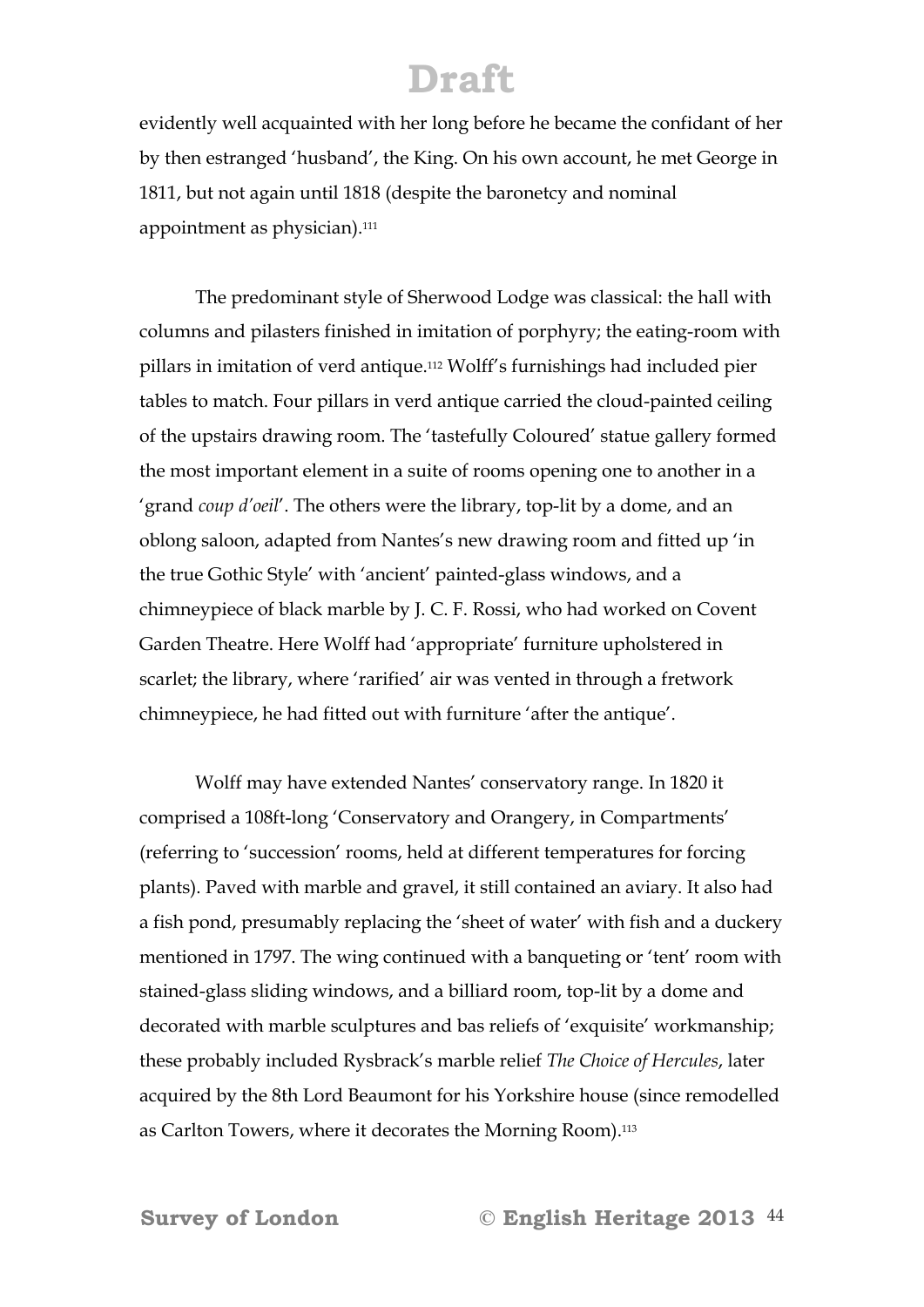Mrs Fitzherbert carried out her own embellishments from 1820, which she could afford to do when, that year, George IV raised her annuity from £6,000 to £8,000. She insured the house that November for £3,000, renewing the policy three years later for £7,000, including £1,000 for the statues in the gallery and £1,000 for other contents.114 A few months later she put the house on the market, probably on account of the marriage of her protégé Minney Seymour, who had lived there with her. Mrs Fitzherbert's 'exceedingly correct judgment', said the *Morning Post*, 'is finely illustrated in the extraordinary good taste that pervades this admired Mansion and Grounds'. Lord Darnley was among those who expressed an interest, among 'lots of competitors'. Yet 'this Elysium' failed to sell. Back on the market in 1825, it was bought by Sir George Wombwell, Bart., for a reported £12,000.115

 In 1827 the property was again for sale. Wombwell himself had 'much improved' it—raising the insurance of the house less the statues and other contents to £6,000.116 He made further unsuccessful attempts to sell. Details of Mrs Fitzherbert's changes are lacking, but they were probably cosmetic, for the block plan of the house drawn in 1825 can be matched closely to the description of the rooms given in 1820 (Ill. 2.29). Much of her spending may have been on the gardens, where she held summer parties. 'Mrs Fitzherbert's botanical garden at Battersea already attracts the notice of the scientific', noted the faithful *Morning Post* in 1821, later calling her 'one of the most scientific botanists in the kingdom'.117

 By 1844 Sherwood Lodge was occupied by Sir Edward Hyde East, an elderly former MP and chief justice of Bengal. East's money largely derived from sugar, specifically from old family plantations in Jamaica. His move to Battersea has been attributed to reduced circumstances caused by falling sugar prices as opposition to slavery grew. Superficially this hardly accords with the character of the house, but already the district was not quite what it had been. He died at Sherwood Lodge in 1847, 'much beloved by the poor of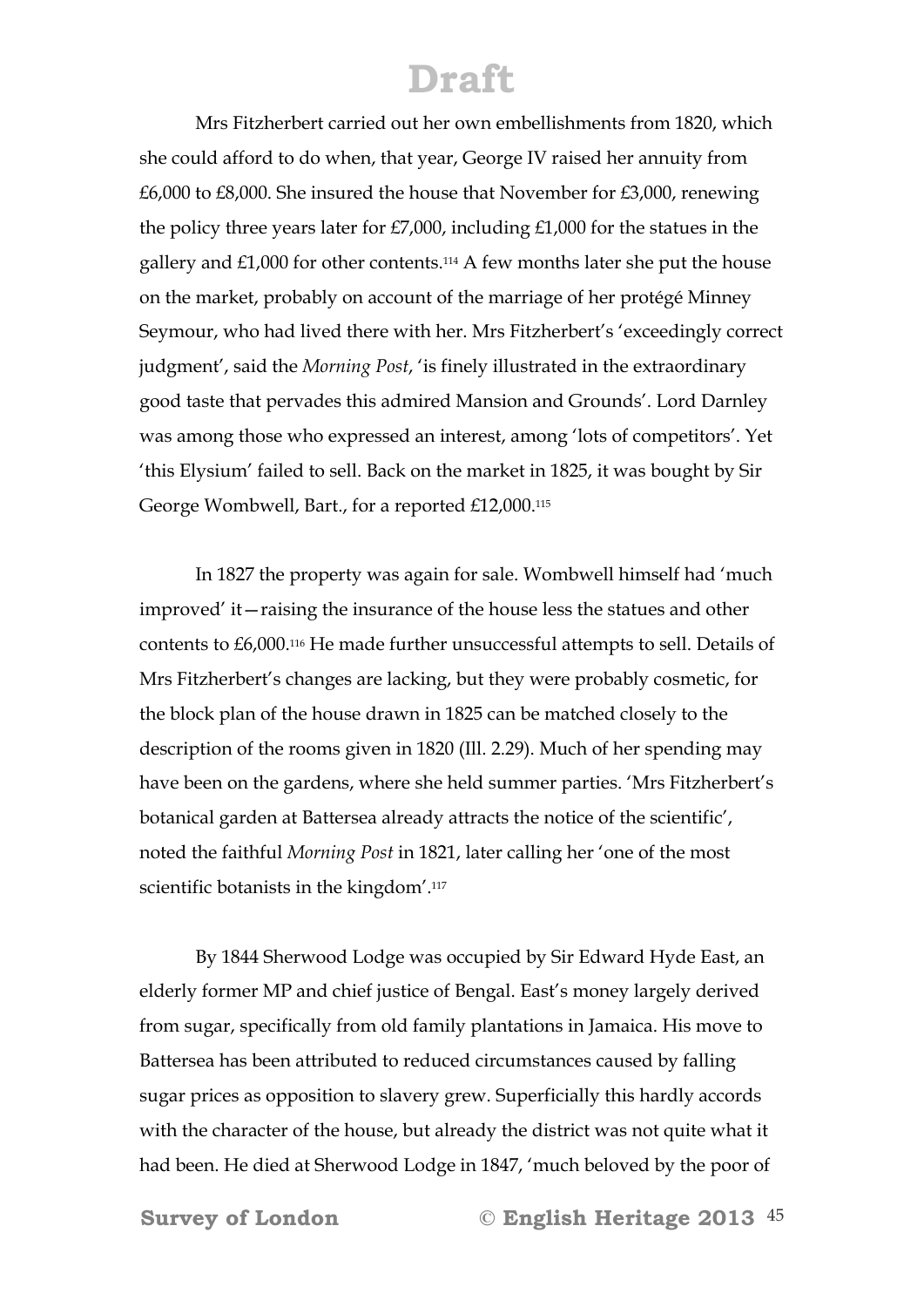Battersea'.118 Wombwell, who like Mrs Fitzherbert had oscillated between Sherwood Lodge and Brighton, died the year before at his Eaton Square residence. Lady Wombwell applied to obtain the freehold, perhaps as a preliminary to selling up. In 1850 house and grounds were badly damaged by flooding and soon afterwards her furniture was removed for sale. The house was demolished and the materials and fittings sold in 1853, the site thereafter becoming part of Price's candle works.119

#### *Riverside development since* c*.1980*

Redevelopment for housing of the riverside sites along Lombard and York Roads began in the early 1980s with Broadwell Land's seven-acre **Plantation Wharf** in York Road, a thicket of brick-faced, low-rise buildings and the similarly styled but multi-storey Trades Tower.120 Intended as offices, the tower was still untenanted when the developers went into receivership in 1990, and in 1993 was converted to apartments by Try Homes.

 In the late 1980s **Groveside Court** was built on the sites of several small wharves and the White Hart public house at the north end of Lombard Road, adjoining Vicarage Gardens. Designed by Lee Denham Architects for Groveside Homes, it provided 36 flats, The Chandler pub, now a restaurant, and houseboat moorings at Albion Quay in front.

 Subsequent schemes, all south of the railway and outside the planning constraints of the old village area, have become increasingly large and showy (Ill. 2.30). Most combine a mix of uses, providing office space, hotels and the restaurants and leisure facilities now expected by the modern luxury flat dweller. **Oyster Wharf**, with bulky stepped-back towers of six to eight storeys, was built *c*.2002–4 by Barratt Homes to designs by PRC Fewster Architects. This is now dwarfed by the 18-storey **Falcon Wharf** adjoining, four